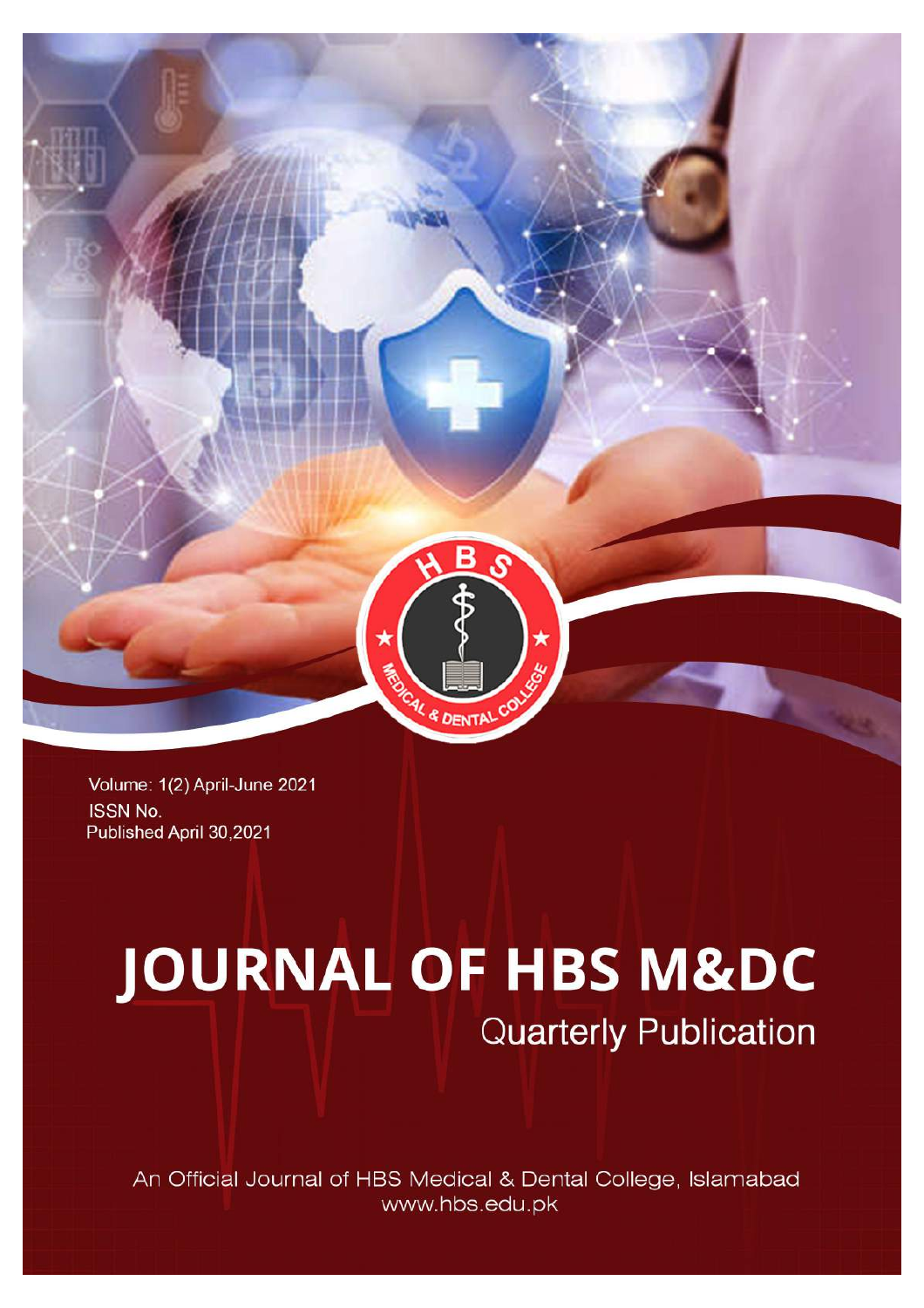

# **Journal of HBS M&DC**

**Chief Editor** Dr. Riaz Shahbaz Janjua Chairman HBS M & DC

**Editor (Medical Section)** Dr. Muhammad Iqbal Memon **Editor (Dental Section)** Dr. Arshad Mehmood Malik **Associate Editor** Dr. Jamilah Riaz Janjua **Managing Editor** Professor Ashok Kumar Tanwani **Section Editor (Basic Medical Sciences)** Dr. Wafa Omer **Assistant Editor (Medical Section)** Dr. Irfan Mughal Dr. Shaista Ali Dr. Irfan Raza Dr. Amanat Ali Dr. Abida Sultana Dr. Sheeba Shabbir

**Section Editor (Surgery & Allied)** Dr. Shazia Khan **Assist Editor (Surgery & Allied)** Dr. Asma Bibi Dr. Uzair Naru Dr. Waseem Anwar Mir **Section Editor(Dental)** Dr. Qurat ul Ain **Assist Editor (Dental)** Dr. Sobia Siddique Dr. Sarah Shami Dr. Shahida Maqbool Dr. Syeda Rabbab Hassan **Section Editor (Med/Paeds & Allied)** Dr. Mahwish Rabia **Assist Editor (Med & Allied)** Dr. Ambreen Zahoor Dr. Zaidan Idrees Choudhary Dr. Hafiz Furqan Ahmad

**Section Editor (Gynae/Obs)** Dr. Jahan Ara Malik **Assist Editor (Gynae/Obs)** Dr. Khizera Anwar Dr. Maria Aslam **Section Editor (Medical Education)** Dr. Shazia Muazam **Assist Editor (Medical Education)** Dr. Sara Ali **Assist Editor (Research and** Publication) Dr. Farzana Majid Dr. Farhan Ahmad **Assist Editor (Online)** Mr. Shaukat **Assist. Editor (Statistics)** Mr. Saleem Abbasi **Research Officer** Dr. Maria Shafiq Dr. Momin Iqbal

| <b>Editorial Board (National)</b> | <b>International Editorial Board</b> |
|-----------------------------------|--------------------------------------|
| Professor M Tariq Baqai           | Professor Ghayyur H. Ayub            |
| Professor S H Waqar               | Professor Haroon Yousaf Raja         |
| Professor Khalid Hassan           | Professor Irfan Malik                |
| Professor Ulfat Bashir            | Dr. Muhammad Shafiq Warriach         |
| Professor Raheela Mohsin Rizvi    | Professor Khalid Almas               |
| Dr. Najaf Masood                  |                                      |

Postal Address: Lehtrar Road, Tarlai, Islamabad. Tel: 051-2243322 Correspondence Official Journal of: Hazrat Bari Sarkar (HBS) Medical & Dental College, Islamabad [www.hbs.edu.pk](http://www.hbs.edu.pk/) www.journal.hbs.edu.pk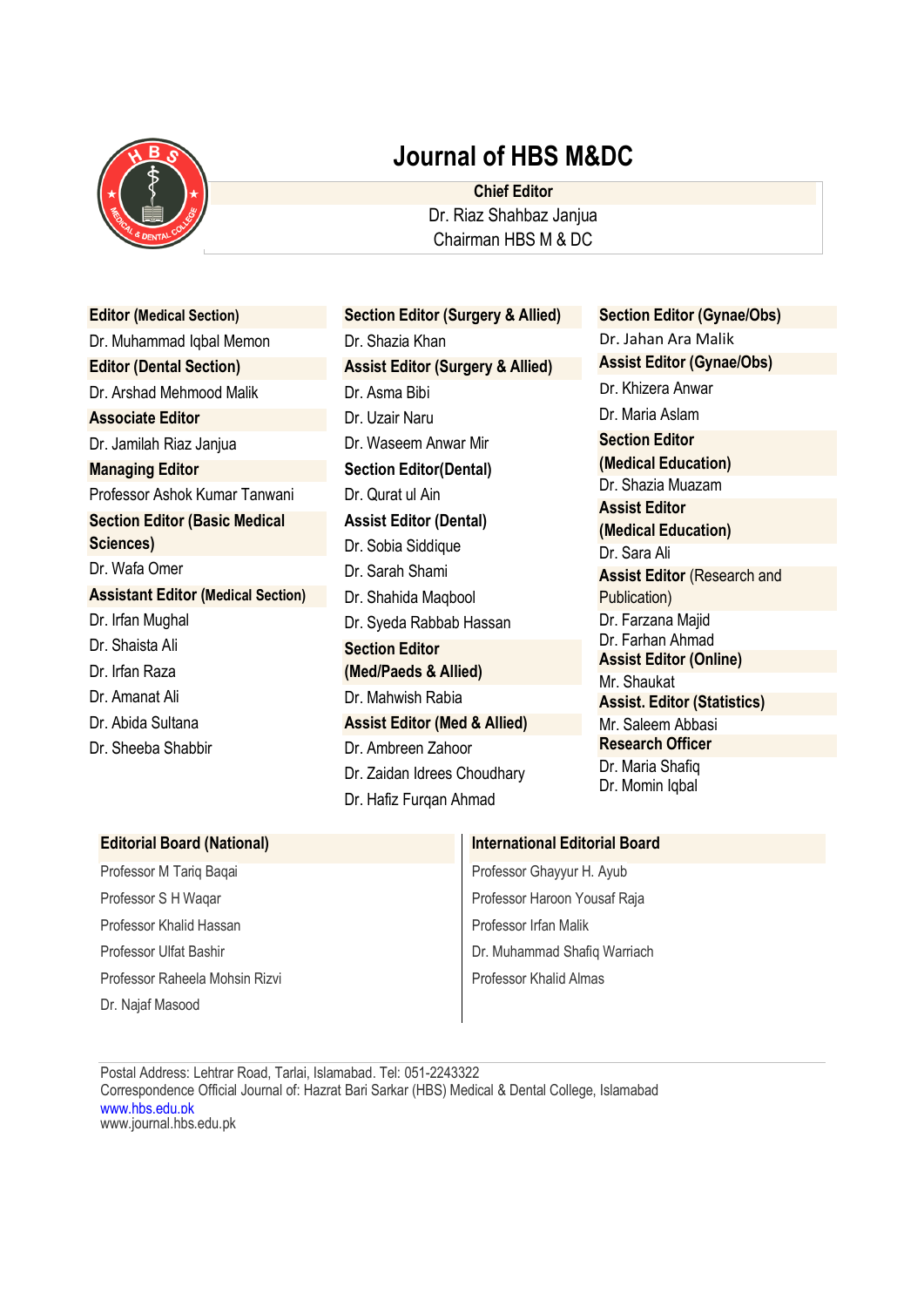| <b>Original Articles</b>                                                                     |           |
|----------------------------------------------------------------------------------------------|-----------|
| Prevalence and Antibiotic Susceptibility Pattern of Staphylococcus Aureus in a Tertiary Care | 38-41     |
| Hospital of Islamabad Pakistan                                                               |           |
| Salma Ghulam Nabi, Naila Shaikh, Waheeda Bhittani, Ashok Kumar Tanwani, Rubina Shahab,       |           |
| Hafsa Bibi                                                                                   |           |
| Effect of Lengthy Working Hours on Health and Lifestyle of Trainee Doctors in Pakistan       | 42-45     |
| Mehjabeen Qureshi, Abida Sultana, Sana Bilal, Sidrah Nasim                                   |           |
| Impact of Hyperoxia on Weight, Peptide YY, Lipid Profile and Atherogenic Index in Sprague    | 46-50     |
| Dawley Rats                                                                                  |           |
| Muhammad Raza, Khadija Fatima, Farzana Majeed, Irfan Mughal, Tahira Saleem                   |           |
| A Nonsense Mutation Causing Autosomal Recessive Congenital                                   | 51-54     |
| Atricia with Papular Lesion in Pakistani                                                     |           |
| Syed Irfan Raza, Mohammad Hasnain Naqvi, Semee Ghafoor, Maria Azmat Ali, Ramsha Ali          |           |
| Establishment of Reference Intervals for Routine Biochemical Parameters in Adult Residents   | $55 - 61$ |
| of Islamabad Territory                                                                       |           |
| Haroon Roedad Khan, Rafiq Ahmad, Shabir Ahmed Orakzai, Shaista Alam, Muhammad Yousaf,        |           |
| Ashok Kumar Tanwani                                                                          |           |
| Effect of Nicotine and Camellia Sinensis on Epiphyseal Plate of Developing Chick Embryo      | 62-65     |
| Maryam Shan, Shaista Ali, Siara Jawed, Shazia Muzzam, Sabiha. M.Haq                          |           |
| Risk Factors for Osteoarthritis of Knee Joint among Pakistani Population                     | 66-68     |
| Nadeem Islam Sheikh, Farida Tahir, Ambreen Zahoor                                            |           |
| <b>Review Article</b>                                                                        |           |
| Alveolar Osteitis: A Latest Review                                                           | 69-75     |
| Arshad Mahmood Malik Rizwan Arshad, Nauman Arshad                                            |           |
| <b>Case Report</b>                                                                           |           |
| Meckel's Diverticulum Presenting as Small Intestinal Obstruction                             | 76-77     |
| Nauman Mustafa, Asma Bibi, Iftikhar Soomro                                                   |           |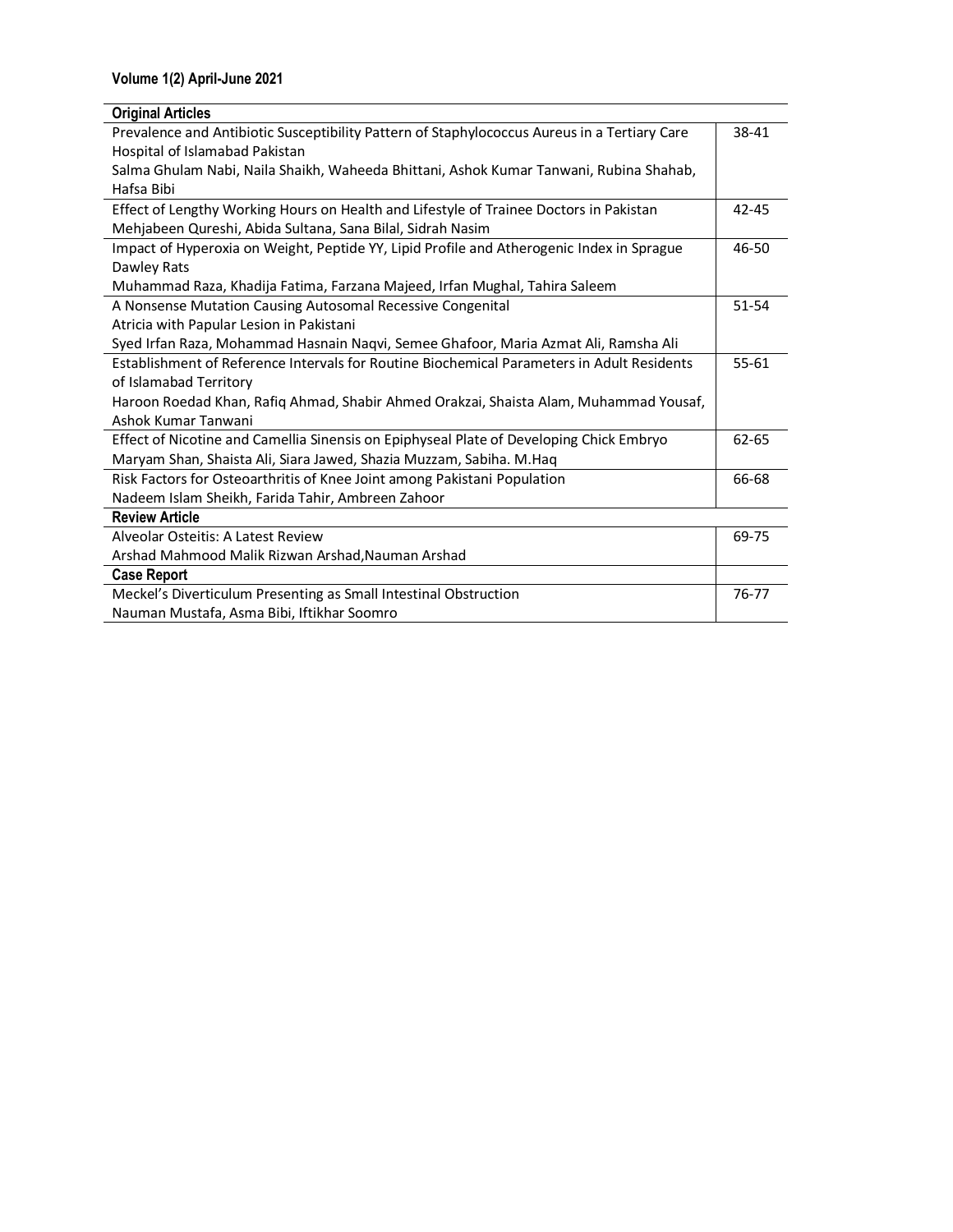### ORIGINAL ARTICLE



# Prevalence and Antibiotic Susceptibility Pattern of Staphylococcus Aureus in a Tertiary Care Hospital of Islamabad Pakistan

About the Author(s)

**Salma Ghulam Nabi1\*, Naila Shaikh<sup>2</sup> , Waheeda Bhittani<sup>3</sup> , Ashok Kumar Tanwani<sup>1</sup> , Rubina Shahab<sup>4</sup> , Hafsa Bibi<sup>5</sup>**

<sup>1</sup>Professor of Pathology, HBS Medical and Dental College, Islamabad.

<sup>2,3</sup>Assistant Professor Pathology, HBS Medical and Dental College, Islamabad.

<sup>4</sup>Lab Technician, HBS Medical and Dental College, Islamabad.

<sup>5</sup>Final Year Student, HBS Medical and Dental College, Islamabad.

\*Correspondence[: salmazaffar86@outlook.com](mailto:salmazaffar86@outlook.com) Received: July, 29, 2020. Accepted: Sept 18, 2020 Professor of Pathology, HBS Medical and Dental College, Islamabad

### Abstract

**Background:** Staphylococcus aureus mainly inhabits the skin and the mucosa of humans. It is regarded as a potential pathogen with the capability of causing diversity of infections after gaining entry to the host cell, initial mild infections of the skin can lead to invasive infections which can be threatening to life. Unlike other types of staphylococcus aureus, MRSA is challenging to treat because of its multidrug resistivity, the phenomena of antibiotic resistant in bacteria is called as "super bug".

**Objectives:** This study is planned to find out the anti-microbial susceptibility patterns and prevalence of staphylococcal infections in wound, pus, urine, and catheter tips samples in HBS hospital. Another aspect of our study is to find out the male and female ratio prevalence of SA in males and females & the male and female ratio of MRSA,

**Methodology:** This descriptive and prospective study was conducted at dept. of Pathology, HBS Medical &Dental College Laboratory from December 2017 to April 2019.

Overall samples received in the lab were 150 in number; in the microbiology section Swabs from wound, umbilical cord, eye, ear, throat, skin, and wound were considered for further analysis. Similarly, isolates of staphylococcus aureus from blood culture were collected and further analyzed. Isolates from a urine specimen, pleural aspirate, urine, high vaginal swab was also collected. S. aureus was isolated from samples of both male and females, belonging to all age groups of out or in patients hospitalized in different wards. These isolates were grown on MacConkey and blood agar media incubated for 24 hours at 370C. The susceptibility of all isolates was determined.

**Results:** Out of total 108 isolates of *S.aureus* 48(44.4%) were obtained from male and 60(55.5%) were from females. About 40.7% isolates resistant to cefoxatin and oxacillin were methicillin resistant *S.aureus* (MRSA) whereas 44.4% isolates sensitive to cefoxatin and oxacillin were methicillin sensitive *S.aureus* (MSSA).

**Conclusion:** Resistance to antibiotics has undoubtedly risen to extremely high levels. Certainly, the antibiotics should be prescribed cautiously for the treatment based on results of culture reports infections. This would help elude the consequences of the increase of Resistant *S. aureus* in our settings. Good hospital infection control measures prove to be the main stay against these infections because antibiotics can never be an effective alternate to good medical practice.

**Keywords:** *S.aureus*, MRSA, Resistance pattern

**Conflict of Interest:** None **Funding Source**: None **Funding Source**: None

# Introduction

Staphylococcus aureus causes various infections. Staphylococcus aureus is gram positive coccus, it is known to be causing agent of infections of skin and soft tissue such as furuncle, carbuncles, boils, and skin abscesses. The infection caused by *S.aureus* may start from a small boil forming abscess extending to bone causing osteomyelitis, it can also cause disseminated infections of heart valves such as endocarditis. It can also cause urinary tract infections and bacteremia. <sup>1</sup> Positive catalase and coagulase reactions are shown by *S.aureus*. 2 As the organism is found as normal flora of the skin, nose, and nasopharynx it is likely to be spread through air and it can likely also be transmitted by fomites. 3 It is assessed that 20% of the population are nasal carriers of this bacterium which makes it an effective pathogen, it also possess immune-evasive properties. Among the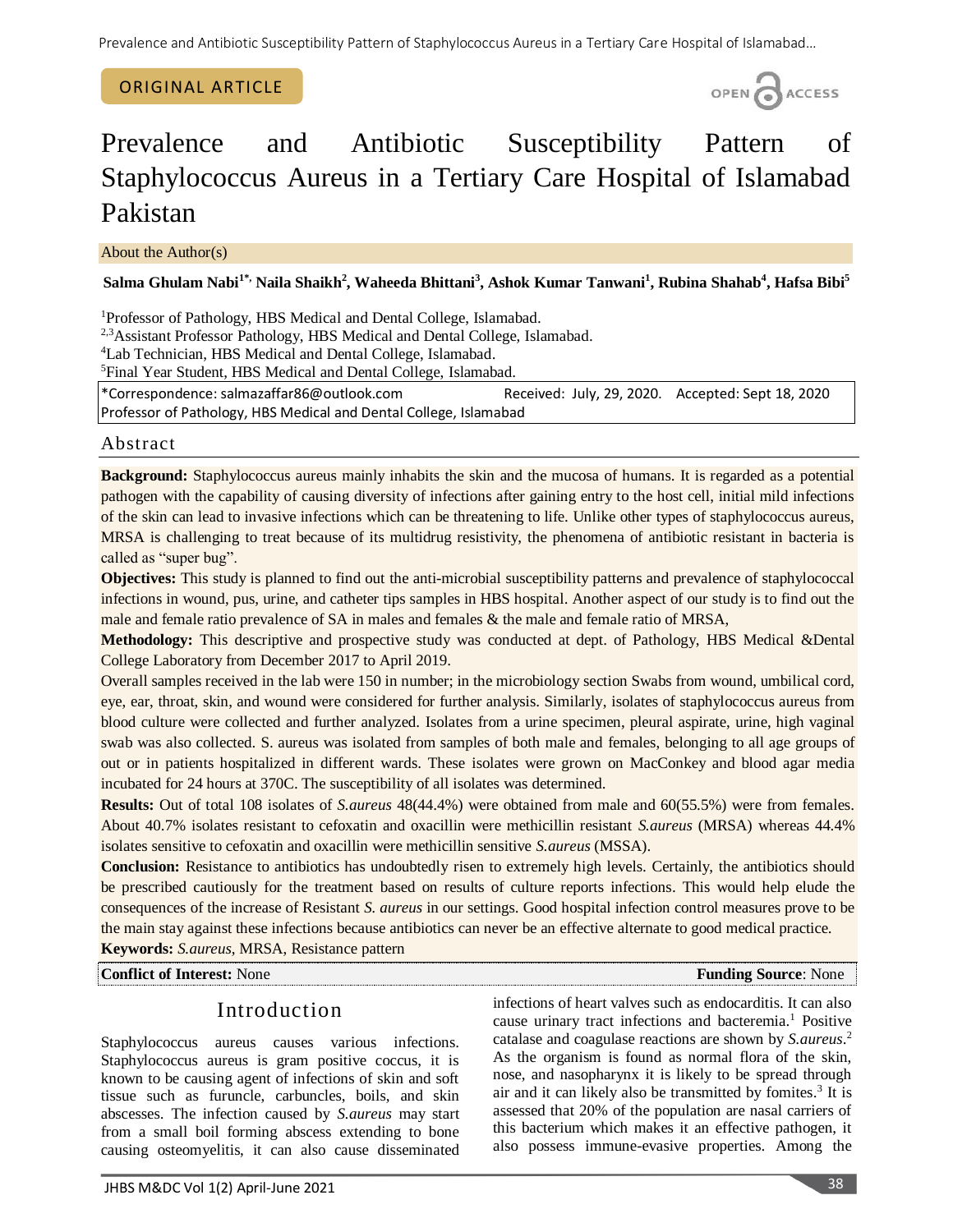species of genus staphylococcus, the most infective is S. aureus. It can cause serious diseases such as toxic shock syndrome (TSS) which is caused by a superantigen produced by the organism likewise pneumonia and endocarditis are also diseases caused by it. <sup>4</sup> *S.aureus* often causes post-surgical wound infections being susceptible to almost every antibiotic which are in use in medical practice. 5

Antibiotic resistance strains of *S.aureus* have reached to a level that now it is thought that infection caused by such strains have taken a form of an epidemic around the globe. It is now well-known that resistant strains of S. aureus are continuously developing and are found commonly in hospitals & community settings. Mechanisms producing resistance comprise inactivation of antibiotics due to action of enzymes, reduced affinity for the antibiotics because of variations of the target, action of efflux pumps also by mechanism of antibiotic trapping. Higher rates of disease and mortality are associated with Multidrug Resistant Staphylococcus aureus (MRSA) strains.<sup>6</sup> This might be due to use of antibiotics without any restriction in a particular setting. This makes infections caused by these pathogenic bacteria found to be very difficult to manage and expensive to treat. Multi drug resistance 'Superbug", status of MRSA has been recognized because of the resistance shown by the organism towards vancomycin and other antibiotics which are not structurally similar, thus making it more harmful than ever in hospital settings and recently, in the healthy community.<sup>7</sup> The objectives of this study were to detect the prevalence and susceptibility of staphylococcal infection in tertiary care hospital and to identify the Methicillin/Oxacillin resistant S. aureus (MRSA, ORSA) from clinical specimens using common used antibiotics.

# Methodology

After approval from ethical review committee of institute, this study was descriptive and prospective and was conducted at HBS Medical College (Microbiology department). A total of one hundred and fifty clinical specimens, isolates of Staphylococcus aureus were obtained. In the microbiology section Swabs from wound, umbilical cord, eye, ear, throat, skin, and abscess were further investigated using standard protocls. Similarly, isolates of staphylococcus aureus from blood culture were collected. Isolates from urine specimen, pleural aspirate, urine, high vaginal swab were collected between December 2017 and April 2019. Isolates of S. aureus were obtained from both genders and all age groups of out or in patients hospitalized in different wards.

The standard collection technique was used for Specimen's collection. The blood cultures were done using an (BACTEC 9240 and 9050 BD) which is an automated blood culture system afterwards bacterial growth examination was done. Specimens were inoculated on bacteriological media, Mac-Conkey and Blood agar Media which is an enriched media were used.

After inoculation, the plates were incubated aerobically for 24–48 hours at 37  $\degree$ C.

The isolates were identified by using standard methods. Primarily identification was done using basic methods: study of colony morphology, performance of Gram staining, biochemical tests like catalase and coagulase tests were done for further identification. Antimicrobial susceptibility testing according to CLSI guidelines, Kirby–Bauer disk diffusion method was used.

The antibiotic susceptibility pattern of all isolates was done against the following antibiotics: penicillin, Amoxicillin, Ceftriaxone, Cefixime, Cefizox, Cefoperazone, Cephradine, azithromycin, Imipenem, Meropenem, Ciprofloxacin, Ofloxacin, chloramphenicol, gentamicin, trimethoprim-sulfamethoxazole, oxacillin, Methicillin, erythromycin, cefoxitin, linezolid, levofloxacin, tetracycline, clindamycin, and vancomycin. Antibiotic susceptibility tests were carried out by disc diffusion method. Using laboratory standards issued by national committee for clinical (NCCLS) The measurement of Zones of inhibition were made and compared. Resistant to methicillin isolates measured (<17mm) were named Methicillin resistant Staphylococcus aureus (MRSA), zone of inhibition as (17mm) were named susceptible.

**Statistical Analysis:** Data analysis was done with Statistical Package for Social Sciences (SPSS), version 21.0 (SPSS, Chicago, IL, USA) The differences in data at  $p<0.05$  were termed statistically significant. Chi  $(X2)$ tool was used.

# Results

By the use of different tests like culture, Gram staining and biochemical tests (coagulase and catalase), 108 clinical specimen of *S.aureus* were tested from different body sites. Among these clinical specimens 57(52.8%) from pus,  $33(30.6%)$  from urine and  $12(11.1%)$  were from blood. Other specimens include high vaginal swab 3(2.8%) and body fluid 3(2.8%).

Out of total 108 isolates of *S.aureus* 48(44.4%) were obtained from male and 60(55.5%) were from females.

About 40.7% isolates resistant to cefoxatin and oxacillin were methicillin resistant *S.aureus* (MRSA) whereas 44.4% isolates sensitive to cefoxatin and oxacillin were methicillin sensitive *S.aureus* (MSSA). The sensitivity and resistance pattern of different antibiotics was shown in table I. It was noted that most of MRSA were isolated from pus sample and then by urine samples. High susceptibility was seen with imipenem (92.5%).

High resistance was observed with penicillin (53.7%) and chloramphenicol (51.8%) and trimethoprim/sulfamethoxazole (53.9%). Imipenem showed high susceptibility pattern on isolates taken from all samples (Table III).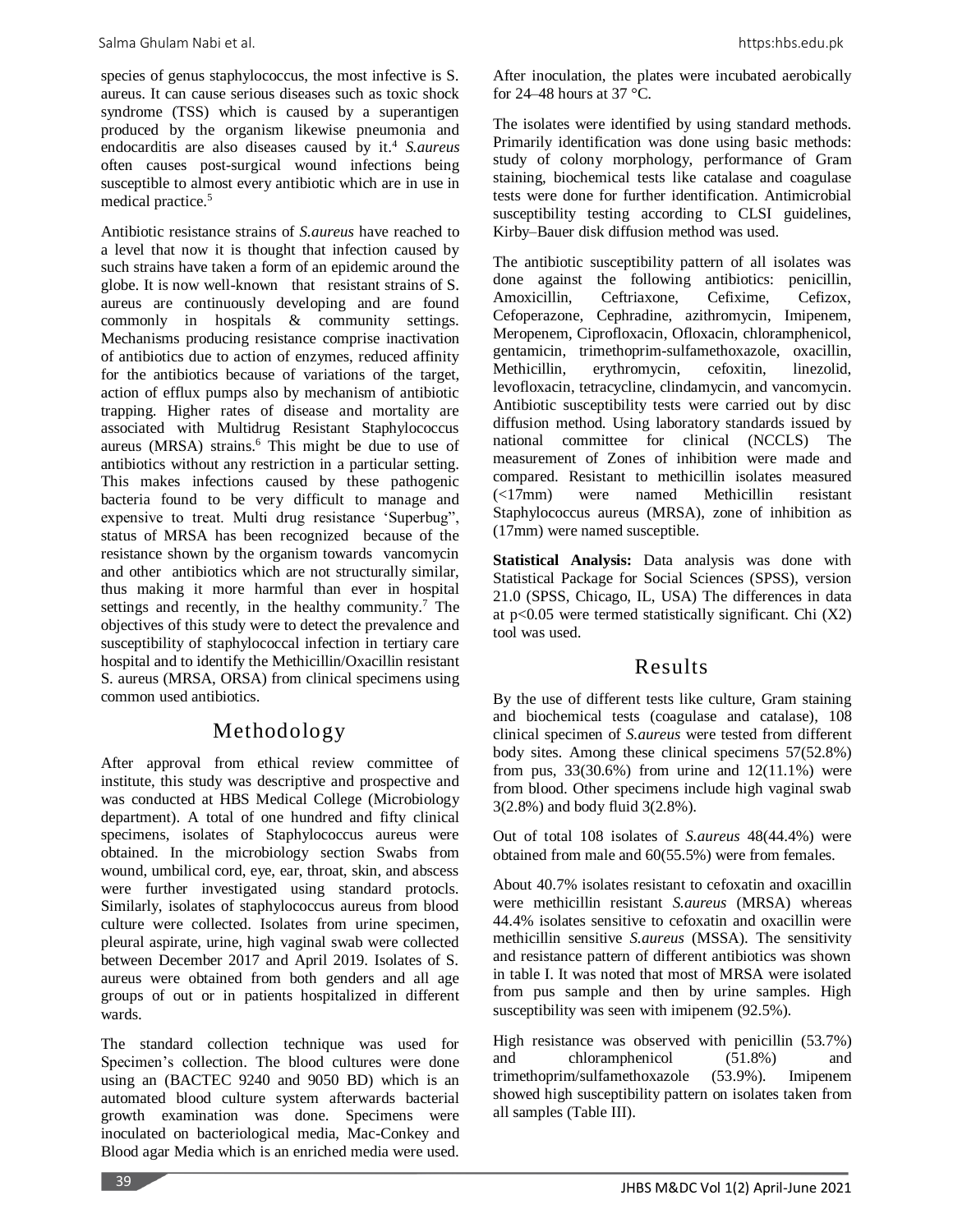Prevalence and Antibiotic Susceptibility Pattern of Staphylococcus Aureus in a Tertiary Care Hospital of Islamabad…

|                 | Table I: Frequency of s. Aureus according to sex. |              |
|-----------------|---------------------------------------------------|--------------|
| Organism        | Male                                              | Female       |
| <i>S.aureus</i> | $48(44.5\%)$                                      | $60(55.5\%)$ |
|                 |                                                   |              |

|                       | <b>Table II:</b> Frequency of <i>S.Aureus</i> In Clinical Isolates |
|-----------------------|--------------------------------------------------------------------|
| Specimen              | Total S.aureus isolated                                            |
| <b>Blood Cultures</b> | $12(11.1\%)$                                                       |
| Pus                   | 57(52.8 %)                                                         |
| Urine                 | $33(30.6\%)$                                                       |
| High<br>Vaginal Swab  | $3(2.8\%)$                                                         |
| (HVS)                 |                                                                    |
| body fluid            | $3(2.8\%)$                                                         |



**Figure 1. Distribution Pattern of Staphylococcus Aureus in Different Specimens**

| <b>Table III: Antibiotic Susceptibility Patterns of S.Aureus</b> |    |                  |                  |              |  |  |  |  |
|------------------------------------------------------------------|----|------------------|------------------|--------------|--|--|--|--|
| Name                                                             | оf | <b>Sensitive</b> | <b>Intermedi</b> |              |  |  |  |  |
| antibiotics                                                      |    |                  | ate              |              |  |  |  |  |
| Penicillin                                                       |    | 42(38.8%)        | $08(7.4\%)$      | 58(53.7%)    |  |  |  |  |
| Oxacillin                                                        |    | 36(33.3%)        | $16(14.8\%)$     | 56(51.8%)    |  |  |  |  |
| Imipenem                                                         |    | 100(92.5%)       | $08(7.4\%)$      | 0            |  |  |  |  |
| Cefoxitin                                                        |    | $52(48.1\%)$     | 20(18.5%)        | 36(33.3%)    |  |  |  |  |
| Clindamycin                                                      |    | $52(48.1\%)$     | 20(18.5%)        | 36(33.3%)    |  |  |  |  |
| Gentamycin                                                       |    | 68(62.9%)        | $08(7.4\%)$      | 32(29.6%)    |  |  |  |  |
| Tetracyclin                                                      |    | 88(81.4%)        | 04(3.7%)         | $16(14.8\%)$ |  |  |  |  |
| Chloremphenicol                                                  |    | 48(44.4%)        | 04(3.7%)         | 56(51.8%)    |  |  |  |  |
| Vancomycin                                                       |    | 68(62.9%)        | 0 <sup>0</sup>   | 40(37%)      |  |  |  |  |
| Co trimaxazole                                                   |    | 40(37%)          | O4(3.7%)         | $64(59.2\%)$ |  |  |  |  |
| Ciprofloxacin                                                    |    | 68(62.9%)        | 20(18.5%)        | 20(18.5%)    |  |  |  |  |
| Linzolid                                                         |    | 84(77.7%)        | 04(3.7%)         | 20(18.5%)    |  |  |  |  |
|                                                                  |    | Djaanaajan       |                  |              |  |  |  |  |

Discussion

Staphylococcus aureus is one of the main pathogens which cause various diseases in humans. Community health has been affected severely from the emergence of resistant strains. The pathogenicity of S. aureus is associated with its ability to produce numerous virulence factors.

It is one of the infectious agents showing high occurrence. MRSA is a term used for *S.aureus* that demonstrated resistant to following antibiotics namely methicillin, oxacillin, and cefoxitin. *S.Aureus* It is reported to be showing increased prevalence in healthcare settings causing different type of infections. The hospital spread of the infection with MRSA has

shown been found to be the cause of increased hospital stay leading to a serious disease and mortality thus instigating high cost borne by the patient. <sup>14</sup>

In this study we assessed the antimicrobial susceptibility pattern of S. aureus from clinical samples at HBS general Hospital Islamabad. In our study, (52.3%) of *S.aureus* were isolated from pus samples. (Table II). An earlier study done at Nairobi also presented that most of the pus samples showed growth of *S.aureus*. <sup>11</sup> The high frequency of *S. aureus* isolated in pus may be ascribed to wounds which are exposed and more disposed to infections and poor hygiene. In Iran, a study was done to show the antimicrobial susceptibility pattern of S. aureus strains isolated from hospitalized patients, maximum number of the isolates were found to be detected from blood specimens (29%). 8 In Nigeria, a study showed that the majority of the isolates were from urine specimens  $(76\%)$ .<sup>10</sup> These studies are in compliance with our study in which in blood culture isolated percentage were 12  $(11.1 \%)$  and from urine samples was  $33(30.6 \%)$ .

The numbers of clinical isolates obtained from females (55.5%) were greater than males (44.5%), shown ratio was 1.2:1 (Table I). The occurrence of *S.aureus* infection was more in elderly  $($  > 50 years,). The occurrence was seen in both male and female mounting to 43.5% of total *S.aureus* infection.

Our study showed that MRSA rate in Islamabad region of or study is 40.7%. In a similar study on frequency of MRSA isolates in Kohat during 2012 was 44% while MRSA rate in Peshawar showed an increase of 54% from year 2009 – 2011.<sup>6</sup>

All the MRSA isolates (40.7%) were also multidrug resistant (MDR). Those isolates resistant to Cefoxitin were found to be co-resistant to Chloramphenicol (51.8 %), Penicillin (53.7%) and Cotrimoxazole (59.2%). All these isolates were 92.5% sensitive to imipenem. The *S.aureus* strains showed pronounced resistance against Cotrimoxazole 59.2%, chloramphenicol 51.8% and vancomycin 37%. (Table III)

In the present study 77.7% of the isolates were found to be sensitive to linezolid which is following a study done in Iran 2009. <sup>7</sup> In our study Linezolid are highly effective against MRSA. Tetracycline also have good in vitro efficacy. Because of the incessantly growing occurrence of Vancomycin Intermediate *S. aureus* (VISA), it is imperious to curtail the use of Vancomycin. Certainly, it should only be used for those patients who have shown resistant to other antibiotics proven by culture sensitivity reports. This step would help evade the consequences of the surge of Vancomycin Resistant S. aureus (VRSA) in our settings. Tigecycline was 100% in a study in Iran.<sup>15,16</sup> Oral use of linezolid and tetracycline should be encouraged as this would result in can allow shorter stay in hospitals.<sup>8</sup>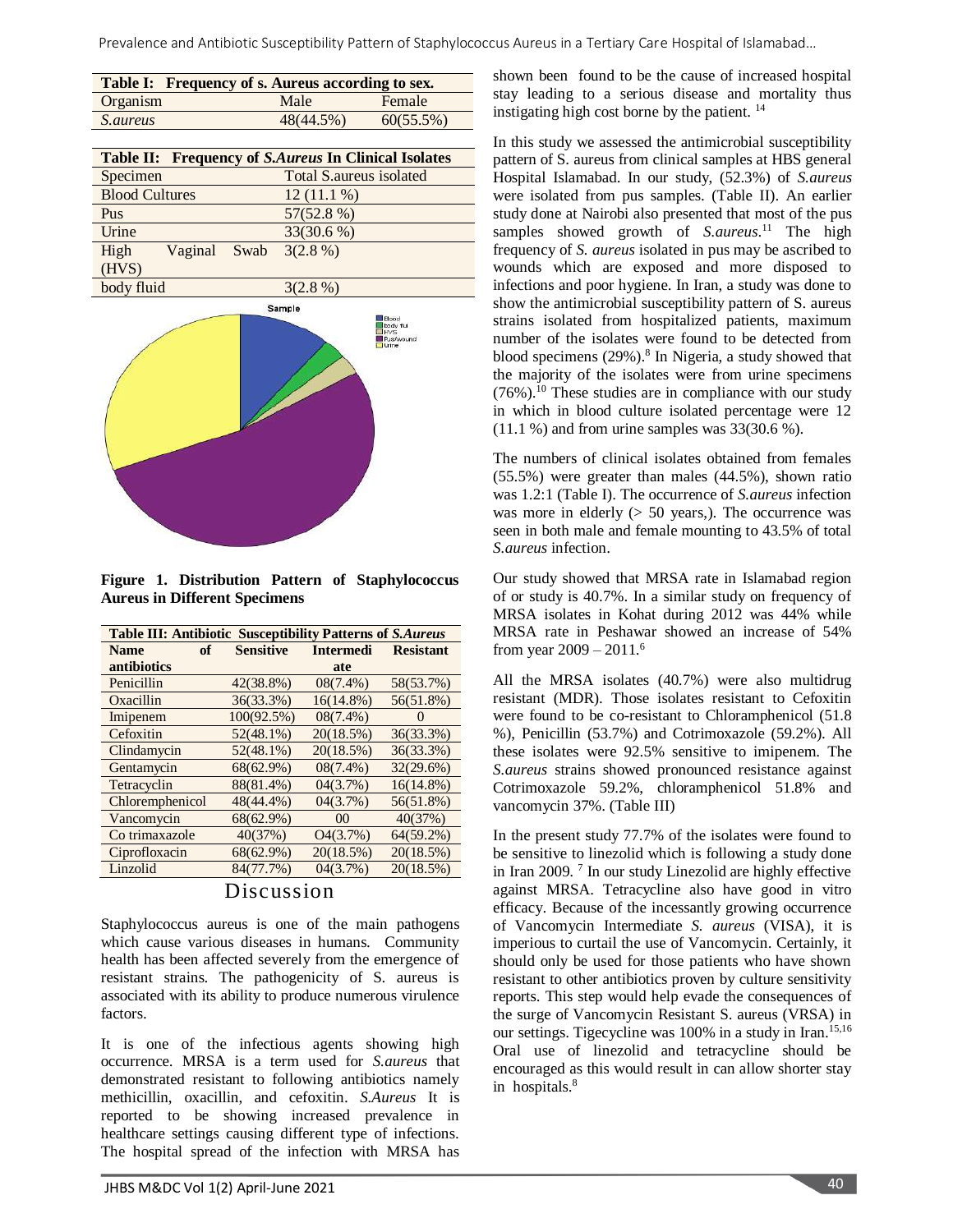# Conclusion

Resistance to antibiotics has undoubtedly risen to extremely high levels. Certainly, the antibiotics should be prescribed cautiously for the treatment on the basis of results of culture reports infections. This would help elude the consequences of the increase of Resistant *S. aureus* in our settings. Good hospital infection control measures prove to be the main stay against these infections because antibiotics can never be an effective alternate to good medical practice.

# Recommendations

When *S.aureus* infections is suspected it is vital to send appropriate specimens for culture and sensitivity. Studies on epidemiology of multiple drug resistant S. aureus and MRSA is the need of the day Resistance genes should be evaluated in community and hospital strains

### References

- 1. Salyers AA, Whitt DD, Whitt DD. Bacterial pathogenesis: a molecular approach. Washington, DC: ASM press; 1994 Apr.
- 2. Onwubiko NE, Sadiq NM. Antibiotic sensitivity pattern of Staphylococcus aureus from clinical isolates in a tertiary health institution in Kano, Northwestern Nigeria. Pan African Medical Journal. 2011;8(1):1-7.
- 3. Murray PR, Baron EJ, Pfaller MA, Orgensen JH, Yolken RH. Clostridium, Manual of Clinical Microbiology, Vol. 1.
- 4. Haslinger‐Löffler B, Kahl BC, Grundmeier M, Strangfeld K, Wagner B, Fischer U, Cheung AL, Peters G, Schulze‐Osthoff K, Sinha B. Multiple virulence factors are required for Staphylococcus aureus‐induced apoptosis in endothelial cells. Cellular microbiology. 2005;7(8):1087-97.
- 5. Palavecino E. Clinical, epidemiological, and laboratory aspects of methicillin-resistant Staphylococcus aureus (MRSA) infections. InMethicillin-Resistant Staphylococcus aureus (MRSA) Protocols 2007 (pp. 1-19). Humana Press.
- 6. Akindele AA, Adewuyi IK, Adefioye OA, Adedokun SA, Olaolu AO. Antibiogram and betalactamase production of Staphylococcus aureus isolates from different human clinical specimens in a tertiary health institution in Ile-ife, Nigeria. American-Eurasian Journal of Scientific Research. 2010;5(4):230-3.
- 7. Hussain M, Basit A, Khan A, Rahim K, Javed A, Junaid A, Munir S, Niazi RH, Sohail M, Hussain T. Antimicrobial sensitivity pattern of methicillin resistant Staphylococcus aureus isolated from

hospitals of Kohat district. Pakistan. J Inf Mol Biol. 2013;1(1):13-6.

- 8. Hannan A, Absar M, Usman M, Naeem T, Saleem S, Arshad M. In vitro activity of linezolid against clinical isolates of methicillin resistant Staphylococcus. J Ayub Med Coll Abbottabad. 2009 ;21(1):106-9.
- 9. Fatholahzadeh B, Emaneini M, Gilbert G, Udo E, Aligholi M, Modarressi MH, Nouri K, Sedaghat H, Feizabadi MM. Staphylococcal cassette chromosome mec (SCC mec) analysis and antimicrobial susceptibility patterns of methicillinresistant Staphylococcus aureus (MRSA) isolates in Tehran, Iran. Microbial drug resistance. 2008;14(3):217-20.
- 10. India SJ, Ray P, Manchanda V, Bajaj J, Chitnis DS, Gautam V, Goswami P, Gupta V, Harish BN, Kagal A, Kapil A. Methicillin resistant Staphylococcus aureus (MRSA) in India: prevalence & susceptibility pattern. The Indian journal of medical research. 2013;137(2):363.
- 11. Iileka AE, Mukesi M, Engelbrecht F, Moyo SR. Antimicrobial susceptibility patterns of Staphylococcus aureus strains isolated at the Namibia Institute of Pathology from 2012 to 2014. Open Journal of Medical Microbiology. 2016;6(03):116.
- 12. Gitau W, Masika M, Musyoki M, Museve B, Mutwiri T. Antimicrobial susceptibility pattern of Staphylococcus aureus isolates from clinical specimens at Kenyatta National Hospital. BMC research notes. 2018 ;11(1):226.
- 13. Obiazi HA, Ekundayo AO. Prevalence and antibiotic susceptibility pattern of Staphylococcus aureus from clinical isolates grown at 37 and 44oC from Iran, Nigeria. African Journal of Microbiology Research. 2007;1(5):57-60.
- 14. Akindele AA, Adewuyi IK, Adefioye OA, Adedokun SA, Olaolu AO. Antibiogram and betalactamase production of Staphylococcus aureus isolates from different human clinical specimens in a tertiary health institution in Ile-ife, Nigeria. American-Eurasian Journal of Scientific Research. 2010;5(4):2
- 15. Noble WC, Virani Z, Cree RG. Cotransfer of Vancomycin and other resistant genes from Enterococcus faecalis NCTC 12201 toStaphylococcus aureus. FEMS Microbiol Lett.1992; 72: 195 – 198
- 16. Hakim ST, Arshed S, Iqbal M, Javaid SG. Vancomycin sensitivity of Staphylococcus aureus isolates from hospital patients in Karachi, Pakistan. Libyan Journal of medicine. 2007;2(4):176-9.

### **Authors Contribution:**

<sup>1,3</sup>Substantial contributions to the conception or design of the work; or the acquisition, analysis, or interpretation of data for the work & Final approval of the version to be published <sup>2,4,5</sup> Drafting the work or revising it critically for important intellectual content;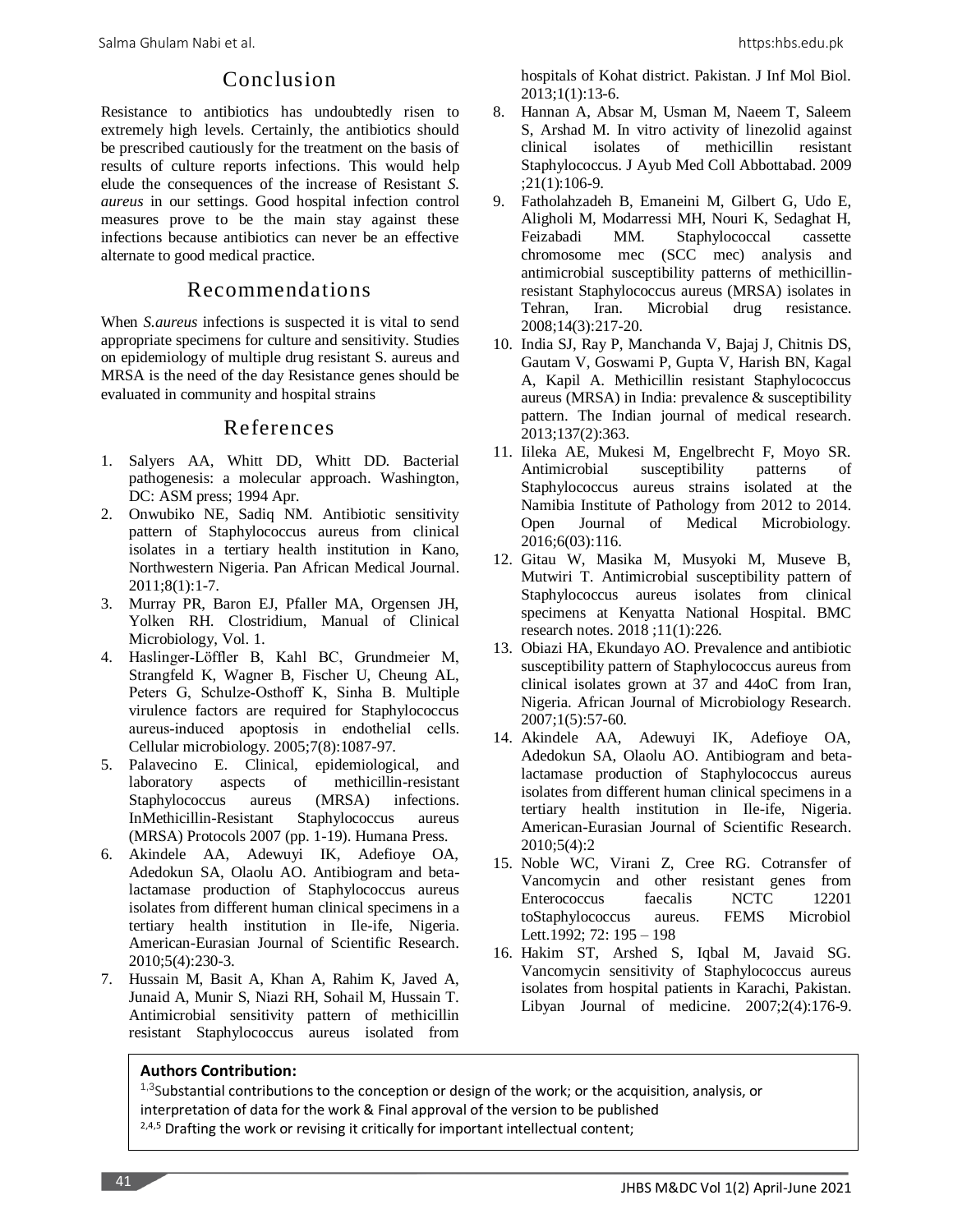### ORIGINAL ARTICLE

OPEN CACCESS

# Effect of Lengthy Working Hours on Health and Lifestyle of Trainee Doctors in Pakistan

About the Author(s)

### **Mehjabeen Qureshi<sup>1</sup> , Abida Sultana2\*, Sana Bilal<sup>3</sup> , Sidrah Nasim<sup>4</sup>**

<sup>1</sup>Senior demonstrator, Rawalpindi Medical University.

 ${}^{2}$ Professor, Department of Community Medicine, HBS medical college.

<sup>3</sup>Assistant Professor, Rawalpindi Medical University.

<sup>4</sup>FCPS post graduate trainee, Rawalpindi Medical University.

\*Correspondence: [drabidasultana56@gmail.com](mailto:drabidasultana56@gmail.com) Received: Aug 21, 2020 Accepted: Sept 18, 2020 Professor of Community Medicine, HBS Medical & Dental College, Islamabad.

### Abstract

**Background:** The medical trainees are the back bone of health care system in Pakistan but due to mismanagement on the part of administration these doctors have to work tremendously long shifts causing sleep deprivation which results in many problems related to psychological, cardiovascular, GIT system; immunity and burn-out syndrome. This study was not conducted in our setup, so we conducted this research to draw attention of concerned authorities.

**Objective:** To assess the change in health status and lifestyle of trainee doctors in relation to lengthy working hours.

**Methodology:** This cross-sectional descriptive study was conducted at Rawalpindi medical university & allied hospitals in a period of 6 months. Data was collected by giving questionnaires to 240 house officers and postgraduate trainees, of Allied Hospitals of Rawalpindi Medical College, selected through simple random sampling. The data obtained was statistically analyzed using SPSS version 21.

**Results:** Out of the 240 doctors, majority (56%) had more than 100 working hours in a week. 82% reported irritability in their behavior during training which affected their family in 51% cases and patients in 39% cases. 87% reported change in their health status during training. 45% doctors slept for <6 hours duration and 24.6% had depression. Routine life complaints such as fatigue and headaches were reported by more than 30% doctors and were found to be more prevalent in those who had longer working hours, UTI was experienced by 31%, severe GIT infections by 39%.

**Conclusion:** Most of the trainee doctors with lengthy working hours noticed change in daily routine life since the start of job & reported different health related complaints especially GIT infections and UTI.

**Keywords:** Lengthy working hours, lifestyle, trainee doctors

**Conflict of Interest:** None **Funding Source**: None

# Introduction

Medical residency is an enormously strenuous and timeexhaustive process. Medical trainees spend a lot of time in hospitals and neglect their health to benefit their patients and to increase their medical training, $1,2$  which may be damaging to their psychological, physical and social health.<sup>3</sup> Extensive working hours in the medical arena have been connected with weariness,<sup>4</sup> sleep deficiency<sup>5</sup> and declined quality of life.<sup>6,7</sup> For residents, these working environments can intensify the risk of health matters such as obesity, diabetes and cardiovascular disease.<sup>8</sup> More than 60% of trainee doctors in the Medical University of Manitoba facing health problems due to their long working hours duties.<sup>9</sup> These issues not only disturb the health status of the doctors but also compromise their quality of communications with patients and family,<sup>9</sup> and escalates the level of medical errors. $10$ 

Pakistani health care professionals (HCPs) have a high prevalence of stress owing to work-life imbalance, economic uncertainty, too much dealing with death and dying and every so often hostility.<sup>11</sup> Previous data has revealed that these works linked stressors push them to so many psychopathologies such as anxiety, depression, poor sleep quality and suicidal ideation 12, 13 Moreover, healthcare professional's particularly doctors also account poor lifestyle, dietary and workout habits. 14

These long-term practices lead to inadequate health practices because a physician's ability to provide health education and counselling is determined by his or her own healthy habits. In addition, patients are expected to practice lifestyles that they perceive from their physicians 15, 16

Recognizing this, we conducted this cross-sectional survey to assess well-being and lifestyle of Health Care Professionals and to draw the attention of masses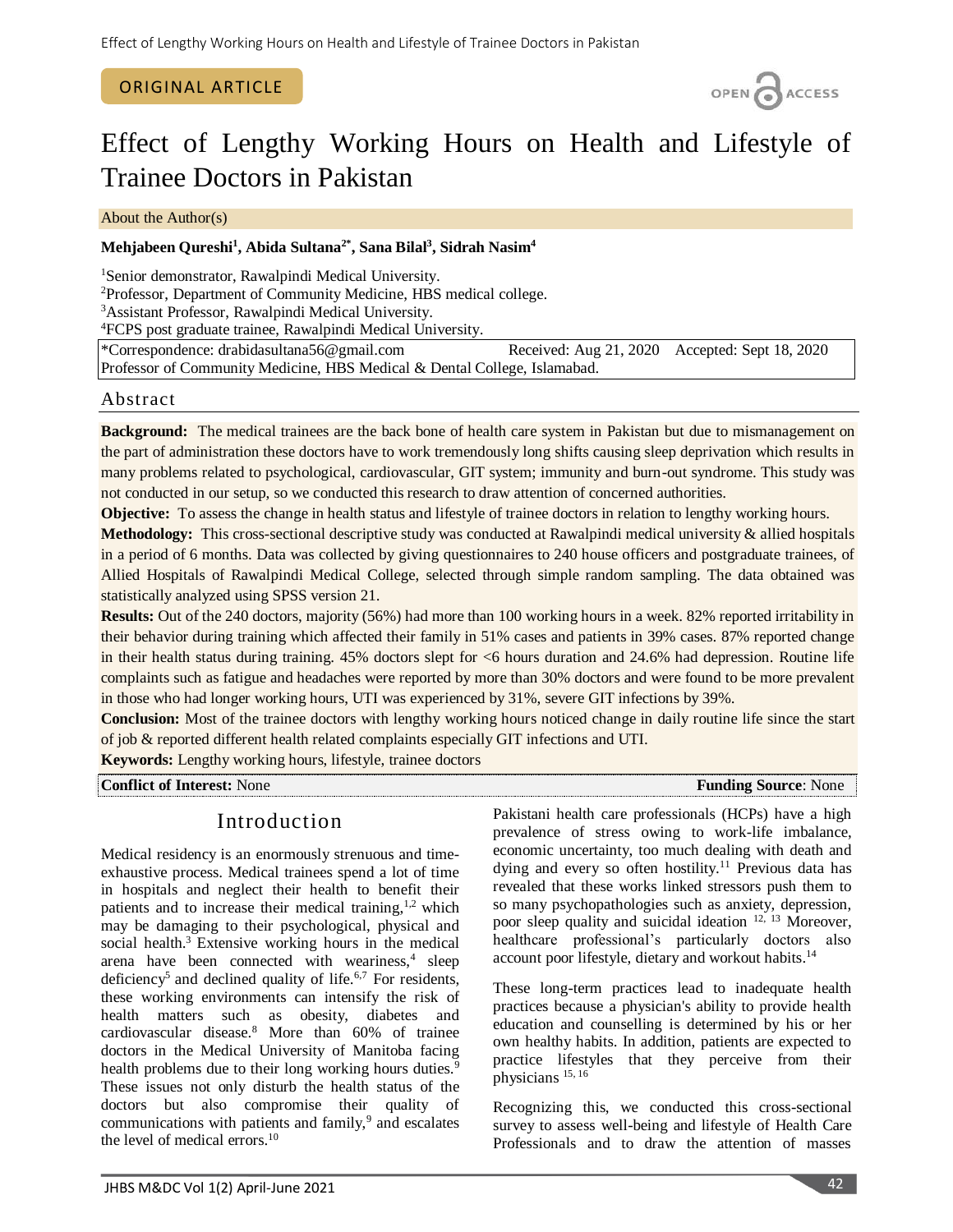towards it so that duty hours of these trainees should be adjusted to improve their health as well as professional approach.

# Methodology

It was a descriptive Cross-sectional survey conducted on house officers and postgraduate trainees of allied hospitals of RMC. Sample size 240 calculated by WHO sample size calculator<sup>17</sup> and completed in 6-months duration. A simple random sampling technique was used. List of all HOs and PGTs took from admin office along with date of joining, those who were joined less than 3 months duration were excluded and then participants were selected through simple random sampling & data was collected by a structured self-administered questionnaire and analyzed on a computer using SPSS version 21. All trainee doctors with lengthy working hours (more than 8 hours per day) including House Officers and PGTs were included. Recently inducted Trainees with less than 3 months of duration were excluded from the study.

### Results

Almost half of the study participants were female i.e. 51%. Among all doctors 58% were house officers followed by post graduate trainees (42%). Their night duty or long call duration is mentioned in figure 1 while the interval between long calls is depicted in figure 2. The majority (43%) of doctors were in the 7-9 months of training tailed by 10-12 months (20%). A large number of doctors (49%) were having an astonishing number of 80 working hrs. per week. The Source of food taken by doctors on duty is shown in figure 3. More or less (95%) of the doctors were not following their meal timings during duty hours. Most of the trainee doctors with lengthy working hours noticed fatigue (34%) and irritability since the start of the job & later on reported different health related complaints especially GIT infections (40%). A significant difference in the attendance of social gatherings before the start of training (mean=2.62, SD=0.829) than after training  $(mean=1.51. SD= 0.629)$  was observed by applying paired t-test where t  $(98)$  =11.30, p<0.001. Before conducting the analysis, the assumptions of normally distributed difference scores were examined. The assumption was considered satisfied as the skew and kurtosis levels were estimated at –0.56 and 0.062 respectively, which is less than the maximum allowable values for the t test. When the relationship between walk/exercise before the start of training and after training was analyzed by t-test, significant difference was found at  $(99) = 7.5$ ,  $p < 0.001$ . The most gruesome problem faced by trainees due to sleep deprivation is shown in fig 4.Sleep duration (61-70hrs/week) was also affected in trainees before (33%) and after the start of training (1%).



**Figure 1. Night duty or long call duration of trainee doctors.**



**Figure 2. Interval between long calls of trainee doctors**



**Figure 3: Food mostly taken by the trainee doctors on duty**



**Figure 4. Problems faced by the trainee doctors due to sleep deprivation.**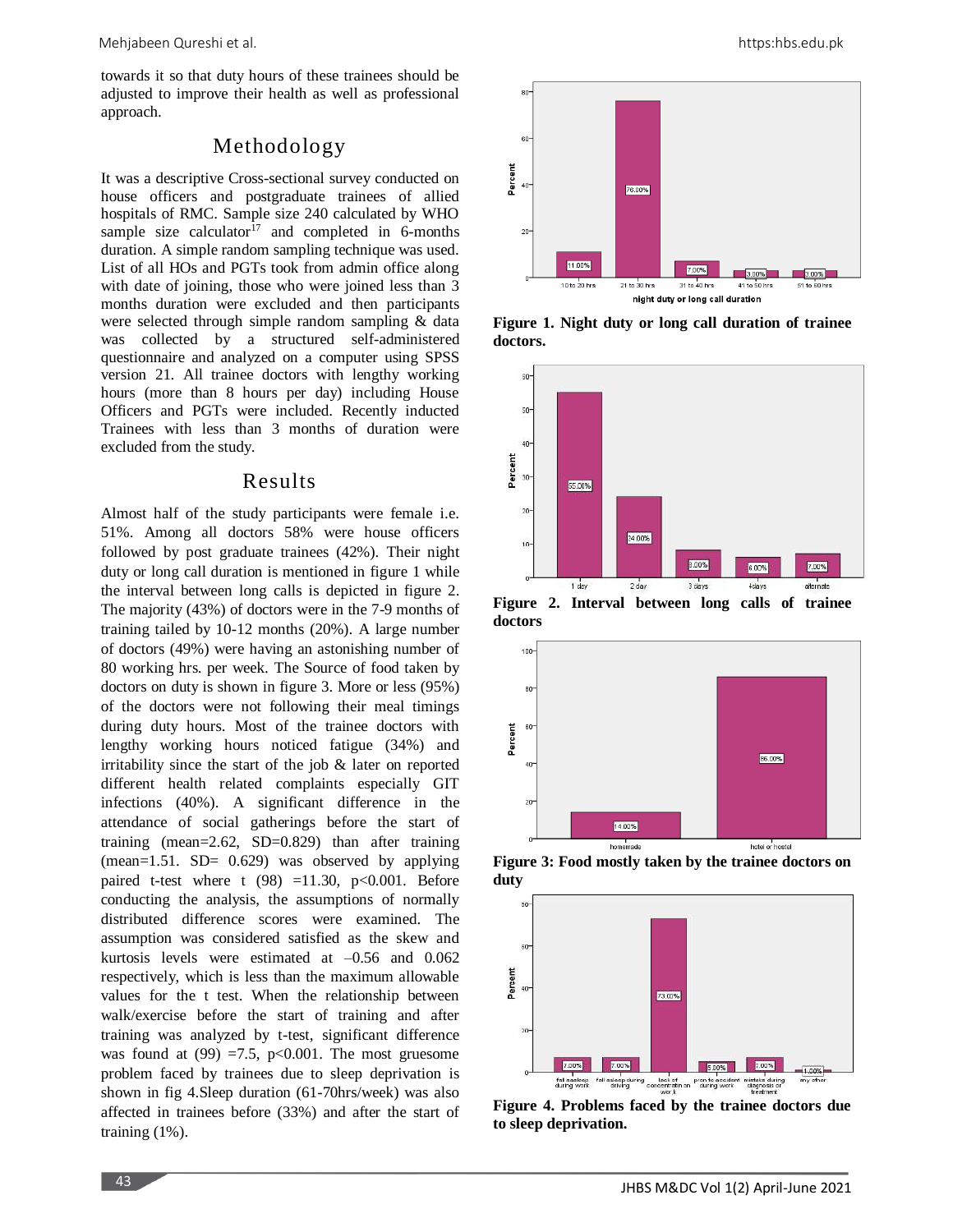# Discussion

In our study all the doctors (100%) reported health issues. Most of the trainee doctors with lengthy working hours noticed fatigue (34%) and irritability since the start of job & later reported different health related complaints especially GIT infections (40%). Similarly, a study on disproportionate was conducted in Germany to see the effects of unplanned heavy working hours on health of doctors. Results depicted that 19 % doctors with prolong working hours suffered ill health complaints. Primarily, they had complaints of fatigue, both mental and physical. Statistical association was significant (p=0.0001). They had fainting feelings with trembling, heaviness in legs, extreme desire to sleep  $(p=0.0001$  to  $p=0.047$ ). They were having chocking in throat with chest pain  $(p=0.0001$  to 0. 042). Their bowel system got upset frequently as nausea and loss of weight (p=0.0001 to 0.014). Besides Somatic problems, they were experiencing psychosomatic issues as well. They were irritable most of the time, feeling being very serious,  $(p=0.0001$  to  $0.014$ ).<sup>17</sup> The most probable reason for it is when doctors don't get enough time for rest it appears in the form of physical as well as psychological problems.

In our study 37% of doctors reported up to 7 hours of sleep per day. Similar results were seen in another study where it was observed that doctors, getting sleep less than five hours per night (04%) were feeling uneasy, depressed or extremely serious with somatic issues as well like gastro intestinal problems, chest compression etc. Even other group of doctors, having less than seven hours sleep in 24 hours (45%) was having nearly similar issues.<sup>18</sup> It shows that doctors are doing hard work or we can say overwork in all parts of the world. To avoid increased prevalence of hypertension, heart problems like angina, heart attacks, stroke etc, resting and sleeping hours must be adjusted properly. Sedentary life style witting prolonged sitting at work leads to obesity which becomes another risk factor for cardiac problems. Less sleep also leads to impaired concentration.

According to our research, 76% of trainee doctors reported 21-30 hours as their long call duration. In many developed countries, length of working hours at a stretch has been covered under law and is strictly observed. For example, in USA, residents are not allowed to work more than 80 hours in a week. Range of working hours has been set between 40-80 hours in a week. These timings are adjusted depending upon nature of duty in rotations during different specialties of medicine. Very rarely, timings may be stretched up to 136 (out of 168) hours in a week.<sup>19</sup> Other improvement in length of working hours was made according to it, timings were restricted to 16 hours at a stretch for a interns and 28 hours for other trainees in 2011. The main objective of adjusting these timings is to be able to handle critical patients and life threatening condition with complete physical efficiency and peace of mind. 20

The current study shows a significant difference in the attendance of social gatherings of trainee doctors before and after the training and in 51% cases their family life was also affected.

A similar report shows most physicians work 40-60 hours /week. If time of sleep is taken out from the time left with physicians, very little time is left for "time out of medicine".<sup>21</sup> So the problem of little time for different activities and work life balance is affected badly in the lives of doctors which in turn can lead to anxiety, depression and dissatisfaction among physicians.

In this study it is observed that 73% of doctor's show lack of concentration in work when they are deprived of sleep. Contrary to it, a study conducted by Dr. Govindarajan show that there is not much difference in the performance of surgeons whether they have slept a night before or not.<sup>22</sup> This reason could be because in the study conducted by Dr. Govindarajan all the doctors included were fully licensed and senior doctors, they had the opportunity of cancelling the appointments in the next morning if they felt they are not fit or tiered and their performance could affect the patient care in any way. Whereas in our study, trainee doctors of a Government hospital were included where not only workload is great but also no choice of delaying appointments.

The current study shows that 82% reported irritability in their behavior during training which affected their family in 51% cases and patients in 39% cases and 24.6% showed depression. Another study with similar findings conducted in Canada shows that workload has a positive relationship with stress and negative with satisfaction.<sup>23</sup> Heavy workload seems to invoke cognitive processing of this stressor; continuous workload can induce stress and irritability and later result in job dissatisfaction.

# Conclusion

Most of the trainee doctors with lengthy working hours noticed fatigue and irritability since the start of job & reported different health related complaints especially GIT infections. Social life of doctors is also affected and often don't find time for walk or exercise depicting the need of reduction in the duration of working shifts of the doctors & more hospitals should be established to reduce workload.

# References

- 1. Mettner J. Walking the talk. Minn Med. 2012;95:11–2.
- 2. Daneshvar F, Weinreich M, Daneshvar D. Cardiorespiratory fitness in internal medicine residents: Are future physicians becoming deconditioned? J Grad Med Educ. 2017;9:97–101.
- 3. Cohen JS, Patten S. Well-being in residency training: a survey examining resident physician satisfaction both within and outside of residency training and mental health in Alberta. BMC Med Educ. 2005;5:21.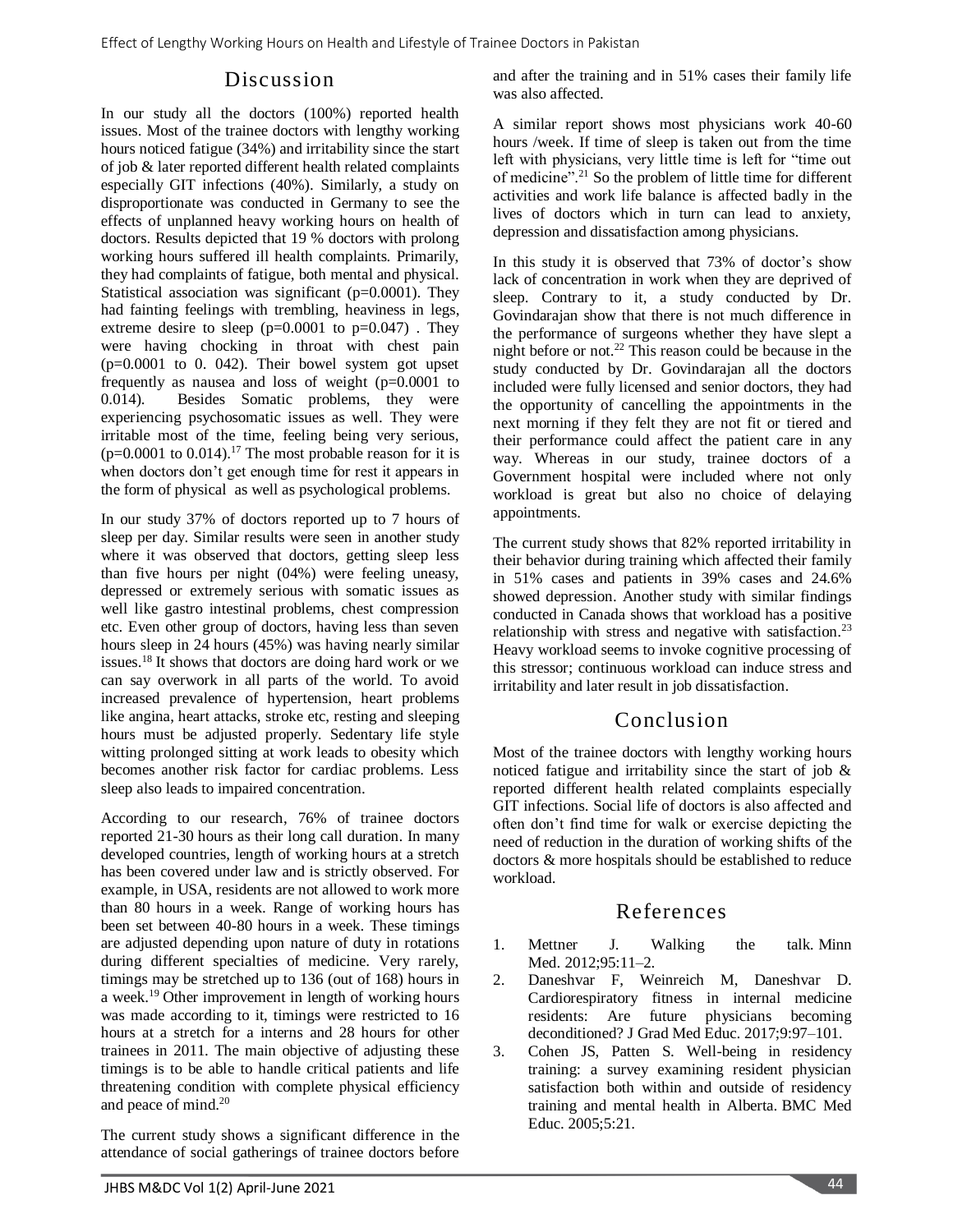- 4. Fletcher KE, Reed DA, Arora VM. Patient safety, resident education and resident well-being following implementation of the 2003 ACGME duty hour rules. J Gen Intern Med. 2018;26:907– 19.
- 5. Peets A, Ayas NT. Restricting resident work hours: the good, the bad, and the ugly. Crit Care Med. 2017;40:960–6.
- 6. Immerman I, Kubiak EN, Zuckerman JD. Resident work-hour rules: a survey of residents' and program directors' opinions and attitudes. Am J Orthop (Belle Mead NJ) 2007;36:E172– 9. Discussion E179.
- 7. Henning MA, Hawken SJ, Hill AG. The quality of life of New Zealand doctors and medical students: What can be done to avoid burnout? N Z Med J. 2009; 122:102–10.
- 8. Czeisler CA. Medical and genetic differences in the adverse impact of sleep loss on performance: ethical considerations for the medical profession. Trans Am Clin Climatol Assoc. 2019; 120:249–85.
- 9. Papp KK, Miller CM, Strohl KP. Graduate medical training, learning, relationships, and sleep loss. Sleep Med Rev. 2016;10:339–45.
- 10. Mountain SA, Quon BS, Dodek P. The impact of housestaff fatigue on occupational and patient safety. Lung. 2017;185:203–9.
- 11. Muzafar Y, Khan H, Ashraf H, Hussain W, Sajid H. Burnout and its associated factors in medical students of Lahore, Pakistan. Cureus. 2015;7:e390. ssss
- 12. Waqas A, Khan S, Sharif W, Khalid U, Ali A. Association of academic stress with sleeping difficulties in medical students of a Pakistani medical school: a cross sectional survey. PeerJ. 2015;3:e840. https://peerj.com/articles/840.
- 13. Waqas A, Rehman A, Malik A, Muhammad U, Khan S, Mahmood N. Association of ego defense mechanisms with academic performance, anxiety and depression in medical students: a mixed methods study. Cureus. 2015;7:e337
- 14. Czeisler CA. Medical and genetic differences in the adverse impact of sleep loss on performance: ethical considerations for the medical

profession. Trans Am Clin Climatol Assoc. 2019;120:249–85.

- 15. Oberg EB, Frank E. Physicians' health practices strongly influence patient health practices. J R Coll PhysEdinb,2009;39:290–1. http://www.pubmedcentral.nih.gov/articlerender.fc gi?artid=3058599&tool=pmcentrez&rendertype=ab stract.
- 16. Daneshvar F, Weinreich M, Daneshvar D, et al. Cardiorespiratory fitness in internal medicine residents: Are future physicians becoming deconditioned? J Grad Med Educ. 2017;9:97–101.
- 17. Rosta J, Gerber A. Excessive working hours and health complaints among hospital physicians: a study based on a national sample of hospital physicians in Germany. GMS German Medical Science. 2017;5.
- 18. Sleep vs. Schedule: Doctors face challenges in getting enough sleep [internet] 1February, 2017.[cited at 2019 November 26].Available from[:https://www.sermo.com/sleep-vs-schedule](https://www.sermo.com/sleep-vs-schedule-doctors-face-challenges-getting-enough-sleep/)[doctors-face-challenges-getting-enough-sleep/](https://www.sermo.com/sleep-vs-schedule-doctors-face-challenges-getting-enough-sleep/)
- 19. Medical resident work hours.[internet]2019[cited 2019 Nov 25].Available: https://en.wikipedia.org/wiki/Medical\_resident\_wo rk\_hours
- 20. Nasca TJ, Day SH, Amis Jr ES. The new recommendations on duty hours from the ACGME Task Force.N Engl J Med. 2010 Jul 8;363(2):e3. Epub 2010 Jun 23
- 21. Aymes S. Work-life balance for physicians: The what, the why, and the how [internet] July 26, 2017.Available from: [https://www.medicalnewstoday.com/articles/31808](https://www.medicalnewstoday.com/articles/318087.php#1) [7.php#1](https://www.medicalnewstoday.com/articles/318087.php#1)
- 22. Mandawat A. The effects of sleep deprivation on surgeons — and their patients: September 02, 2015[internet] available from [https://www.health.harvard.edu/blog/the-effects-of](https://www.health.harvard.edu/blog/the-effects-of-sleep-deprivation-on-surgeons-and-their-patients-201509028221)[sleep-deprivation-on-surgeons-and-their-patients-](https://www.health.harvard.edu/blog/the-effects-of-sleep-deprivation-on-surgeons-and-their-patients-201509028221)[201509028221](https://www.health.harvard.edu/blog/the-effects-of-sleep-deprivation-on-surgeons-and-their-patients-201509028221)
- 23. Williams ES, Rondeau KV, Xiao Q, Francescutti LH. Heavy physician workloads: impact on physician attitudes and outcomes. Health Services Management Research. 2007;20(4):261-9.

### **Authors Contribution:**

 $1.2$ Substantial contributions to the conception or design of the work; or the acquisition, analysis, or interpretation of data for the work & Final approval of the version to be published

<sup>3,4</sup> Drafting the work or revising it critically for important intellectual content;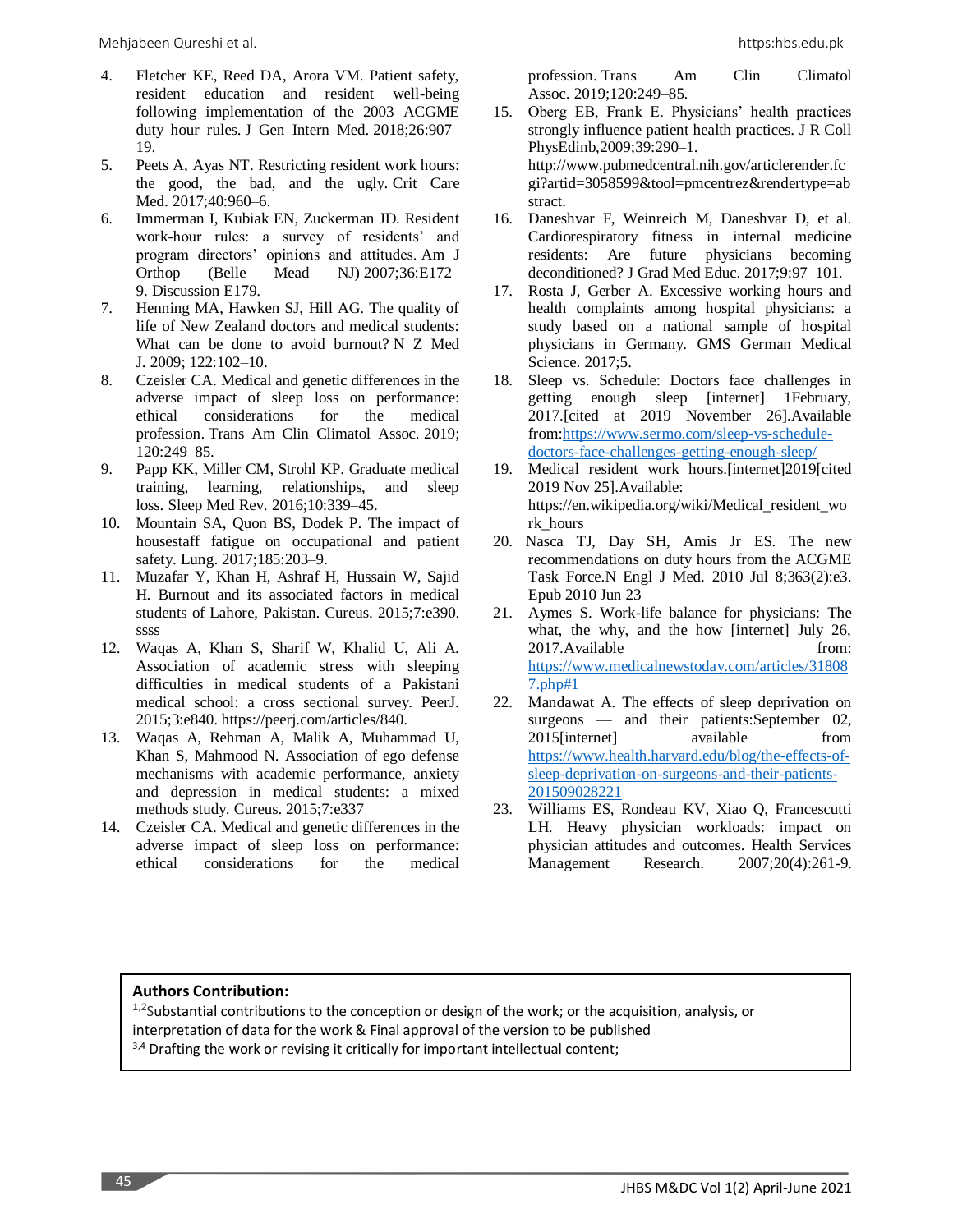### ORIGINAL ARTICLE

OPEN CACCESS

# Impact of Hyperoxia on Weight, Peptide YY, Lipid Profile and Atherogenic Index in Sprague Dawley Rats

About the Author(s)

### **Muhammad Raza1\* , Khadija Fatima<sup>2</sup> , Farzana Majeed<sup>3</sup> , Irfan Mughal<sup>4</sup> , Tahira Saleem<sup>5</sup>**

<sup>1,5</sup>Assistant Professor, Department of Physiology, HBS Medical and Dental College, Islamabad. <sup>2</sup>Professor, Department of Physiology, HBS Medical and Dental College, Islamabad.

3,4 Associate Professor, Department of Physiology, HBS Medical and Dental College, Islamabad.

\*Correspondence: abuukkaashah@gmail.com Received: July 29, 2020. Accepted: Sept 05, 2020 Muhammad Raza, Assistant Professor, Department of Physiology, HBS Medical and Dental College, Islamabad

### Abstract

**Objective:** To determine the impact of hyperoxia on weight, peptide YY (PYY), lipid profile and atherogenic index in Sprague Dawley rats.

**Methodology:** Experimental, randomized control study was conducted by the Physiology Department, HBS Medical and Dental College, Islamabad in collaboration with National Institute of Health, Islamabad, Pakistan and Islamic International Medical College, Rawalpindi, Pakistan from April 2015-March 2016. Total 40 male Sprague Dawley rats of 2-4 months weighing 250-520 g were included and divided into group A (n=20) exposed to 21% oxygen and group B (n=20) exposed to 30% oxygen for 7 days. Before exposure first weight (g) and blood sample was collected for serum PYY (pg/mL) and serum lipid profile (triglycerides mg/dL, HDL mg/dL, LDL mg/dL, and total cholesterol mg/dL). After exposure second weight and blood sample (serum PYY and lipid profile) was collected. SPSS 21 was used for statistical analysis. Comparisons among groups were analyzed using independent sample t-test. Correlation was done using Pearson's correlation coefficient. In both analyses P value <0.05 was considered significant.

**Results:** Group B had significantly (P<0.05) increased weight (g) and LDL (mg/dL) levels. Similarly, triglyceride (mg/dL) levels and atherogenic index were also significantly (P<0.01) increased. Significantly (P<0.001) decreased PYY (pg/mL) levels and significantly (P<0.05) decreased HDL (mg/dL) levels were also observed in group B as compared with group A.

**Conclusion:** Hyperoxia decreases PYY levels causing an increase in appetite leading to an increase in weight, blood lipids (triglycerides and LDL) and atherogenic index. Therefore, hyperoxia may not be useful for treating obesity and cardiovascular disease.

**Key Words:** Hyperoxia. Weight. Peptide YY. Serum lipids.

**Conflict of Interest:** None **Funding Source**: None **Funding Source**: None

# Introduction

As populations become more urban and incomes rise, the more traditional diets that were high in complex carbohydrates and fiber have been replaced by diets high in fat.<sup>1</sup> This excessive energy intake in the form of food is the main reason for the rise of obesity.<sup>2</sup> The accumulated energy is stored in adipocytes, mainly in the form of triglycerides, leading to an increase in their size ultimately increasing the overall the weight of the body.<sup>3</sup> Alterations in blood lipids such as elevated levels of triglycerides, low density lipoproteins (LDL) and total cholesterol, as well as decreased levels of high density lipoproteins (HDL) are also seen in obese individuals and pose a risk for the development of cardiovascular disease.<sup>4</sup>

Recent research has identified a number of circulating hormones that play a vital role in controlling appetite, ultimately reducing the weight of the body. $5$  One such hormone is Peptide YY (PYY), a short 36 amino acid protein, released from the intestines and increases satiety leading to a decreased intake of food.<sup>6</sup> Although, the role of exogenous PYY in reducing weight has frequently been studied more research needs to be carried out on raising endogenously produced PYY as its levels have shown to be low in obese individuals.<sup>7</sup>

Oxygen, the colorless and odorless gas having is widely used for the treatment of various medical conditions.<sup>8</sup> Exposure to low levels of hyperoxia, produce small amounts of reactive oxygen species that have been shown to play an important role in the body such as signaling molecules that regulate various cellular processes and gene expression.<sup>9</sup> On the other hand,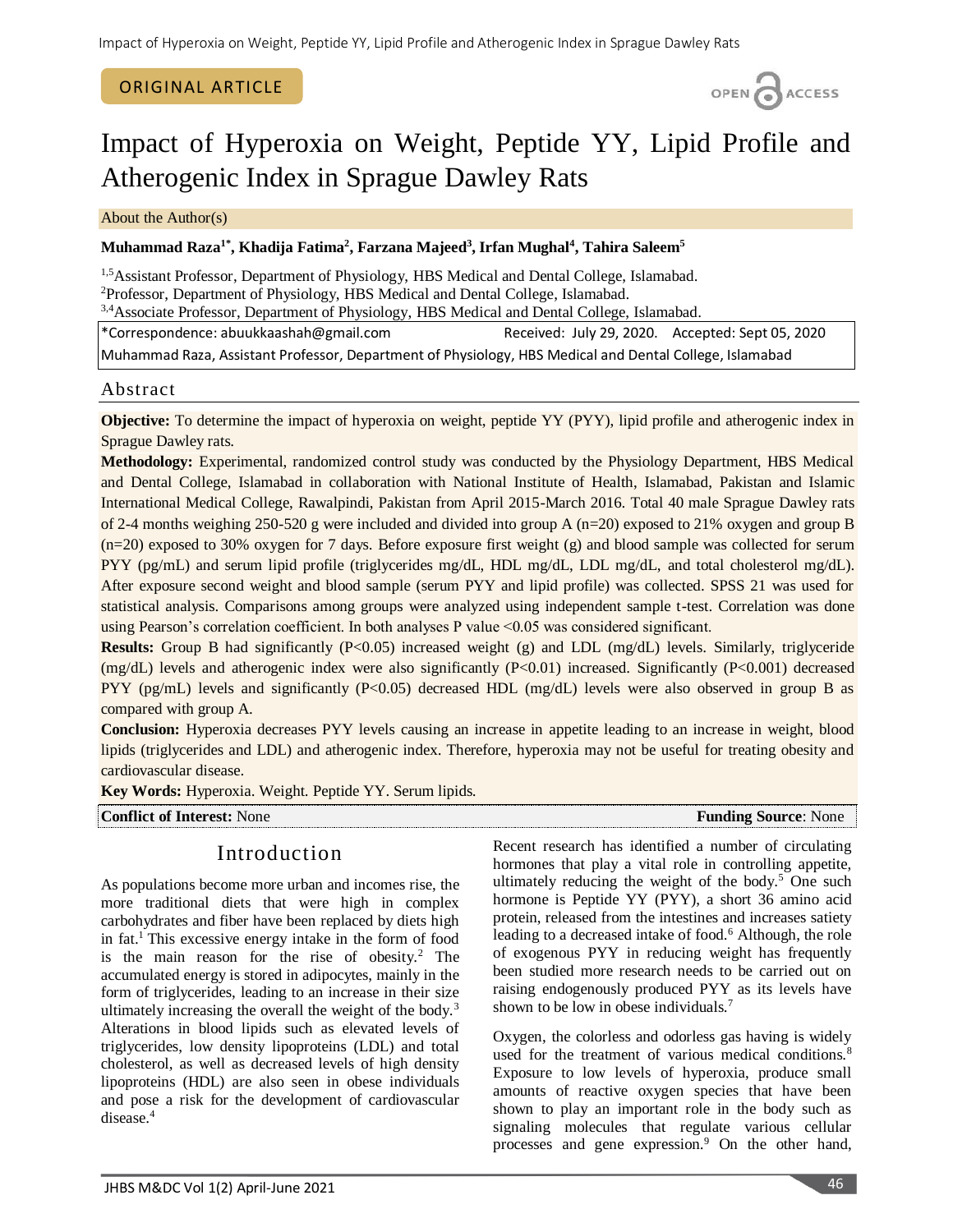exposure to a high level of hyperoxia for extensive periods causes the production of excessive reactive oxygen species which damage cells through the process of lipid peroxidation.<sup>10</sup>

Research has been carried out to observe how hypoxia affects PYY levels in humans which has shown that exposure to hypoxia decreases serum PYY levels, and as the oxygen concentration is gradually raised back to normoxia (i.e. 21% oxygen) the serum PYY levels have been shown to increase.<sup>11</sup> Studies showing the effect of hyperoxia on PYY levels, especially as a potential treatment for obesity, still needs to be explored. The aim of our study was to see whether exposure to a low level of hyperoxia of 30% could be used as a treatment for obesity and cardiovascular disease by raising endogenous PYY levels, ultimately decreasing the appetite leading to a reduction in weight and serum lipids (triglycerides, LDL and total cholesterol).

# Methodology

The research was conducted by the Department of Physiology, HBS Medical and Dental College, Islamabad in collaboration with the Animal house at National Institute of Health, Islamabad, Pakistan and Islamic International Medical College, Rawalpindi, Pakistan from April 2015 to March 2016. It was an experimental, randomized control study. A total of 40 male Sprague Dawley rats of age 2-4 months and weight 250-520 g were included and randomly divided into two groups of 20 rats each: control group A that was exposed to an oxygen concentration of 21% and group B that was exposed to an oxygen concentration of  $30\%$ .<sup>12</sup> The rats were allowed to acclimatize to the Animal house environment for 7 days where they were provided food and water ad libitum. The first sample was taken on the morning of day 8 by placing each rat of group A and B individually in a jar containing cotton soaked in chloroform to anesthetize it after which its weight (g) was recorded using a weighing machine (TS200 electronic compact scale, Jiangyin Ditai electronic technology Co. Ltd., China). Blood was drawn via intracardiac sampling and collected in labeled gel tubes, protected from light and contamination and kept in a laboratory ice box at 2-8°C until shifted to the laboratory where they were tested for serum PYY (pg/mL) levels using an Enzyme-linked Immunosorbent Assay (ELISA) kit (CUSABIO Biotech Co. Ltd., China) and serum lipid profile (triglycerides mg/dL, HDL mg/dL, LDL mg/dL and total cholesterol mg/dL) using a Merck kit (DiaSys Diagnostic Systems GmbH, Germany). Two transparent plastic chambers of dimensions 1.22 m x 0.72 m x 0.72 m were made. The chamber for group A was not made air tight by keeping the upper two sides open allowing fresh air of a 21% oxygen concentration to enter freely, whereas the chamber for group B was made air tight with only two holes: an inlet for oxygen to enter and an outlet for air to exit. Three oxygen cylinders of  $4.5 \text{ m}^3$ ,  $3.4 \text{ m}^3$ and 3.4  $m<sup>3</sup>$  and two nitrogen cylinders of 6.8  $m<sup>3</sup>$  were used. Two flow meters (Richu Medical Regulator YR-

88E, Ningbo Beilun DB Marine Co. Ltd., China) were used, one attached to an oxygen cylinder and one to a nitrogen cylinder after which they were connected using a T-tube to allow mixture of both gases before supplying the group B rats.<sup>13</sup> To monitor the oxygen concentration an oxygen sensor (CY-12C portable oxygen concentration tester, CLEVER Co. Ltd., China) was also attached in the chamber for group B rats.

The rats were given 2 weeks for replenishing their blood volume to normal levels<sup>14</sup> after which the experiment was initiated. An oxygen to nitrogen ratio of 3:7 was achieved by adjusting the flow rate for oxygen between 1-2 L/min and that for nitrogen between 3-4 L/min ultimately resulting in oxygen concentration of  $30 + 1\%$ in chamber for group B rats.<sup>13</sup> When a value of 31% on the oxygen sensor was reached the flow rates were readjusted to bring it back to a 30%. The required air humidity was provided by the water present in the flow meters and these conditions were kept for 24 hours for 7 consecutive days<sup>15</sup> except for two situations where the experiment was stopped for no more than 10 min: first for refilling gas cylinders and second for supplying food and water and to clean trays for waste matter. After the 7 days of intervention, second sample for weight, serum PYY and serum lipid profile was collected on the morning of day 8 in a similar way to that of the first sample.

The labeled gel tubes containing the blood samples were centrifuged in a centrifuge machine (EBA-20 small centrifuge, Andreas Hettich GmbH & Co. KG) for 15 min at 3000 rpm. To measure serum PYY (pg/mL) the quantitative Enzyme-linked Immunosorbent Assay (ELISA) method was used. To measure serum triglyceride (mg/dL) the glycerol-3-phophate oxidase peroxidase (GPO-POD) calorimetric method was used. To measure serum HDL and LDL (mg/dL) the enzymatic calorimeter accelerator selective detergent end point assay was used. The serum total cholesterol (mg/dL) was measured using the Cholesterol Oxidase Phenol Ampyrone (CHOD-PAP) enzymatic quantitative calorimetric method. Statistical Package for Social Sciences version 21 (SPSS 21) was used for statistical analysis and results were documented as mean  $+$  SEM. Comparisons among the two groups was analyzed using the independent sample t-test and Pearson's correlation coefficient was used for correlations among the variables. For both analyses a P value of  $< 0.05$  was considered significant.

# Results

The weight of group B rats  $(309.08 + 10.71)$  g) was significantly higher  $(P=0.043)$  than the weight of group A rats  $(283.75 \pm 5.20 \text{ g})$  as shown in Figure 1. On comparison the serum PYY levels of the group B rats was  $14.62 + 6.14$  pg/mL which was significantly lower  $(P<0.001)$  than those of the group A rats  $(256.87 + 25.48)$ pg/mL) as shown in Figure 2. The rats of group B had serum triglyceride levels of  $35.53 \pm 1.51$  mg/dL which were significantly raised  $(P=0.01)$  as compared to the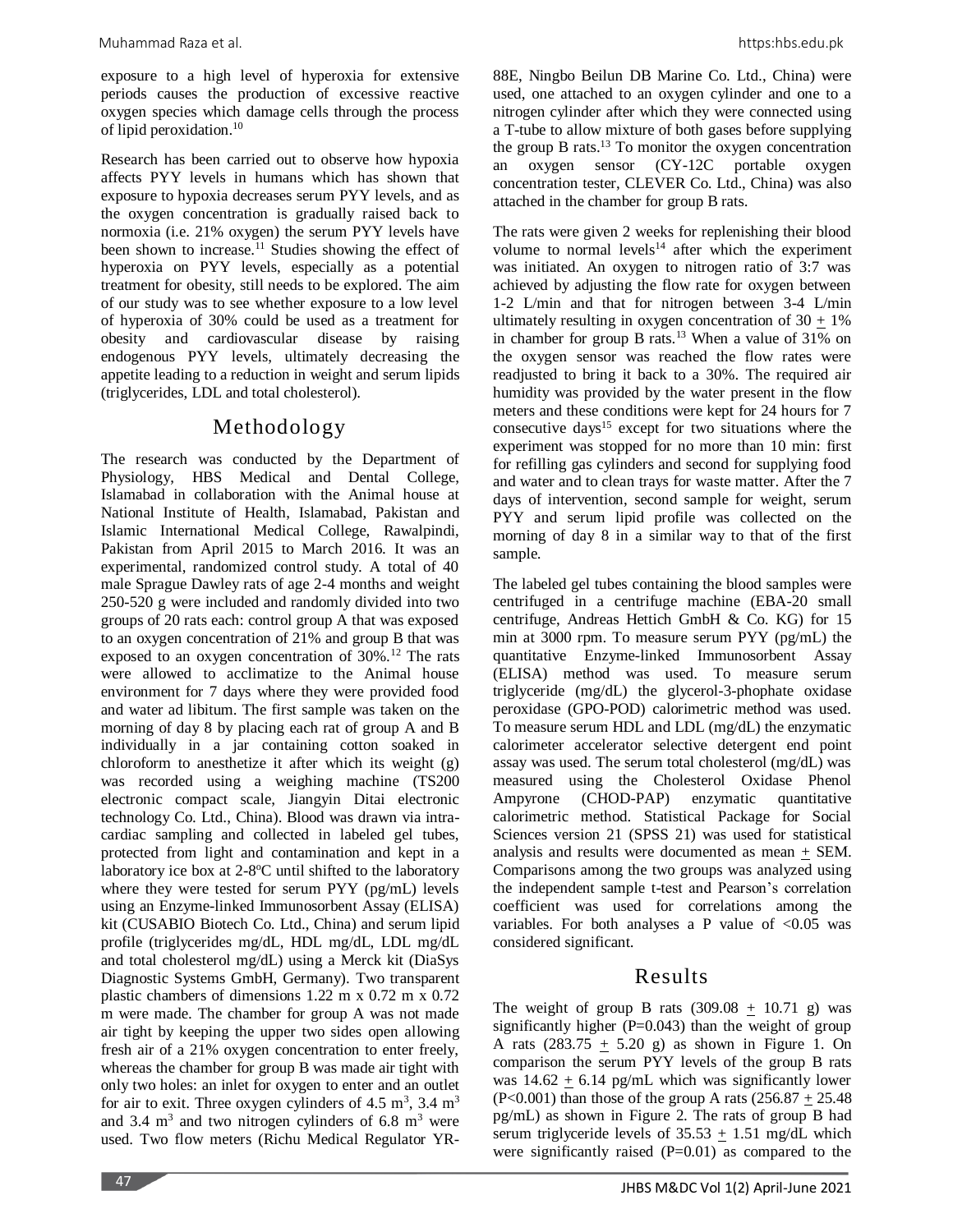group A rats (30.00  $\pm$  1.34 mg/dL). Among the two groups the serum HDL levels of the rats in group B  $(15.47 + 0.67 \text{ mg/dL})$  were significantly lower (P=0.028) from those of the rats in group A of  $17.39 + 0.49$  mg/dL. Between the two groups the serum LDL levels of the rats in group B were  $8.63 \pm 0.45$  mg/dL which were significantly higher (P=0.020) than the LDL levels of group A rats  $(7.06 + 0.46 \text{ mg/dL})$ . Mean  $\pm$  SEM of serum lipid levels (triglycerides mg/dL, HDL mg/dL, LDL mg/dL and total cholesterol mg/dL) for the two groups of male Sprague Dawley rats exposed to different concentrations of oxygen.is shown in Figure 3. On calculating the atherogenic index (total cholesterol/HDL ratio), group B rats had a significantly higher  $(P=0.007)$ value of  $2.38 \pm 0.04$  as compared to that of the group A rats  $(2.22 + 0.04)$ .



**Figure I. Mean ± SEM of weight (g) for the two groups of male Sprague Dawley rats exposed to different concentrations of oxygen. Weight (WT)** *\* = P<0.05 (value vs corresponding control)*



**Figure 2. Mean ± SEM of serum PYY (pg/mL) levels for the two groups of male Sprague Dawley rats exposed to different concentrations of oxygen.** Peptide  $YY$  (PYY) *\*\*\* = P<0.001 (value vs corresponding control)*



**Figure 3. Mean ± SEM of serum lipid levels (triglycerides mg/dL, HDL mg/dL, LDL mg/dL and total cholesterol mg/dL) for the two groups of male Sprague Dawley rats exposed to different concentrations of oxygen. Triglycerides (TG), High density lipoproteins (HDL), Low density lipoproteins (LDL), Total cholesterol (TC)**

*\* = P<0.05 (value vs corresponding control) \*\* = P<0.01 (value vs corresponding control)*

### Discussion

In the study carried out by Wasse et al, to explore how rest and exercise in a hypoxic environment influenced PYY levels in 10 male volunteers, it was concluded that the levels of serum PYY decreased on exposure to hypoxia and increased as the oxygen concentration was increased back towards normoxia.<sup>11</sup> Our present study was aimed to see whether this pattern of increase in serum PYY levels was consistent after increasing the oxygen concentration beyond that of a normoxic state. However, according to our results, a 7-day exposure to an oxygen concentration of 30% resulted in a significant decrease in serum PYY levels demonstrating that both hypoxia, as shown by Wasse et al (2011), and hyperoxia, as shown by the current study, decrease serum PYY levels.<sup>11</sup>

The present findings also showed a significant increase in weight on exposure to hyperoxia which was in accordance with the study conducted out by Lakani et al., (2012) who observed the effects of hypoxia, normoxia and hyperoxia on 81 great sturgeon Huso huso fish and concluded that the group exposed to hyperoxia led to the greatest weight gain.<sup>16</sup> The significantly increased weight seen in our study could have been due to an increased appetite caused by the significant decrease in serum PYY levels which is supported by the research carried out by Guo et al., (2006) who showed that fasting serum PYY levels have a negative correlation with weight. $17$ However, our results did not show a significant correlation of serum PYY levels with weight.

Fevolden et al., (2002) states that cortisol is the most commonly measured indicator of stress that provides a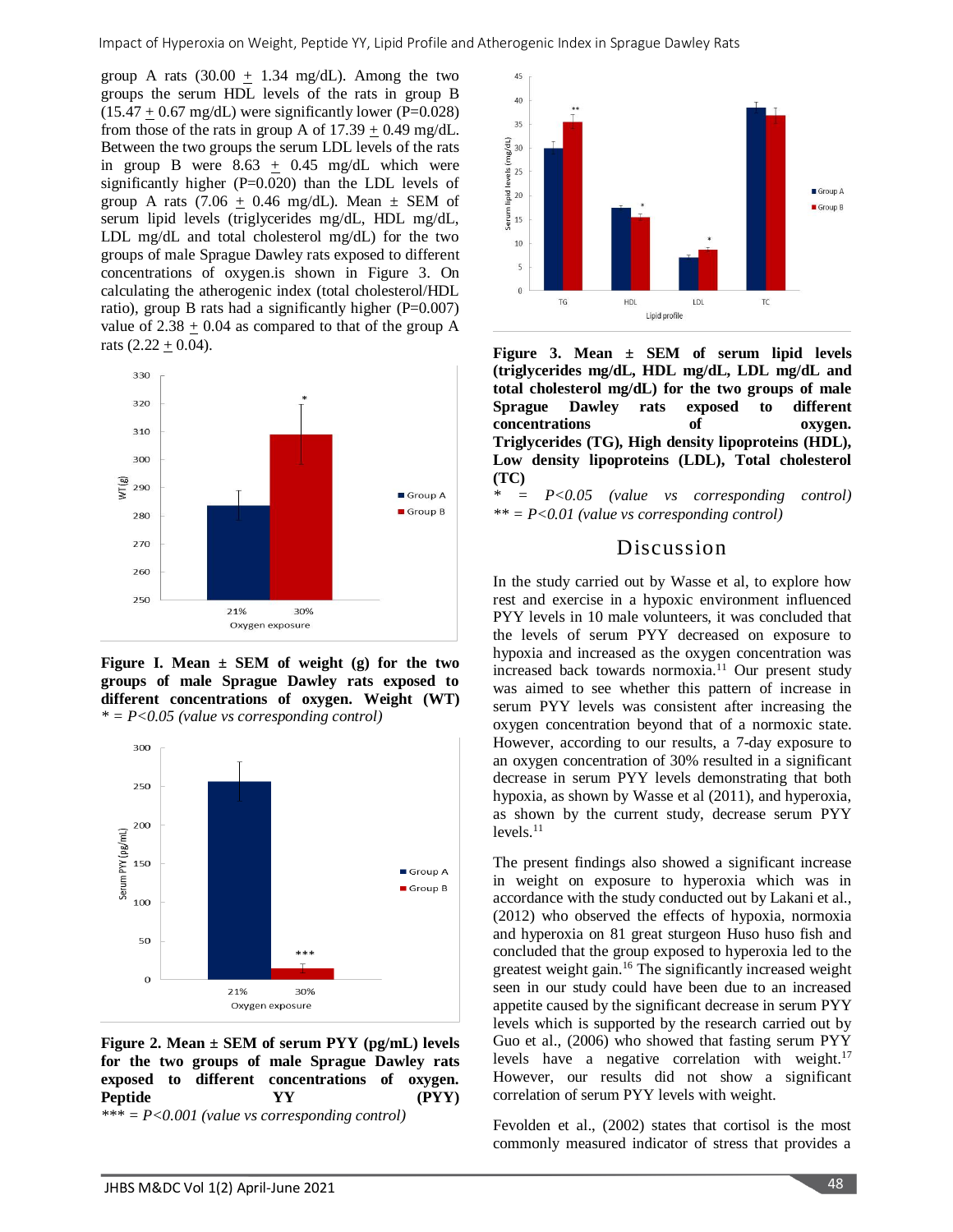good reflection of the severity and duration of the stress response.<sup>18</sup> High cortisol levels stimulate appetite and weight gain as well.<sup>19</sup> Therefore, in our research an exposure to hyperoxia could have led to oxidative stress thus increasing the levels of serum cortisol in the rats causing an increase in their appetite resulting in the weight gain.

Another hormone, ghrelin, could have also been at play as shown in the study carried out by Batterham et al., (2003) to investigate the resistance of PYY in 12 obese subjects in which it was concluded that PYY infusions significantly decreased the levels of ghrelin.<sup>20</sup> The study conducted by Wren et al., (2001) on 9 volunteers showed that ghrelin increases appetite and food intake.<sup>21</sup>

Therefore, maybe the decreased levels of serum PYY in our study could have led to increased levels of ghrelin which ultimately increased the appetite leading to more calorie consumption resulting in the increased weight.

The significant increases in serum triglycerides and LDL levels as seen in our present study are in coherence with the results observed in the study carried out by Tsuneyama et al., (2011) to see the advantages and disadvantages of hyperbaric oxygen treatment in 19 male mice with obesity hyperlipidemia and steatohepatitis, and they concluded that the mice that underwent hyperbaric oxygen therapy had increased serum triglyceride and LDL levels. The underlying mechanism that they suggested was that the lipids may have migrated into the blood from liver cells as hepatocelluar damage was also reported in their study which may have occurred due to oxidative stress and lipid peroxidation hence leading to cell death and causing the release of free fatty acids and triglycerides into the blood from the damaged cells. $^{22}$ 

The significant weight gain observed in our study could have also led to the significant increase in serum triglyceride levels as supported by the study conducted by del Mar Bibiloni et al, (2015) on 451 2–10 year-old northern Mexican children which determined the levels of serum lipids and prevalence of dyslipidemia. In their research it was deduced that the majority of subjects who had an increased body weight also had a significantly high serum triglyceride level.<sup>23</sup> In the present study we also observed a significant increase in serum LDL levels along with a significant decrease in serum HDL levels which could have also been related to the increase in weight as supported by the cohort study carried out by Horta et al (2009) on newborn males in Pelotas, Southern Brazil who were followed up till the age of 18 years. Their findings showed that those subjects who gained weight throughout the 18-year period also showed significant high serum LDL levels and significant low serum HDL levels.<sup>24</sup>

According to our results there was no significant change in total cholesterol levels, however there was a significant decrease in serum HDL levels which ultimately led to a significant increase in the atherogenic index as supported by the study carried out by Lemieux

et al., (2001) to determine the difference in significance between the total cholesterol/HDL ratio and the LDL/HDL ratio as indices of ischemic heart disease risk in middle aged men. They demonstrated that a significant and high atherogenic index is associated with a high risk of ischemic heart disease.<sup>25</sup> This shows that in our present study a significantly high atherogenic index indicates that exposure to even a low level of hyperoxia as that of 30% can lead to ischemic heart disease.

One limitation of our study was that we did not measure the change in adipose tissue mass or hormones such as cortisol and ghrelin which could have helped in clearing the picture of the underlying mechanisms involved.

# Conclusion

The results of the present study conclude that hyperoxia decreases serum PYY levels causing an increase in appetite leading to an increase in weight and serum lipid levels (triglycerides and LDL). Therefore, hyperoxia is not a useful option for treating obesity and may be a precipitating factor for the development of cardiovascular diseases.

# References

- 1. Drewnowski A. Nutrition transition and global dietary trends. Nutrition. 2000;16(7):486-7.
- 2. Sturm R. Increases in morbid obesity in the USA: 2000–2005. Public health. 2007;121(7):492-6.
- 3. Lee MJ, Wu Y, Fried SK. Adipose tissue remodeling in pathophysiology of obesity. Current opinion in clinical nutrition and metabolic care. 2010;13(4):371.
- 4. Jung RT. Obesity as a disease. British medical bulletin. 1997 ;53(2):307-21.
- 5. Druce MR, Small CJ, Bloom SR. Minireview: Gut peptides regulating satiety. Endocrinology. 2004;145(6):2660-5.
- 6. Adrian TE, Ferri GL, Bacarese-Hamilton AJ, Fuessl HS, Polak JM, Bloom SR. Human distribution and release of a putative new gut hormone, peptide YY. Gastroenterology. 1985 ;89(5):1070-7.
- 7. Cooper JA. Factors affecting circulating levels of peptide YY in humans: a comprehensive review. Nutrition research reviews. 2014 ;27(01):186-97.
- 8. Lide D, ed. Properties of the elements. In: Handbook of Chemistry and Physics. 87th ed. Boca Raton, FL: Taylor and Francis; 2007:1-35.
- 9. Jackson MJ. Free radicals generated by contracting muscle: by-products of metabolism or key regulators of muscle function?. Free Radical Biology and Medicine. 2008 ;44(2):132-41.
- 10. Yin H, Xu L, Porter NA. Free radical lipid peroxidation: mechanisms and analysis. Chemical reviews. 2011;111(10):5944-72.
- 11. Wasse LK, Sunderland C, King JA, Batterham RL, Stensel DJ.Influence of rest and exercise at a simulated altitude of 4,000 m on appetite, energy intake, and plasma concentrations of acylated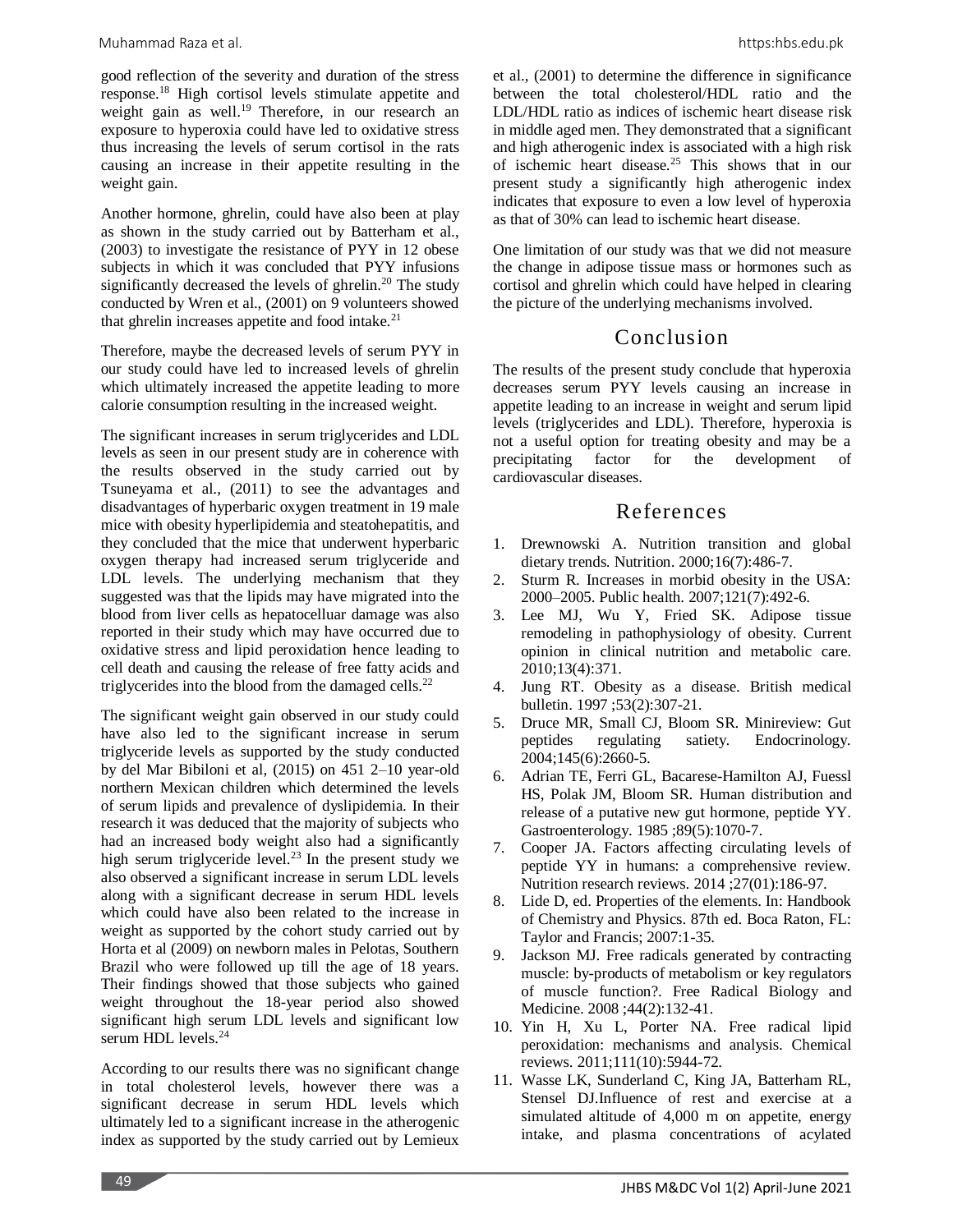ghrelin and peptide YY.Journal of Applied Physiology. 2012 ;112(4):552-9.

- 12. Chung SC, Iwaki S, Tack GR, Yi JH, You JH, Kwon JH. Effect of 30% oxygen administration on verbal cognitive performance, blood oxygen saturation and heart rate. Applied psychophysiology and biofeedback. 2006;31(4):281-93.
- 13. Mimura YO, Yamakawa MI, Furuya KI, Oohara TA. Effects of oxygen supply on protein metabolism in surgically injured rats. Oxygen as a nutrient. Annals of surgery. 1990;212(2):228.
- 14. Diehl KH, Hull R, Morton D, Pfister R, Rabemampianina Y, Smith D, *et al*. A good practice guide to the administration of substances and removal of blood, including routes and volumes. Journal of Applied Toxicology. 2001 Jan 1;21(1):15-23.
- 15. Jones R, Zapol WM, Reid L. Pulmonary artery remodeling and pulmonary hypertension after exposure to hyperoxia for 7 days. A morphometric and hemodynamic study. American journal of pathology. 1984;117(2):273.
- 16. Bagherzadeh Lakani, Sattari M, Falahatkar B. Effect of different oxygen levels on growth performance, stress response and oxygen consumption in two weight groups of great sturgeon Huso huso. Iranian Journal of Fisheries Sciences. 2013;12(3):533-49.
- 17. Guo Y, Ma L, Enriori PJ, Koska J, Franks PW, Brookshire T, *et al*. Physiological evidence for the involvement of peptide YY in the regulation of energy homeostasis in humans. Obesity. 2006 Sep 1;14(9):1562–70.
- 18. Fevolden SE, Røed KH, Fjalestad KT. Selection response of cortisol and lysozyme in rainbow trout and correlation to growth. Aquaculture. 2002;205(1):61-75.
- 19. Lawson EA, Eddy KT, Donoho D, Misra M, Miller KK, Meenaghan E, *et al*. Appetite-regulating hormones cortisol and peptide YY are associated with disordered eating psychopathology, independent of body mass index. European Journal of Endocrinology. 2011 ;164(2):253-61.
- 20. Batterham RL, Cohen MA, Ellis SM, Le Roux CW, Withers DJ, Frost GS, *et al*. Inhibition of food intake in obese subjects by peptide YY3–36. New England Journal of Medicine. 2003 ;349(10):941–8.
- 21. Wren AM, Small CJ, Abbott CR, Dhillo WS, Seal LJ, Cohen MA, *et al*. Ghrelin causes hyperphagia and obesity in rats. Diabetes. 2001;50(11):2540-7.
- 22. Tsuneyama K, Chen YC, Fujimoto M, Sasaki Y, Suzuki W, Shimada T, *et al*. Advantages and disadvantages of hyperbaric oxygen treatment in mice with obesity hyperlipidemia and steatohepatitis. Scientific World Journal. 2011 Nov 3;11:2124-35.
- 23. del Mar Bibiloni M, Salas R, Novelo HI, Villarreal JZ, Sureda A, Tur JA. Serum Lipid Levels and Dyslipidaemia Prevalence among 2–10 Year-Old Northern Mexican Children. PloS one. 2015 ;10(3):e0119877.
- 24. Horta BL, Victora CG, Lima RC, Post P. Weight gain in childhood and blood lipids in adolescence. Acta paediatrica. 2009;98(6):1024-8.
- 25. Lemieux I, Lamarche B, Couillard C, Pascot A, Cantin B, Bergeron J, *et al*. Total cholesterol/HDL cholesterol ratio vs LDL cholesterol/HDL cholesterol ratio as indices of ischemic heart disease risk in men: the Quebec Cardiovascular Study. Archives of internal medicine. 2001;161(22):2685- 92.

### **Authors Contribution:**

 $1,3$ Substantial contributions to the conception or design of the work; or the acquisition, analysis, or interpretation of data for the work & Final approval of the version to be published <sup>2,5,6</sup> Drafting the work or revising it critically for important intellectual content;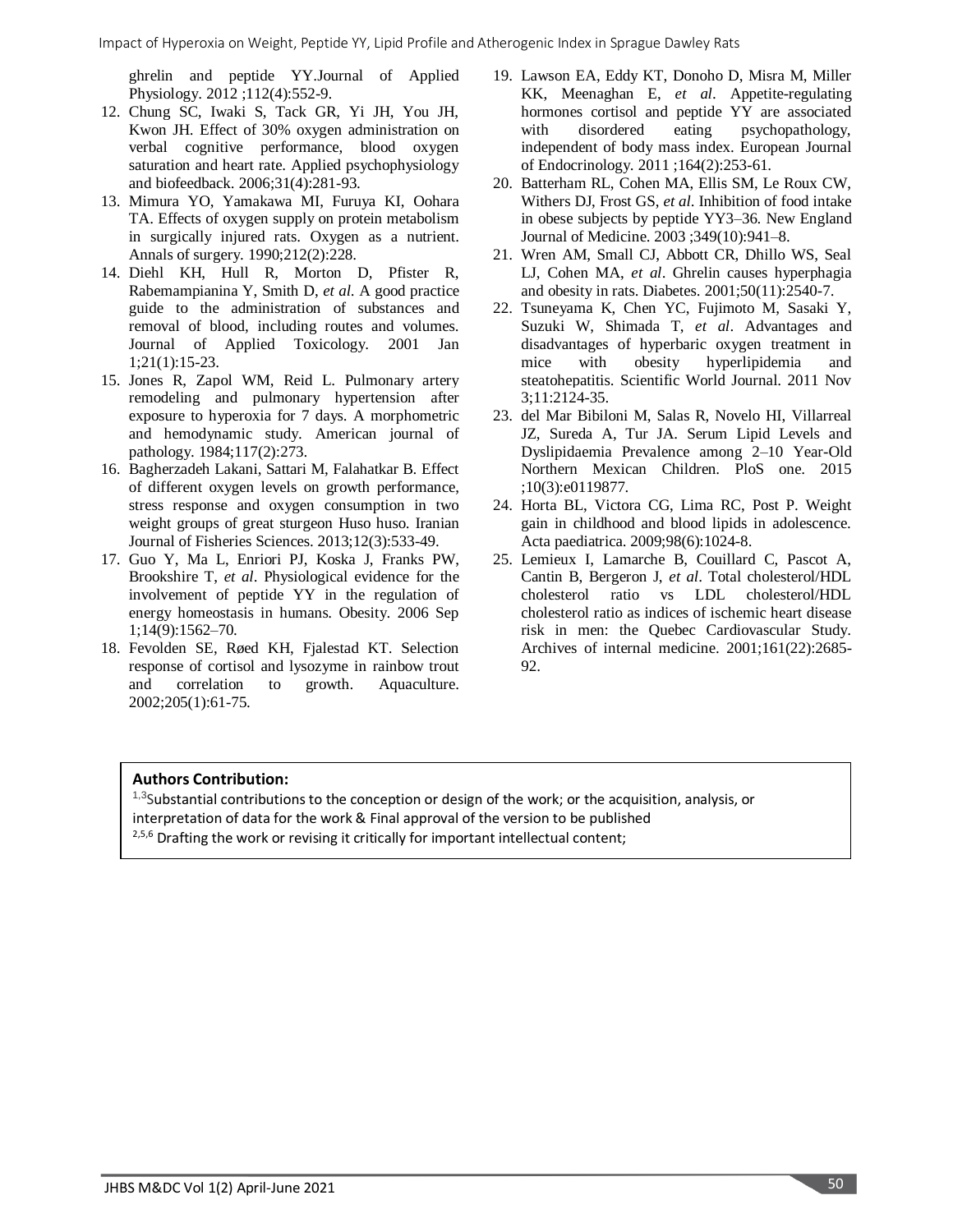#### ORIGINAL ARTICLE

# A Nonsense Mutation Causing Autosomal Recessive Congenital Atricia with Papular Lesion in Pakistani Population

About the Author(s)

### **Syed Irfan Raza 1\* , Mohammad Hasnain Naqvi<sup>2</sup> , Semee Ghafoor<sup>3</sup> , Maria Azmat Ali<sup>4</sup> , Ramsha Ali<sup>5</sup>**

<sup>1</sup> Associate Professor of Biochemistry, HBS Medical & Dental College, Islamabad.

<sup>2,3</sup>Professor of Biochemistry, HBS Medical & Dental College, Islamabad.

4,5Demonstrator Department of Biochemistry, HBS Medical & Dental College, Islamabad.

\*Correspondence: [siraza.pk@gmail.com](mailto:siraza.pk@gmail.com) Received: Aug 26, 2020 Accepted: Oct 15, 2020 Syed irfan Raza, Department of Biochemistry, HBS Medical & Dental College, Islamabad.

### Abstract

Hereditary atrichia with papular lesions is a rare form of irreversible alopecia with autosomal recessive mode of inheritance. In this form of Alopecia patients exhibits total loss of scalp and body hair loss soon after birth with the development of papular lesions of keratin-filled cysts over the body. Previously several studies have reported sequence variants in the human hairless (HR) gene as the underlying cause of this disorder. In this research study, Sanger sequencing of the gene HR revealed a nonsense mutation p. Cys690<sup>\*</sup> in the family.

**Keywords**: [Missense,](https://meshb.nlm.nih.gov/record/ui?ui=D020125) autosomal recessive hypotrichosis.

**Conflict of Interest:** None **Funding Source**: None

in actively growing hair do not contain detectable HR protein. Fifty-one mutations in the HR gene have been reported in families around the world (HGMD, 2014).

In the present study we enrolled a highly consanguineous Pakistani family segregating autosomal recessive hair loss disorder. Linkage analysis confirmed linkage to *HR* gene at chromosome 8p21.1. Mutational analysis through DNA Sanger sequencing revealed a nonsense variant (c.2070C>A; p.Cys690\*).

# Methodology

**Family history:** A consanguineous family presented in (Figure 1), segregating autosomal recessive type of hypotrichosis belonging from a remote village of Murree Punjab province of Pakistan. The patients of this family were physically examined by dermatologists of government hospitals. Whole blood samples (4 CC) of all the available patients (IV-4, IV-5, and IV-6) and healthy siblings (IV-2, IV-3) along with parents (III-1 and III-2) were collected in 5 ml K-EDTA tube (BD international).

**DNA extraction and genotyping:** DNA from peripheral blood samples was extracted using (Gen-EluteTM Blood Genomic DNA Kit; Sigma–Aldrich, St Louis, MO, USA). Concentration of the DNA was quantified by measuring optical density at 260 nm, and samples were diluted to 40–50 ng/lL DNA.

# Introduction

Hypotrichosis is a heterogeneous group of human hair loss disorder affecting scalp, trunk and rest of the body parts in both sexes. This condition has been reported in both isolated (non-syndromic) and syndromic forms of disorders, which segregate in autosomal recessive as well as autosomal dominant pattern of inheritance. Autosomal recessive forms of isolated hypotrichosis include the most widely reported atrichia with papular lesions (APL), which occurs due to mutations in the hairless gene (*HR*). This condition represents an irreversible form of complete hair loss on the scalp and rest of the body parts followed by appearance of keratin filled cysts (papules) on the skin.<sup>1,2</sup> In the last few years three clinically similar forms of localized autosomal recessive hypotrichosis (LAH1-3), characterized by sparse scalp and body hair, have been mapped on different human chromosomes and the disease causing genes (*DSG4*, *LIPH*, *LPAR6*) have been identified. 3-9

Atrichia with papular lesion (APL, OMIM 209500) is a rare autosomal recessive hair loss disorder with clinical manifestations of complete absence of hair from scalp and other body parts along with appearance of keratinous papules on the skin.<sup>1,10</sup> APL has been mapped on chromosome  $8p21.1.^{2,11}$  Subsequently, many reports described pathogenic variations in the hairless gene (*HR*, OMIM 602302) causing underlying disease pathology The gene *HR* comprised of 19 exons spanning 14 kb genomic distance on chromosome 8p21.1. <sup>2</sup> Hr mRNA is present throughout hair cycle<sup>12</sup> but hair follicles involved



OPEN CACCESS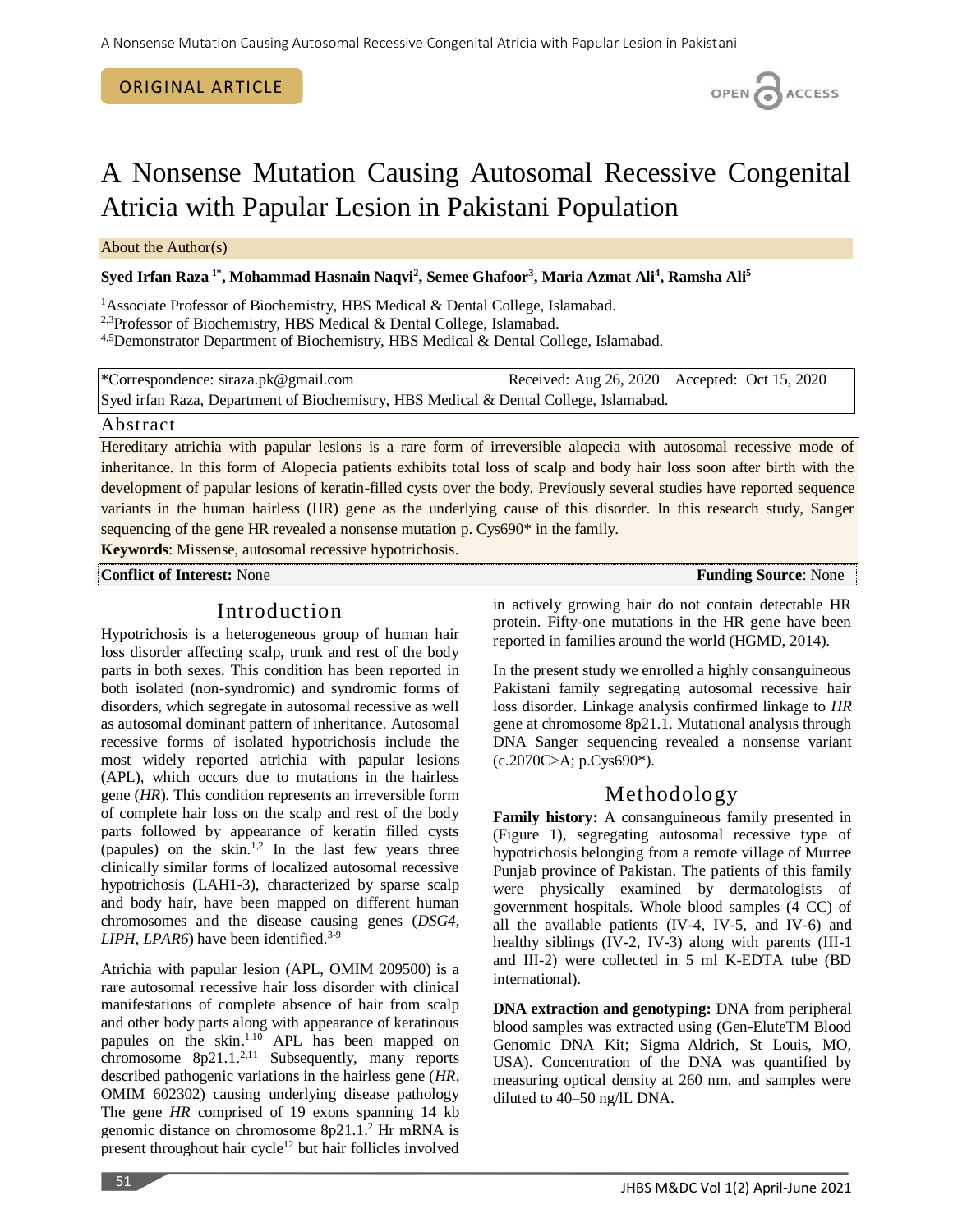

**Figure 1: (A) Haplotype analysis of the family segregating APL. For each individual, haplotypes of the most closely linked microsatellite markers are shown below the symbol. The genetic positions (centi-Morgan) and arrangement of microsatellite markers is according to Rutgers combined linkage physical map built 36.2 (Matise**  *et al.,* **2007). (B) Clinical features of patient showing atrichia (Alopecia Totalis).**

In order to perform amplification of genomic DNA through polymerase chain reaction (PCR) polymorphic microsatellite DNA markers were used. PCR done was in accordance with a standard procedure in a total volume of 25 µl containing 40 ng genomic DNA, 20 pmol of each primer, 200 mmol/L of each deoxyribonucleotide triphosphate, 1 U of Taq DNA polymerase and 2.5 lL reaction buffer (MBI Fermentas, York, UK). The thermal cycling conditions used were 95 °C for 1 min, followed by 35 cycles of 95 °C for 1 min, 57 °C for 1 min, 72 °C for 1 min, and a final extension at 72 °C for 10 min. The amplified products were resolved in 8% nondenaturing polyacrylamide gels, stained with ethidium bromide and genotypes were assigned by visual inspection.

Based on clinical manifestations presented by patients, this family was tested through microsattelite markers highly linked to *HR* gene locus mentioned in Figure 1.

**DNA sequencing:** After linkage was established to the *HR* gene at chromosome 8p21.1. All the coding and noncoding exons with 5´ UTR and 2´ UTR of the gene *HR* were sequenced in DNA taken from both affected and unaffected family members (Fig. 2). The primer sequences used for amplification of the entire coding region were as reported previously<sup>1</sup> and are available on request. After purification of PCR-amplified products with commercially available kits (Marligen Biosciences, Ijamsville, MD, USA), sequencing was performed (DTCS Quick Start Kit; Beckman Coulter, Fullerton,

CA, USA) in accordance with the manufacturer's instructions. Sequence variants were identified via the BIOEDIT.



**Figure 2: DNA sequence analysis of a nonsense mutation (c.2070C>A; p.Cys690\*) in the** *HR* **gene identified in the family D. The upper panel (Healthy)**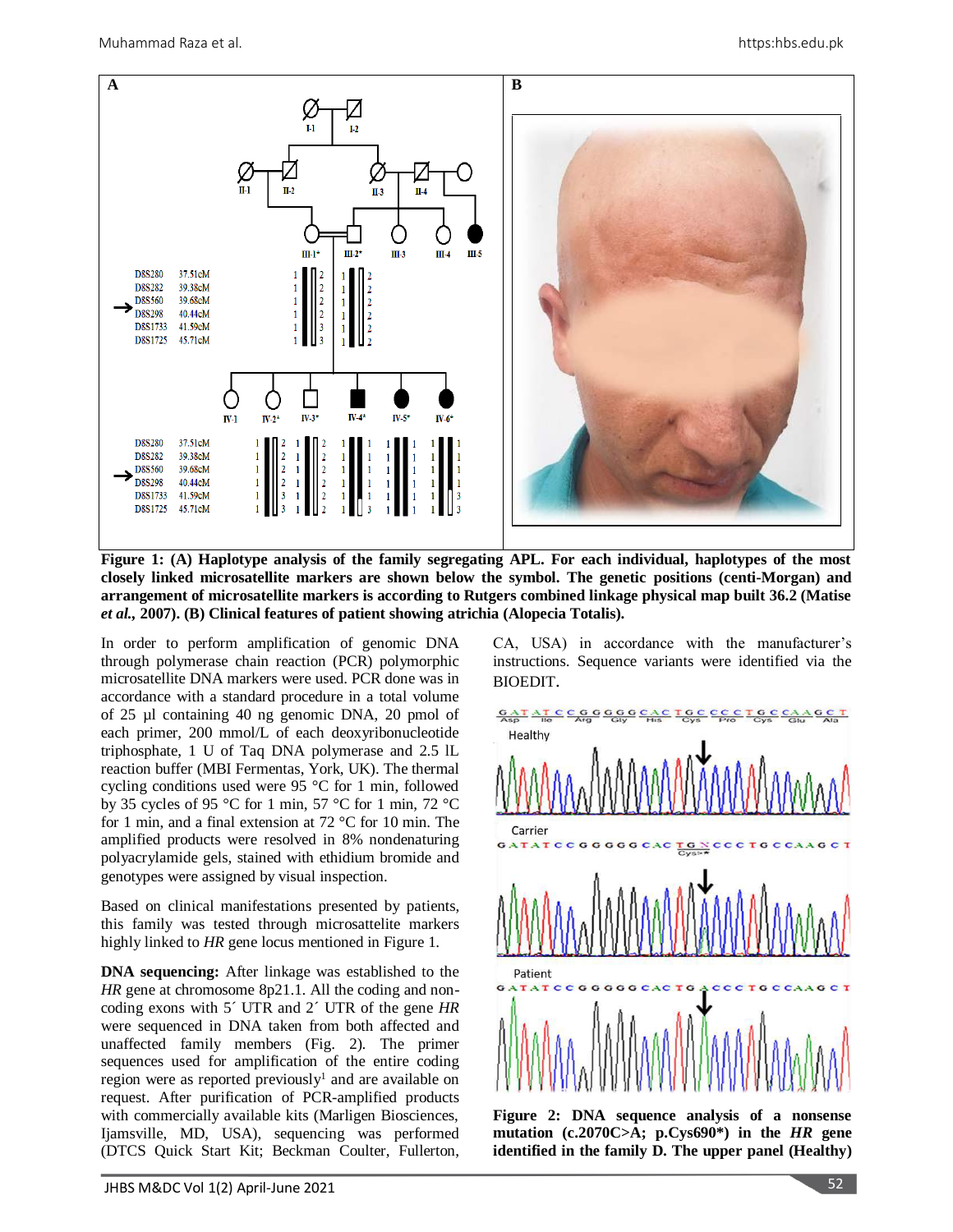**represents the nucleotide sequence in the control unaffected individual, the middle panel (Carrier) in the heterozygous carrier, and the lower panel (Patient) in the affected individual. Arrows represent position of the mutation.**

### Results

**Clinical features**: All the patients in this family exhibited complete absence of scalp and body hair, and sparse eyebrows and eyelashes. At birth hairs were present on the scalp but never regrew after ritual shaving which is usually performed a week after birth. Papules were observed on scalp, face and other body parts of affected members (Figure 1 B,C). Teeth, nails, sweating and other body organs were normal in affected members of the three families. All affected members were healthy, and physically and mentally active. Heterozygous carrier individuals in the families showed normal hair on scalp and other body parts and were indistinguishable from genetically normal members.

**Linkage Analysis DNA Sequence Analysis:** Based on the clinical features observed in affected members of the families, hairless (*HR*) was considered as the most potential disease causing factor. Therefore, microsatellite markers (D8S280, D8S282, D8S560, D8S298, D8S1733, D8S1734), flanking the *HR* gene on chromosome 8p21.1, were typed using genomic DNA of both affected and unaffected members of the three families. As expected, linkage in the families was established to the said gene (Figure 1).

To search for the underlying pathogenic variant, all 19 exons, splice sites and a regulatory region (*U2HR*) of the gene *HR* were PCR amplified from genomic DNA of at least two affected and one unaffected member in each family. Once the sequence was identified, the same exon was amplified from other affected and unaffected members of the same family. The primers were designed from intronic sequences of each exon of *HR* gene. The PCR-amplified products were then sequenced following Sanger Cycle Sequencing. DNA Sequence analysis of the gene *HR* was performed using a control reference sequence obtained from the Ensemble database [\(www.ensembl.org/Homosapiens\)](http://www.ensembl.org/Homosapiens).

In the selected family, DNA sequence analysis revealed a previously reported protein truncating nonsense mutation (c.2070 C>A, p.Cys690\*) in the gene *HR*. This mutation represents substitution of a codon for cysteine with premature stop codon (Figure 2). The sequence variants detected in affected members were present in heterozygous state in obligate carriers of the families.

# Discussion

As reported in several cases earlier the family presented in the current study with APL, presented here, showed complete loss of hair on scalp and other parts of the body, Eyebrows and eyelashes were missing as well<sup>1,10,18</sup>

(; Sp, 1999, Kim *et al*., 2007; Lee *et al*., 2011; Azeem *et al*., 2011; Wali *et al*., 2006a; Wang *et al*., 2013).

Linkage analysis using microsatellite markers in the selected family showed linkage to Hr gene at chromosome 8p21.1.

Since few year research work was performed by many scientist and it is established that that HR functions as co-repressor for multiple nuclear receptors including vitamin D receptors<sup>13</sup>, thyroid hormone receptors  $(THR)<sup>14</sup>$  inhibitors of Wnt signaling such as Wise and  $Soggy<sup>16</sup>$  (Beaudoin et al., 2005) and retinoic acid receptor-related orphan receptors<sup>15</sup>.

Functional studies showed that hairless protein harbors three repression mediating domains (RD1, amino acids 236–450; RD2, amino acids 750–864; RD3, amino acids 864–981), thyroid hormone receptor (TR) interacting domains (TR-ID1, amino acids 816–830; TR-ID2, amino acids 1026–1038), retinoic acid receptor-related orphan receptor (ROR) interacting domain (ROR-ID1, amino acids 586–592; ROR-ID1, 778–782), cystein-rich domain (amino acids 587–712), and JmjC domain (amino acids 946–1175) (Thompson et al. 2009)

Till to date, more than 50 different mutations including deletions, insertions, nonsense, missense and splice-sites in the *HR* gene have been reported causing congenital atrichia. In the present study a nonsense mutation (p.Cys690\*) was identified which is predicted to cause nonsense-mediated decay of the mRNA or instability of the truncated protein as reported earlier<sup>17</sup>. The nonsense mutation p.Cys690X identified in the current study lies in the cystein-rich domain. The nonfunctional cysteinerich domain will lead to total loss of scalp and body hair.

# Conclusion

Research findings associated an already reported missense mutation causing human hair loss abnormality. The clinical manifestations observed are consistent with the cases reported earlier. The missense mutations further support the role of *HR* gene in hair follicle development.

Disclosure: This paper is retrieved from PhD Thesis of the principle author submitted in Quaid-I-Azam University in 2015.

# References

- 1. Ahmad W, Irvine AD, Lam H, Buckley C, Bingham EA, Panteleyev AA, Ahmad M, McGrath JA, Christiano AM. A missense mutation in the zincfinger domain of the human hairless gene underlies congenital atrichia in a family of Irish travellers. Am J Hum Genet.1998; 63: 984-991.
- 2. Ahmad W, Irvine AD, Lam H, Buckley C, Bingham EA, Panteleyev AA, Ahmad M, McGrath JA, Christiano AM (1998b). A missense mutation in the zinc-finger domain of the human hairless gene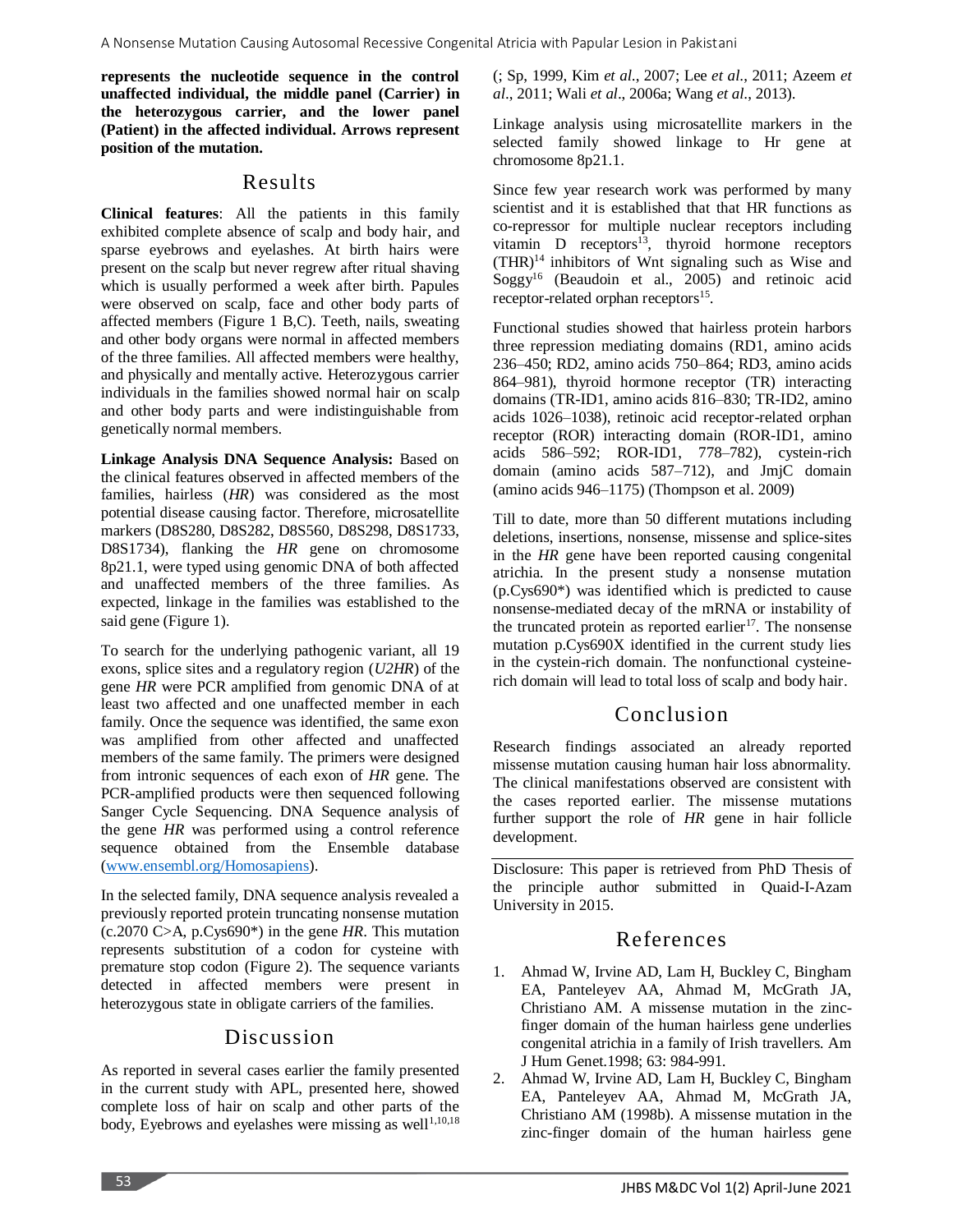underlies congenital atrichia in a family of Irish travellers. Am J Hum Genet.1998; 63: 984-991.

- 3. Rafique MA, Ansar M, Jamal SM, Malik S, Sohail M, Faiyaz-Ul-Haque M, Haque S, Leal SM, Ahmad W. A locus for hereditary hypotrichosis localized to human chromosome 18q21.1. Eur J Hum Genet.2003; 11: 623-628.
- 4. Kljuic A, Bazzi H, Sundberg JP, Martinez-Mir A, O'Shaughnessy R, Mahoney MG, Levy M, Montagutelli X, Ahmad W, Aita VM, Gordon D, Uitto J, Whiting D, Ott J, Fischer S, Gilliam TC, Jahoda CA, Morris RJ, Panteleyev AA, Nguyen VT, Christiano AM. Desmoglein 4 in hair follicle differentiation and epidermal adhesion: evidence from inherited hypotrichosis and acquired pemphigus vulgaris. Cell.2003; 113: 249-260.
- 5. Aslam M, Chahrour MH, Razzaq A, Haque S, Yan K, Leal SM, Ahmad W. A novel locus for autosomal recessive form of hypotrichosis maps to chromosome 3q26.33-q27.3. J Med Genet.2004; 41: 849-852.
- 6. Kazantseva A, Goltsov A, Zinchenko R, Grigorenko AP, Abrukova AV, Moliaka YK, Kirillov AG, Guo Z, Lyle S, Ginter EK, Rogaev EI. Human hair growth deficiency is linked to a genetic defect in the phospholipase gene LIPH. Science.2006; 314: 982- 985.
- 7. Pasternack SM, von Kugelgen I, Aboud KA, Lee YA, Rüschendorf F, Voss K, Hillmer AM, Molderings GJ, Franz T, Ramirez A, Nürnberg P, Nöthen MM, Betz RC. G protein-coupled receptor P2Y5 and its ligand LPA are involved in maintenance of human hair growth. Nat Genet.2008; 40: 329-334.
- 8. Shimomura Y, Wajid M, Ishii Y, Shapiro L, Petukhova L, Gordon D, Christiano AM. Disruption of P2RY5, an orphan G protein-coupled receptor, underlies autosomal recessive woolly hair. Nat Genet.2008; 40: 335-339.
- 9. Raza SI, Muhammad D, Jan A, Ali RH, Hassan M, Ahmad W, Rashid S. In silico analysis of missense mutations in LPAR6 reveals abnormal phospholipid signaling pathway leading to hypotrichosis PLOS ONE.2014; 9: e104756.
- 10. Sprecher E, Bergman R, Szargel R, Friedman-Birnbaum R, Cohen N (1999a). Identification of a genetic defect in the hairless gene in atrichia with papular lesions: evidence for phenotypic heterogeneity among inherited atrichias. Am J Hum Genet.1999; 64: 1323-1329.
- 11. Nothen MM, Cichon S, Vogt IR, Hemmer S, Kruse R, Knapp M, Höller T, Faiyaz ul Haque M, Haque S, Propping P, Ahmad M, Rietschel M. A gene for universal congenital alopecia maps to chromosome 8p21-22. Am J Hum Genet.1998; 62: 386-390.
- 12. Panteleyev AA, Paus R, Christiano AM. Patterns of hairless (hr) gene expression in mouse hair follicle morphogenesis and cycling. Am J Pathol.2000; 157: 1071-1079.
- 13. Hsieh JC, Sisk JM, Jurutka PW et al. Physical and functional interaction between the vitamin D receptor and Hairless corepressor, two proteins required for hair cycling. J Biol Chem; 2003; 278: 38665–38674.
- 14. Potter GB, Zarach JM, Sisk JM, Thompson CC. The thyroid hormone-regulated corepressor Hairless associates with histone deacetylases in neonatal rat brain. Mol Endocrinol; 2002; 16: 2547–2560.
- 15. Moraitis AN, Giguere V, Thompson CC. Novel mechanism of nuclear receptor corepressor interaction dictated by activation function 2 helix determinants. Mol Cell Biol 2002; 22: 6831–6841.
- 16. Beaudoin GM 3rd, Sisk JM, Coulombe PA, Thompson CC. Hairless triggers reactivation of hair growth by promoting Wnt signaling. Proc Natl Acad Sci USA; 2005; 102: 14653–14658.
- 17. Maquat LE. Defects in RNA splicing and the consequence of shortened translational reading frames. Am J Hum Genet; 1996; 59: 279–286.
- 18. Sven Cichon, Martina Anker, Ina R. Vogt, Hendrik Rohleder, Markus Pützstück, Axel Hillmer, Sardar A. Farooq, Khamis S. Al-Dhafri, Mahmud Ahmad, Sayedul Haque, Marcella Rietschel, Peter Propping, Roland Kruse, Markus M. Nöthen, Cloning, Genomic Organization, Alternative Transcripts and Mutational Analysis of the Gene Responsible for Autosomal Recessive Universal Congenital Alopecia, *Human Molecular Genetics*. 1998: 7, 11:1671–1679.

#### **Authors Contribution:**

<sup>1,3</sup>Substantial contributions to the conception or design of the work; or the acquisition, analysis, or interpretation of data for the work & Final approval of the version to be published <sup>2,4,5</sup> Drafting the work or revising it critically for important intellectual content;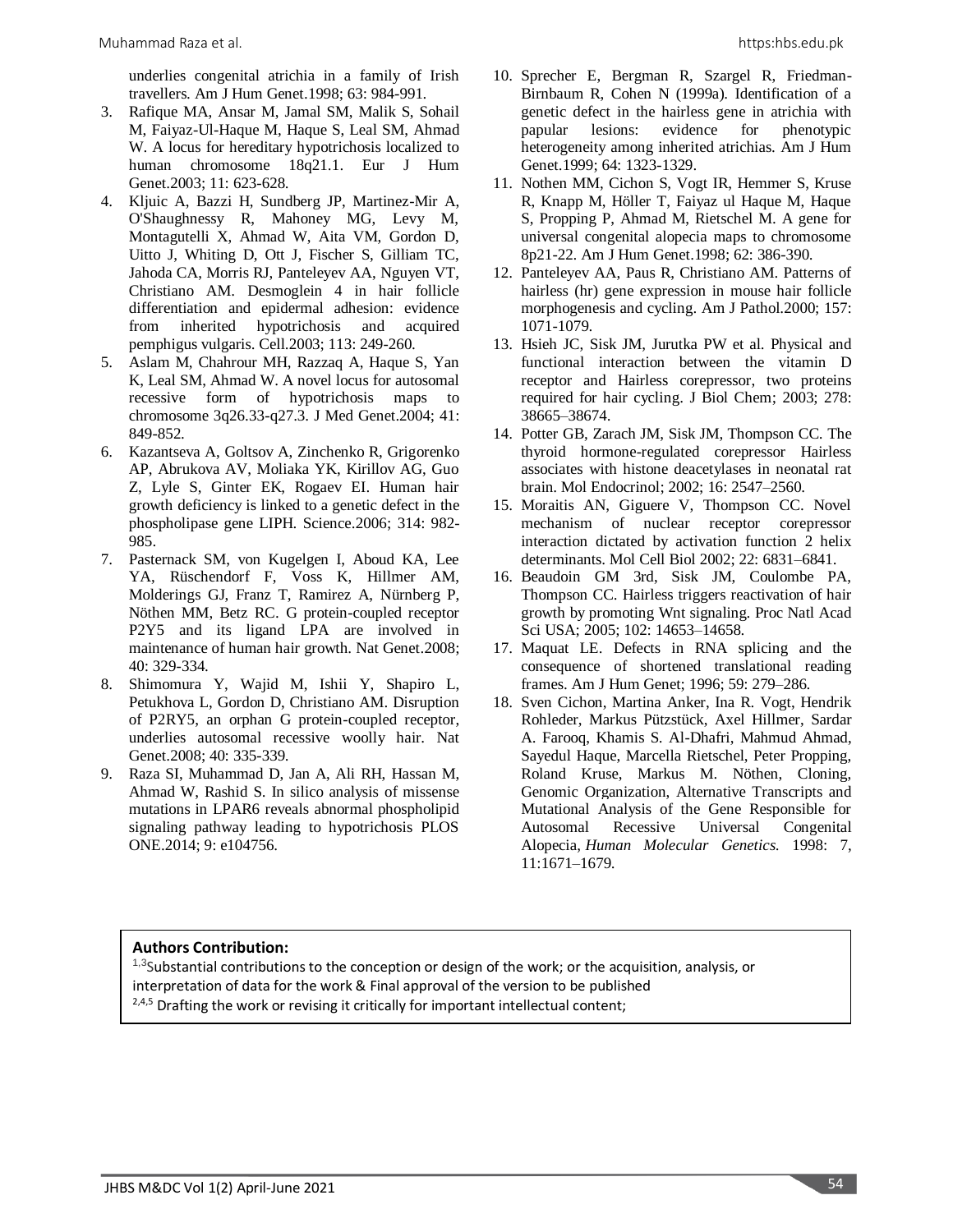### ORIGINAL ARTICLE



# Establishment of Reference Intervals for Routine Biochemical Parameters in Adult Residents of Islamabad Territory

About the Author(s)

### **Haroon Roedad Khan<sup>1</sup> , Rafiq Ahmad<sup>1</sup> , Shabir Ahmed Orakzai1\* , Shaista Alam<sup>2</sup> , Muhammad Yousaf<sup>1</sup> , Ashok Kumar Tanwani1,3**

1Assistant Professor, Pakistan Institute of Medical Sciences, Islamabad 2PG Student, Pak-International Medical College, Peshawar <sup>3</sup> Professor, HBS Medical and Dental College, Islamabad

\*Correspondence: drshabiramc@gmail.com Received: Jan 20, 2021. Accepted: Feb 14, 2021

Dr. Shabir Ahmed Orakzai, Pakistan Institute of Medical Sciences, Islamabad

### Abstract

**Objectives:** To estimate reference intervals for ten biochemical parameters in adult healthy blood donors visiting Blood Bank at Shaheed Zulfiqar Ali Bhutto Medical University, Pakistan Institute of Medical Sciences (PIMS) Islamabad and to compare values with the published data.

**Methodology:** One thousand apparently healthy individuals between the ages of 18-60 years participated in the study. Reference values established using non parametric method.

Results: Mean age was 28.4 years. Mean, median, standard deviation and 2.5th & 97.5th percentiles calculated. Reference values for serum ALT: 10-68 U/L; total Bilirubin: 0.12-1.4 mg/dL; ALP: 51-150 U/L; Urea: 13-40 mg/dL; Creatinine: 0.6-1.3 mg/dL; Uric acid: 3.4-8.2 mg/dL; total Protein: 6.1-8.3 g/dL; Albumin: 3.8-5.3 g/dL; Na: 136-147 mEq/L; and K were 3.1-4.8 mEq/L.

**Conclusion:** Reference intervals for serum ALT and Albumin revealed significant departure from values provided in reagent kits inserts by the manufacturing company. This difference may be due to environmental, geographical or genetic factors. There is a need to conduct more studies to establish reference values that are true representative of local population.

**Keywords**: Reference intervals, biochemical parameters, Histopathology.

**Conflict of Interest:** None **Funding Source**: None **Funding Source**: None

# Introduction

The concept of reference values was given by Grasbeck and Saris in 1969.<sup>1</sup> In clinical practice, laboratory test results are always compared with reference values.<sup>2</sup> Reference values are obtained by measurement of an analyte on reference individual selected from a reference sample group<sup>3</sup>. These values comprise central 95% of a healthy population. The limiting values for reference intervals are usually  $2.5<sup>th</sup>$  and  $97.5<sup>th</sup>$  percentiles of test results distribution in a reference population.<sup>4</sup> Five percent of healthy individuals have observed values above or below these limits.<sup>4</sup>

Reference intervals should be established according to the guidelines of clinical and laboratory standard institute (CLSI).<sup>5</sup> Reference intervals are influenced by factors like age, sex, nutritional status, geographical location, climate and ethnicity. 6-8 Population should be well defined. It should have resemblance with population under investigation. 5

In developing countries reference intervals for biochemical parameters are derived from packing inserts

of reagent kits manufacturing companies or borrowed from text books which are based on data collected from developed countries.<sup>9</sup>

Most of the clinical labs in Pakistan do not have their own reference intervals.<sup>8</sup> Establishment of population based reference values would help to improve patient's diagnosis, treatment and hence quality of health care.

# Methodology

A Cross sectional study was conducted by Department of Chemical Pathology in collaboration with Blood Bank at Shaheed Zulfiqar Ali Bhutto Medical University, Pakistan Institute of Medical Sciences (PIMS) Islamabad from July 2013 to September 2014. One thousand apparently healthy adults belonging to different geographical areas, who visited Blood Bank as blood donors participated in the study. Sampling was started after approval from Hospital Ethics Committee and permission to use blood bank facility. After an informed consent, participants interviewed through questionnaire. Those with the history of liver, kidney & endocrine disorders, hypertension, recent infections,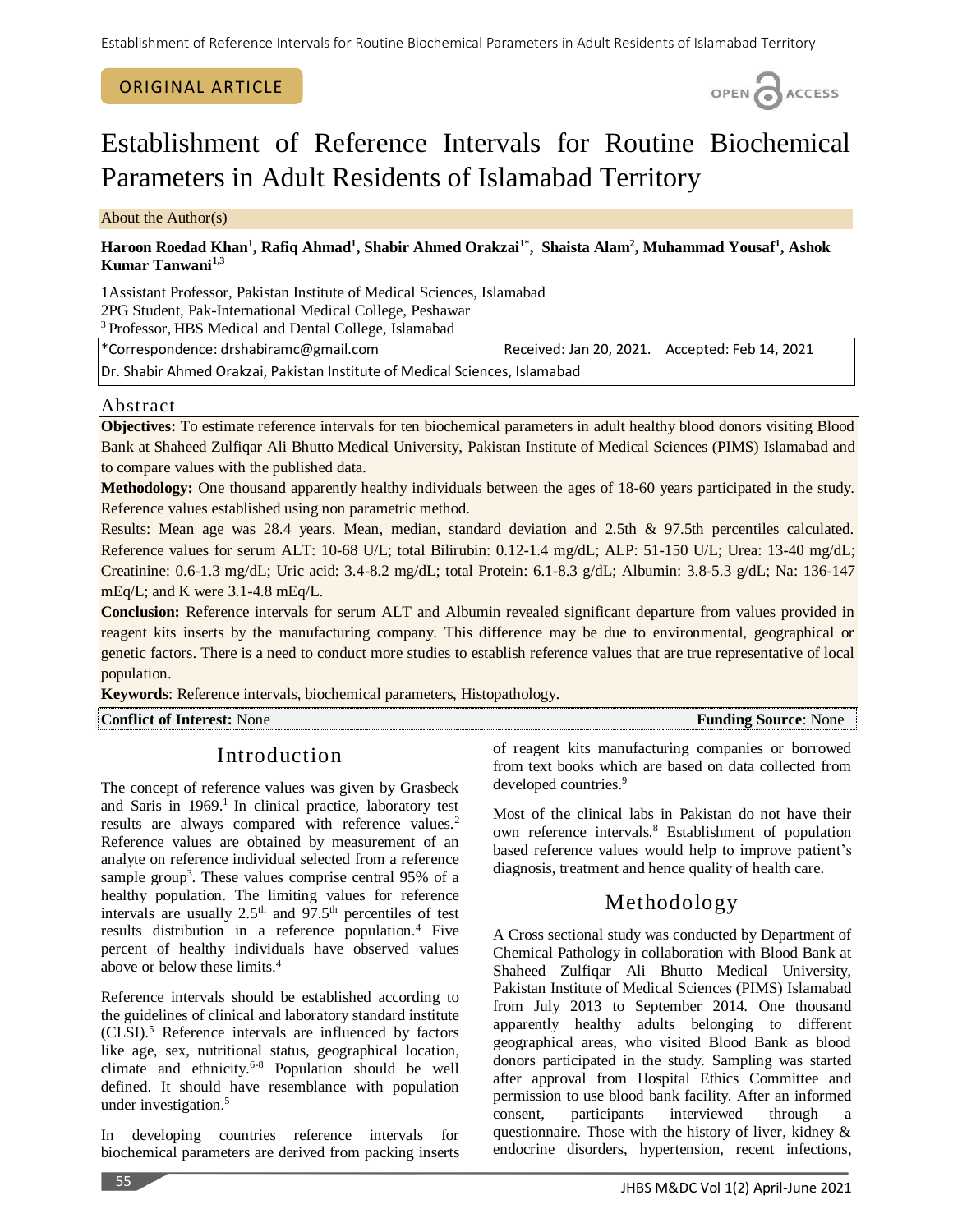Haroon Roedad Khan et al. https:hbs.edu.pk

tobacco, alcohol and drug abuse were excluded. Body mass index (BMI) calculated for each individual to exclude over weight/ obese subjects. Phlebotomy was performed aseptically. About 450 ml blood was allowed to flow into the blood bag to clear any Citrate Phosphate Dextrose Adenine (CPDA) anticoagulant along the wall of the pilot tube. At the end, 3 ml blood was then sampled from the pilot line into gel vacutainer (Greiner bio-one, Germany). The specimens were labeled with the study number. Post donation screening for HBs Antigen, anti HCV antibodies and anti HIV antibodies was performed on ELISA (Best 2000, SPAIN). Positive cases were excluded from the study. Samples once clotted were centrifuged at 4000 rpm for 5 minutes and transported to the lab in an ice box within 1 hour.

**Data collection procedure:** Test procedure was performed immediately or within 4 hours of sampling on daily basis for whole duration. Lipemic, hemolysed and icteric samples were rejected. Analysis was performed on Chemistry Analyzer MODULAR P 800 (Roche, Germany) and EASYLYTE PLUS (USA) for electrolytes. Serum ALT and ALP were determined by optimized IFCC method $10,11$ . Total Bilirubin analyzed through method developed by Wahlefeldet al. <sup>12</sup> Urea by Talke and Schuberts kinetic UV method. <sup>13</sup> Creatinine analyzed by Jaffe alkaline picrate method. 14-16 Total Protein analyzed by Biuret<sup>17</sup> and Albumin by Bromocresol Green methods. <sup>18</sup> Uric Acid determined by modified Seidles method<sup>19</sup>. Na and K were measured by Indirect Ion Selective Electrode Potentiometer<sup>20</sup>. Reagents were provided by cobas® Roche Diagnostics Germany.<sup>21</sup>

Quality Control samples were run with every batch using Easylyte REF 2378 normal/ abnormal sera (MEDICA USA) for electrolytes and precinorm/ precipath sera (Roche Diagnostics Germany) for rest of the analytes. Daily controls were within  $\pm 2SD$  from the mean. Intra assay CV was within acceptable range.

All data analyzed using SPSS version 16. Frequencies examined as Histogram, mean median, standard deviation and 0.025 & 0.975 fractiles calculated. Reference intervals determined using  $2.5<sup>th</sup>$  and  $97.5<sup>th</sup>$ percentiles as lower and upper limits. Both parametric and non-parametric methods were applied. All analytes did not follow normal Gaussian curve due to heterogeneous population. Non parametric statistical method was used to establish reference intervals as per

 $CLSI<sup>5</sup>$  guideline.

# Results

One thousand apparently healthy individuals between the ages of 18-60 years participated in the study. Mean age was 28.4 years. All participants were male. No female participated in the study. Table I describes demographic details of the study participants.

The Participants belonged to different geographical areas of Pakistan. Those residing in Islamabad/ Rawalpindi for last six months were considered as local residents but those who reported to PIMS only for blood donation and residing in their provinces were included in their respective localities.

Frequencies of ten biochemical parameters entered as variables were computed and examined as histogram. Outliers handled by doing range check and Dixon-Reed's Test.<sup>22</sup> Mean, median, standard deviation and reference intervals determined using  $2.5<sup>th</sup>$  and  $97.5<sup>th</sup>$  percentiles as lower and upper limits. Whole data was logarithmically transformed and then analyzed.

Both parametric and non-parametric methods were used. Kolmogorov-Smirnov test was applied to the data but normality was rejected for all analytes. Values of coefficient of skewness and kurtosis calculated but the results were not between 1 and -1. Mean, median and mode of all analytes were not similar which also indicated that distribution was not normal.

Reference intervals determined by parametric (mean  $\pm 2SD$ ) and non-parametric methods (2.5<sup>th</sup> and 97.5<sup>th</sup> percentiles).<sup>23</sup> All parameters did not follow normal Gaussian probability curve due to heterogeneous population. Therefore, non-parametric statistical method was used to establish reference intervals.

Reference intervals for ten biochemical parameters compared with values provided by reagents manufacturing company are shown in Table II.

Reference intervals for serum ALT, ALP, uric acid and albumin were higher than the values provided by reagents manufacturing company. Reference intervals for serum urea, total protein and potassium were lower while values of serum total bilirubin, creatinine and sodium were similar to the values mentioned in literature inserts of reagent kits provided by Roche Diagnostics

|               |                              | Table I: Demographic characteristics of the study participants. |        |            |             |                |       |                 |
|---------------|------------------------------|-----------------------------------------------------------------|--------|------------|-------------|----------------|-------|-----------------|
|               | <b>Total</b>                 | <b>Islamabad</b>                                                | Punjab | <b>KPK</b> | <b>Sind</b> | <b>Baluch-</b> | AJK   | <b>Northern</b> |
|               |                              | <b>Rawalpindi</b>                                               |        |            |             | istan          |       | <b>Areas</b>    |
| <b>Total</b>  | 1000                         | 519                                                             | 166    | 181        | 25          | 21             | 62    | 26              |
| $%$ age       | 100%                         | 51.9%                                                           | 16.6%  | 18.1%      | 2.5%        | 2.1%           | 6.2%  | 2.6%            |
| Age (years)   |                              |                                                                 |        |            |             |                |       |                 |
| <b>Mean</b>   | 28.4                         | 28.71                                                           | 27.63  | 28.02      | 29.48       | 28.81          | 28.11 | 27.81           |
| Range         | 18-60                        | $18-60$                                                         | 18-45  | 18-52      | 20-40       | 18-40          | 18-53 | 18-42           |
|               | <b>Body mass index (BMI)</b> |                                                                 |        |            |             |                |       |                 |
| <b>Mean</b>   | 23.39                        | 23.39                                                           | 23.33  | 23.49      | 23.24       | 23.71          | 23.39 | 23.19           |
| <b>Gender</b> |                              |                                                                 |        |            |             |                |       |                 |
| <b>Male</b>   | 1000                         | 519                                                             | 166    | 181        | 25          | 21             | 62    | 26              |
|               |                              |                                                                 |        |            |             |                |       |                 |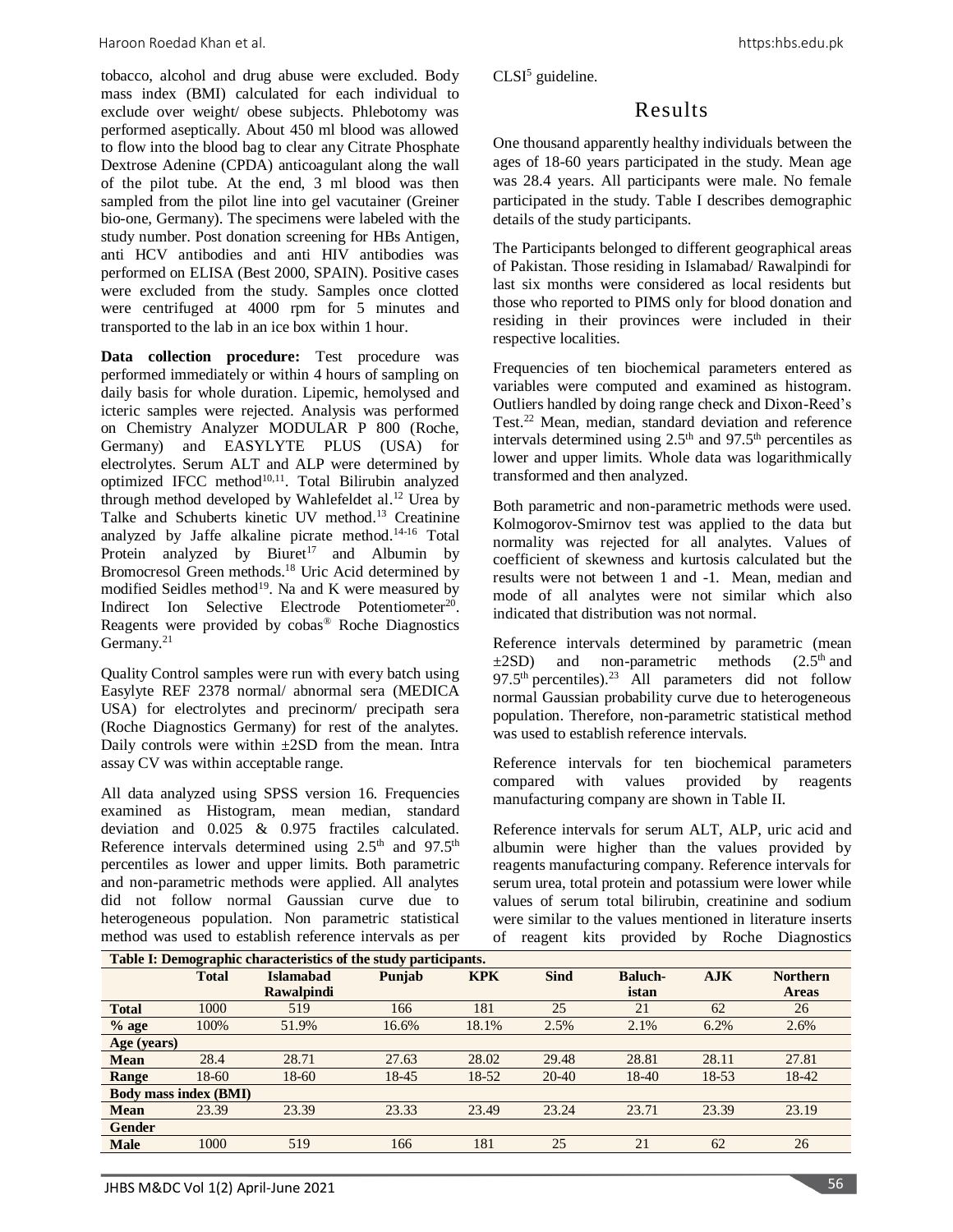#### Mannheim, Germany.

The whole data was analyzed collectively as well as separately in subgroups belonging to different geographical areas of Pakistan. Data of subgroups belonging to Islamabad/ Rawalpindi, Punjab and Khyber Pakhtunkhwa (KPK) was analyzed using non-parametric method because the data distribution rejected Kolmogorov-Smirnov test. Data of subgroups belonging to Sind, Baluchistan, Azad Jammu & Kashmir (AJK) and Northern areas was analyzed by Horn's robust technique as the participants were less than recommended number of one hundred and twenty. One-way ANOVA (analysis of variance) test applied to see whether any significant

difference lies or not between mean values of subgroups based on geographical distribution. P-value less than 0.05 considered significant. Test results show significant differences in values of ALT and uric acid among the area wise subgroups (p-values 0.006 and 0.022 respectively). Reference intervals of all subgroups are compared in Table III and mean values of different subgroups with their p-values are shown in Table IV.

### Discussion

The laboratory test report of a patient is interpreted after comparison with the health associated reference

**Table II: Reference intervals of ten biochemical parameters of one thousand male participants (18-60 years) by parametric and non-parametric methods compared with values provided by reagents manufacturing company.**

| <b>Analytes</b>     | Unit  | <b>Mean</b> | <b>Median</b> | <b>Reference intervals by</b> | <b>Reference intervals by</b> | <b>Values provided in</b> |
|---------------------|-------|-------------|---------------|-------------------------------|-------------------------------|---------------------------|
|                     |       |             |               | parametric method             | non-parametric method         | reagents literature       |
| <b>ALT</b>          | U/L   | 30.12       | 26.00         | $9 - 77$                      | $10 - 68$                     | $4 - 41$                  |
| <b>T. Bilirubin</b> | mg/dL | 0.57        | 0.50          | $0.13 - 1.6$                  | $0.12 - 1.4$                  | $0.1 - 1.2$               |
| <b>ALP</b>          | U/L   | 87.77       | 84.00         | $45 - 145$                    | $51 - 150$                    | $40 - 130$                |
| <b>Urea</b>         | mg/dL | 25.61       | 25.00         | $12 - 48$                     | $13 - 40$                     | $16 - 48$                 |
| <b>Creatinine</b>   | mg/dL | 0.90        | 0.90          | $0.5 - 1.5$                   | $0.6 - 1.3$                   | $0.7 - 1.2$               |
| Uric acid           | mg/dL | 5.78        | 5.80          | $3.3 - 9.3$                   | $3.4 - 8.2$                   | $3.4 - 7.0$               |
| <b>T. Protein</b>   | g/dL  | 7.27        | 7.30          | $6.1 - 8.5$                   | $6.1 - 8.3$                   | $6.6 - 8.7$               |
| <b>Albumin</b>      | g/dL  | 4.62        | 4.60          | $3.6 - 5.8$                   | $3.9 - 5.3$                   | $3.9 - 4.9$               |
| Sodium              | mEq/L | 142.05      | 142.30        | $136 - 148$                   | 136–147                       | 136–146                   |
| <b>Potassium</b>    | mEq/L | 3.92        | 3.92          | $3.1 - 4.8$                   | $3.1 - 4.8$                   | $3.5 - 5.1$               |

**Table III: Reference intervals of ten biochemical parameters of one thousand male participants (18 – 60 years) belonging to different geographical areas of Pakistan.**

|                                                                                                                               |       | to unter ent geographieur areas or i unistant |                     |                     |                 |              |                 |              |                |
|-------------------------------------------------------------------------------------------------------------------------------|-------|-----------------------------------------------|---------------------|---------------------|-----------------|--------------|-----------------|--------------|----------------|
| <b>Analytes</b>                                                                                                               | Unit  | <b>Combined</b>                               | Islamabad/          | Punjab <sup>†</sup> | $KPK^{\dagger}$ | Sind*        | <b>Baluchis</b> | $AJ&K^*$     | <b>Norther</b> |
|                                                                                                                               |       | Data <sup>†</sup>                             | <b>Rawalpindi</b> † |                     |                 |              | $tan*$          |              | $\mathbf n$    |
|                                                                                                                               |       | $(n=1000)$                                    | $(n=519)$           | $(n=166)$           | $(n=181)$       | $(n=25)$     | $(n=21)$        | $(n=62)$     | Areas*         |
|                                                                                                                               |       |                                               |                     |                     |                 |              |                 |              | $(n=26)$       |
| <b>ALT</b>                                                                                                                    | U/L   | $10 - 68$                                     | $11 - 64$           | $11 - 70$           | $10 - 63$       | $8 - 53$     | $8 - 68$        | $13 - 65$    | $12 - 78$      |
| T.                                                                                                                            | mg/dL | $0.12 - 1.4$                                  | $0.16 - 1.5$        | $0.18 - 1.2$        | $0.17 - 1.3$    | $0.17 - 1.3$ | $0.14 - 1.1$    | $0.18 - 1.4$ | $0.15 - 1.2$   |
| <b>Bilirubin</b>                                                                                                              |       |                                               |                     |                     |                 |              |                 |              |                |
| <b>ALP</b>                                                                                                                    | U/L   | $51 - 150$                                    | $55 - 138$          | $53 - 129$          | $53 - 135$      | $54 - 139$   | $46 - 157$      | $53 - 136$   | $59 - 130$     |
| Urea                                                                                                                          | mg/dL | $13 - 40$                                     | $15 - 38$           | $16 - 37$           | $13 - 38$       | $17 - 32$    | $16 - 46$       | $16 - 38$    | $19 - 41$      |
| <b>Creatinine</b>                                                                                                             | mg/dL | $0.6 - 1.3$                                   | $0.6 - 1.2$         | $0.6 - 1.1$         | $0.6 - 1.1$     | $0.7 - 1.3$  | $0.6 - 1.6$     | $0.7 - 1.1$  | $0.6 - 1.2$    |
| Uric acid                                                                                                                     | mg/dL | $3.4 - 8.2$                                   | $3.9 - 7.8$         | $4.1 - 7.7$         | $3.7 - 7.6$     | $4.0 - 7.2$  | $3.2 - 8.7$     | $4.2 - 8.8$  | $4.0 - 8.0$    |
| <b>T. Protein</b>                                                                                                             | g/dL  | $6.1 - 8.3$                                   | $6.3 - 8.1$         | $6.5 - 8.2$         | $6.4 - 8.0$     | $6.4 - 9.0$  | $6.1 - 8.3$     | $6.3 - 8.3$  | $6.4 - 8.3$    |
| <b>Albumin</b>                                                                                                                | g/dL  | $3.9 - 5.3$                                   | $4.00 - 5.1$        | $4.1 - 5.1$         | $4.1 - 5.2$     | $4.0 - 5.0$  | $3.7 - 5.9$     | $4.1 - 5.4$  | $4.2 - 5.2$    |
| Sodium                                                                                                                        | mEq/L | $136 - 147$                                   | 136-146             | $137 - 146$         | $137 - 146$     | $137 - 146$  | $136 - 147$     | $137 - 146$  | 139-147        |
| <b>Potassium</b>                                                                                                              | mEq/L | $3.1 - 4.8$                                   | $3.2 - 4.6$         | $3.3 - 4.6$         | $3.3 - 4.5$     | $3.5 - 4.7$  | $3.3 - 4.6$     | $3.4 - 4.6$  | $3.3 - 4.3$    |
| $(n = number)$ († Reference intervals determined by non-parametric method) (* Reference intervals determined by Horn's robust |       |                                               |                     |                     |                 |              |                 |              |                |

method)

|                                                                                                                               | intervals. <sup>24</sup> Most of the labs use reference values |  |  |  |  |
|-------------------------------------------------------------------------------------------------------------------------------|----------------------------------------------------------------|--|--|--|--|
| Table IV: Comparison of mean values of ten biochemical parameters of one thousand male participants $(18 - 60 \text{ years})$ |                                                                |  |  |  |  |
| belonging to different geographical areas of Pakistan.                                                                        |                                                                |  |  |  |  |

|                     |       |                 | befoliging to unferent geographical areas of Fakistan. |           |            |             |                |          |                 |          |
|---------------------|-------|-----------------|--------------------------------------------------------|-----------|------------|-------------|----------------|----------|-----------------|----------|
| <b>Analytes</b>     | Unit  | <b>Combined</b> | Islamabad/                                             | Punjab    | <b>KPK</b> | <b>Sind</b> | <b>Baluchi</b> | AJK      | <b>Northern</b> | p-value  |
|                     |       | Data            | <b>Rawalpindi</b>                                      |           |            |             | stan           |          | <b>Areas</b>    |          |
|                     |       | $(n=1000)$      | $(n=519)$                                              | $(n=166)$ | $(n=181)$  | $(n=25)$    | $(n=21)$       | $(n=62)$ | $(n=26)$        |          |
| <b>ALT</b>          | U/L   | 30.12           | 26.19                                                  | 28.77     | 24.08      | 22.08       | 24.19          | 29.07    | 30.20           | $0.006*$ |
| <b>T. Bilirubin</b> | mg/dL | 0.57            | 0.48                                                   | 0.48      | 0.49       | 0.49        | 0.39           | 0.51     | 0.47            | 0.663    |
| <b>ALP</b>          | U/L   | 87.77           | 83.51                                                  | 83.62     | 85.29      | 88.51       | 87.74          | 84.06    | 88.73           | 0.377    |
| <b>Urea</b>         | mg/dL | 25.61           | 24.50                                                  | 24.12     | 23.75      | 23.42       | 26.77          | 24.60    | 26.89           | 0.534    |
| <b>Creatinine</b>   | mg/dL | 0.90            | 0.89                                                   | 0.87      | 0.86       | 0.87        | 0.92           | 6.88     | 0.89            | 0.536    |
| Uric acid           | mg/dL | 5.78            | 5.63                                                   | 5.77      | 5.49       | 5.40        | 5.14           | 6.08     | 5.57            | $0.022*$ |
| <b>T. Protein</b>   | g/dL  | 7.27            | 7.22                                                   | 7.32      | 7.25       | 7.52        | 7.13           | 7.18     | 7.18            | 0.065    |
| <b>Albumin</b>      | g/dL  | 4.62            | 4.56                                                   | 4.62      | 4.65       | 4.54        | 4.66           | 4.64     | 4.67            | 0.246    |
| <b>Sodium</b>       | mEq/L | 142.05          | 141.98                                                 | 142.16    | 141.97     | 141.16      | 141.27         | 141.95   | 142.80          | 0.242    |
| <b>Potassium</b>    | mEq/L | 3.92            | 3.89                                                   | 3.93      | 3.90       | 4.06        | 3.94           | 3.92     | 3.76            | 0.446    |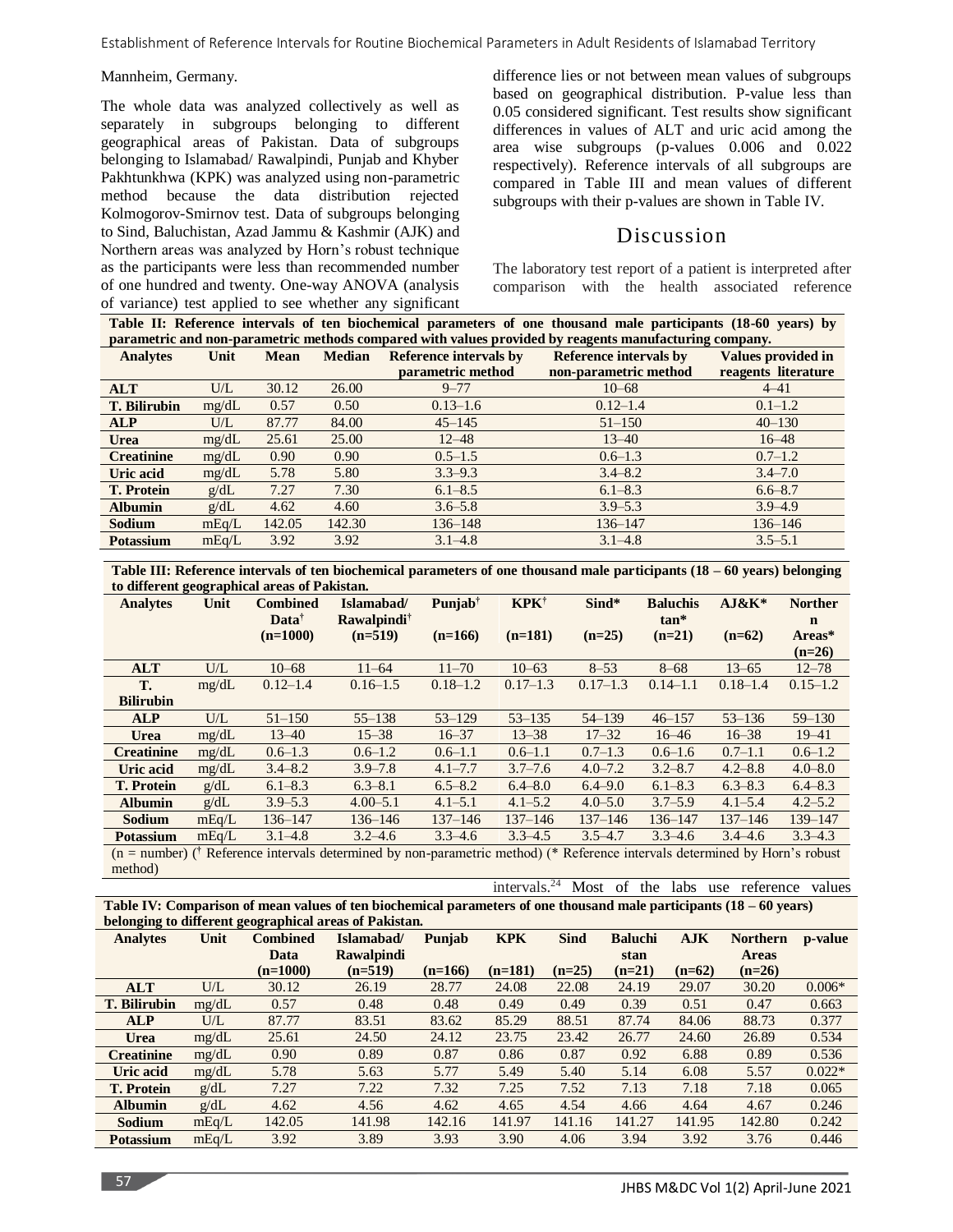provided by reagent kits manufacturing companies or those published in text books that have no detailed informations.<sup>25</sup> Because of biological diversities of a community, it is very difficult to find healthy sample group.<sup>26</sup> This is not feasible to identify, collect and measure enough samples from a large reference population for most of the labs and for this reason, reference values are usually borrowed. Establishing reference intervals is difficult, time consuming and costly exercise.<sup>26</sup> CLSI<sup>5</sup> and IFCC<sup>27</sup> recommend every lab to establish its own reference values because the population serviced is affected by physiological, pathological and analytical factors which are different in different populations.<sup>7.8</sup>

In Pakistan, limited studies have been published on reference values till date.<sup>28</sup> Study conducted by Molla et al at Karachi in 1993, derived reference ranges in clinical chemistry for healthy males and females.<sup>29</sup> Khan F et al have published reference values for common blood chemistry analytes in healthy population of Rawalpindi– Islamabad area in 1997.<sup>30</sup> Sarfaraz L et al in 2013, determined reference intervals for local population in Bahawalpur.<sup>28</sup> More studies are required to establish reference values based on ethnical or geographical distribution of Pakistani population.

In current study, reference intervals of common biochemical parameters have been set for people visiting Pakistan Institute of Medical Sciences (PIMS) Islamabad. IFCC<sup>27</sup> protocols recommend using healthy individuals for derivation of reference intervals. The dilemma is that health status is difficult to validate. This is similar to the problem of trying to prove null hypothesis in statistics.<sup>31</sup> It is also recommended that reference sample group that is randomly selected should be true representative of a reference population.<sup>2</sup> Therefore healthy blood donors who visited blood bank for donation of blood, selected as a sample group of the study.

All participants were male. Due to infrequent blood donation by females, it was not possible to include them in study. Only fifteen female donors donated their blood during study period in emergency situations or with rare blood groups. Female donors were not considered as per  $CLSI<sup>5</sup>$  guidelines which recommend a minimum size of one hundred and twenty individuals to establish reference values. According to donor selection criteria of Blood Bank, healthy donors with ages ranging from 18- 60 years are allowed to donate blood. So population age was predetermined.

For selection of study participants, strict protocol was followed. Smokers were excluded. Physiological states like exercise and severe stress was ruled out. Donors having obesity, diabetes mellitus, hypertension, liver, kidney & cardiac disorders and those taking pharmacological drugs were excluded after history and examination. Post donation screening for HBs Ag, anti HCV antibodies and anti HIV antibodies was done.

Positive specimen for either of the above tests was excluded from the study.

Preanalytical and analytical factors were kept uniform. For derivation of reference intervals, both parametric and non-parametric methods were tried, but non-parametric method using  $2.5<sup>th</sup>$  and  $97.5<sup>th</sup>$  percentiles was used to derive reference intervals as per  $IFCC<sup>27</sup>$ recommendations.

In this study, mean value for serum ALT was high. Both upper and lower reference values (10-68 U/L) were higher than values provided by kits manufacturing company<sup>21</sup> (4-41 U/L). However, reference interval for ALT was similar to those reported from India $9(10-68)$ U/L), Saudi Arabia<sup>32</sup> (0-63 U/L), Kenya<sup>33</sup> (7-61 U/L), Ghana<sup>34</sup> (11.6-53.1 U/L) and Kuwait<sup>35</sup> (3-75 U/L). The results differed from the study values for ALT given by Khan F et al<sup>30</sup> (11-42 U/L) and Sarfaraz L et al<sup>28</sup> (16-44  $U/L$ ).

ALT is used as marker of hepatocyte injury and identifies acute or persistent hepatic damage.<sup>34</sup> Wide variations are known to occur in transaminases.<sup>34</sup> Differences are also known to occur between males both whites and non-whites.<sup>34</sup> These differences may be due to genetic, environmental or geographical factors.<sup>6</sup>

Reference values for serum bilirubin were 0.12-1.4 mg/dL. Values were nearly similar to the values provided by the company. Results reported from India $9(0.3-1.3)$ mg/dL) and Bahawalpur<sup>28</sup> were  $(0.3-1.25 \text{ mg/dL})$ . Reference values reported by Khan F et al<sup>30</sup> (0.23-0.90) mg/dL) were different from this study. These differences may be due to analytical method used for estimation of serum bilirubin. $30.12$ 

Values of serum ALP in current study (51-150 U/L) were higher than the published values by kits manufacturing company<sup>21</sup> (40-130 U/L). Serum ALP results were lower than results of Rawalpindi<sup>30</sup> (126-297 U/L) and Bahawalpur<sup>28</sup> study (130-280 U/L). However, a study conducted by Molla et al<sup>29</sup> have mentioned ALP values for adult males as 19-146 U/L.

Major isoenzymes of ALP in human serum are derived from liver, bone, intestine and placenta. A substantial amount of normal adult activity in serum is of bone origin.<sup>36</sup> Liver ALP activity in healthy sera increases steadily throughout the life.<sup>36</sup> Intestinal ALP component is found in about 25% of normal serum and its concentration increases after meal.<sup>37</sup> Rise of values of ALP in current study may be due to the factor that all samples were taken as random not fasting.<sup>6</sup> Another similar study can be conducted on fasting samples and the effect of meal on reference values of ALP can be determined.

Beside all above mentioned reasons for departure of serum ALT and serum ALP values from published data, the cause may be due to race differences between Pakistani nationals and Western populations.<sup>6</sup> Dufour et al<sup>38</sup> have discussed that the AST activity of African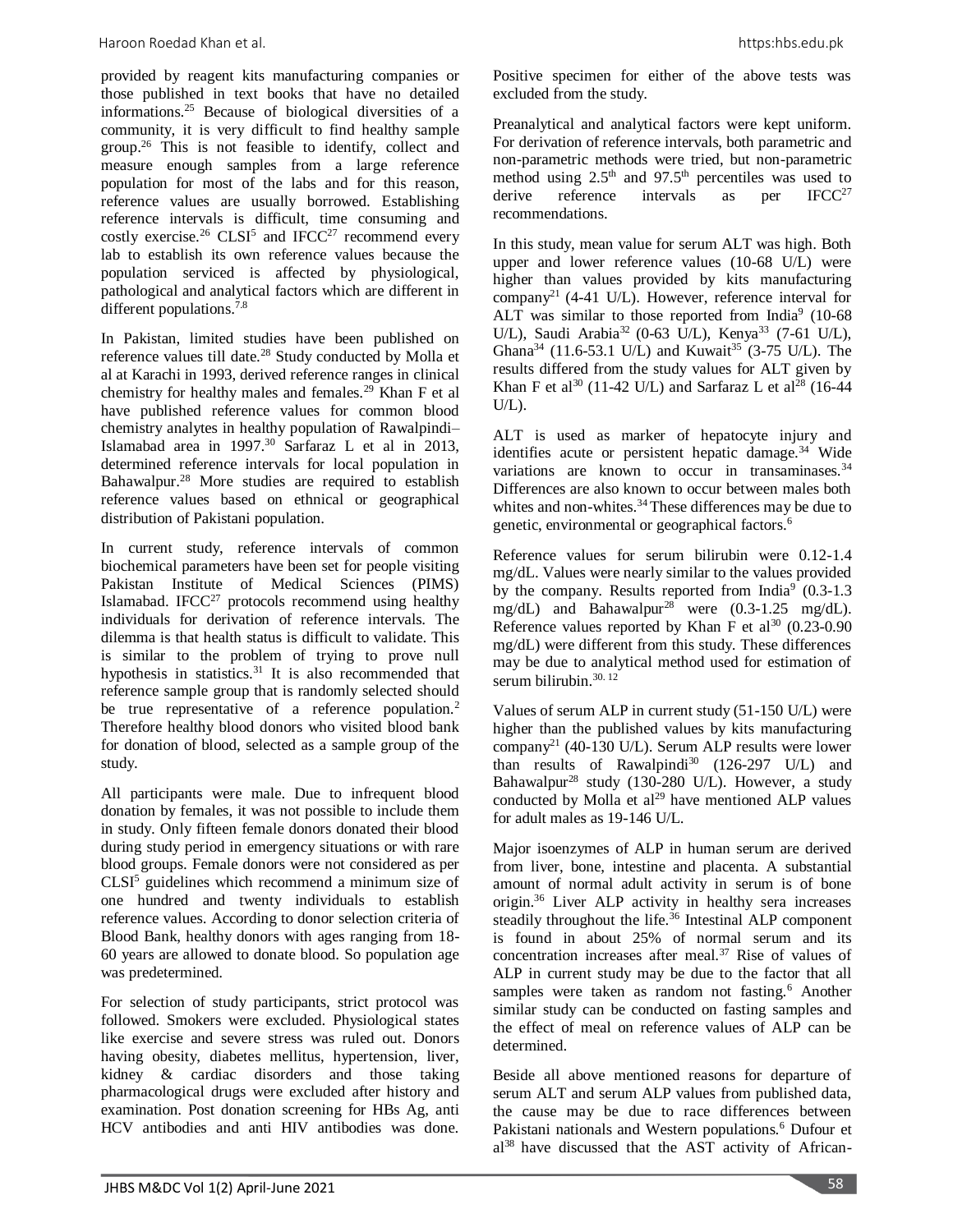American males is 15% higher than that of other races of American males. Serum ALP values of the Blacks are generally 10-15% higher than the Whites.<sup>38</sup>

Values of serum creatinine (0.6-1.3 mg/dL) were also similar to values quoted by kits manufacturing company<sup>21</sup> (0.7-1.2 mg/dL). Values of creatinine depends upon musculoskeletal mass.<sup>6</sup> Males have high creatinine values as compared to females because of greater muscle mass.<sup>39</sup> But in present study, female were not included so this fact was not established. Results of serum creatinine were nearly similar to studies conducted at Rawalpindi<sup>30</sup> (0.6-1.4 mg/dL), Bahawalpur<sup>28</sup> (0.6-1.6 mg/dL), Kuwait<sup>35</sup> (0.7-1.3 mg/dL) and Kenya<sup>33</sup> (0.5-1.4 mg/dL).

Upper limit of serum uric acid in current study (3.4-8.2 mg/dL) was higher than the value given by reagents manufacturing company<sup>21</sup> (3.4-7.0 mg/dL), but the lower limit was similar. Results of serum uric acid were nearly similar to the study from Bahawalpur<sup>28</sup> (3.5-7.39 mg/dL), Saudi Arabia<sup>32</sup> (3.5-8.4 mg/dL) and India<sup>25</sup> (2.6-8.2 mg/dL).

Reference values of serum urea (13-40 mg/dL) were less than the published values in kits inserts<sup>21</sup> (16-48 mg/dL). Similar values were reported from Rawalpindi study<sup>30</sup> (17-38 mg/dL). Study results were different from Bahawalpur<sup>28</sup> (22-51 mg/dL) and India<sup>40</sup> (20-45 mgdL). This difference has been related to associated dehydration in hot climate of their respective areas.<sup>28.40</sup>

Lower and upper limits of serum total proteins (6.1-8.3 g/dL) were lower than the values provided by kits manufacturer<sup>21</sup> (6.6-8.7 g/dL). Serum protein concentration can rise by 10-15 % due to venous stasis during phlebotomy.<sup>32</sup> This artifact was eliminated in current study through continuous flow of blood during blood donation. Serum total protein reference values reported from Rawalpindi<sup>30</sup> (5.8-8.2 g/dL), Bahawalpur<sup>28</sup>  $(5.5-7.6 \text{ g/dL})$  and Saudia<sup>32</sup> were  $(6.2-8 \text{ g/dL})$ . Geographical, environmental or genetic factors may be the reasons for this difference.<sup>6</sup>

Reference intervals of serum albumin (3.9-5.3 g/dL) were higher than the values provided by kits manufacturer<sup>21</sup> (3.3-4.9 g/dL). Reference values of serum albumin for adult males given by Molla et al in Karachi<sup>29</sup>  $(3.2-5.3 \text{ g/dL})$  and Saudi study<sup>32</sup>  $(4.3-5.7 \text{ g/dL})$  were similar to the current study. It is difficult to explain this reason in pathological terms but may be related to the dietary patterns of urban Pakistani nationals with excessive intake of protein rich diet. $41$  Serum albumin level of participants was higher on average. This probably indicates the balanced adult male nutritional status of Pakistani people over the past decades which is contrary to the status of females and children who suffer from malnutrition.<sup>42</sup>

Results of serum sodium (136-147 mEq/L) were similar to the reference values given by reagents manufacturer<sup>21</sup> (136-146 mEq/L). Study done by Molla et al in Karachi<sup>29</sup> (134-150 mmol/L) had similar results. Results from Kenya<sup>39</sup> study show higher reference values for serum sodium (136-155 mmol/L).

Values of upper and lower limits of serum potassium (3.1-4.8mEq/L) were lower than values provided by kits manufacturer<sup>21</sup> (3.5-5.1 mEq/L). Reference values of serum potassium given by Molla et al in Karachi<sup>29</sup> (3.5-4.9 mmol/L) and those from Kenya<sup>39</sup> were  $(3.4-5.4)$ mmol/L). Dietary factors and hot climate producing dehydration can be possible reasons for this difference.<sup>6</sup>

When results of subgroups compared with each other based on geographical distribution, significant difference revealed in the values of ALT and uric acid (p-values 0.006 and 0.022 respectively).

Physiology of a population is influenced by dietary habits, geography and socio-economic conditions. As a result, measures of normal physiological functions differ from population to population. $34$  Therefore reference intervals should be applicable to a definite population instead of reference values established for one population and used for another physiologically different population.<sup>34</sup>

# Conclusion

In current study, data for derivation of reference intervals for ten biochemical parameters has been provided. Reference intervals of serum alanine aminotransferase, alkaline phosphatase, uric acid and albumin were higher while reference intervals of serum urea, total protein and potassium were lower than values provided by the reagents manufacturing company. These differences may be due to dietary habits, environmental or genetic factors.<sup>6</sup> Application of these reference intervals would be useful for interpretation of laboratory test results and management of patients in clinical setups.

# References

- 1. Friedrichs K, Barnhart K, Blanco J, Freeman K, Harr K, Szladovits B, et al. ASVCP reference interval guidelines: determination of de novo reference intervals in veterinary species and other related topics. Vet Clin Pathol. 2012; 41:1–33.
- 2. Solberg HE. Establishment and use of reference values. In: Burtis CA, Ashwood ER, Bruns DE, editors. Tietz textbook of clinical chemistry. 6th ed. Philadelphia: Elsevier Saunders; 2012. p. 229-235
- 3. Paul S, Horn. Reference intervals and clinical decision limits. In: Kaplan LA, Pesce AJ, editors. Theory, analysis, correlation, clinical chemistry. 5th ed. Philadelphia: Elsevier Mosby; 2010. p. 439- 453.
- 4. Boyd JC. Defining laboratory reference values and decision limits: populations, intervals and interpretations. Asian Journal of Andrology. 2010; 12(1):83-90.
- 5. Wayne PA. Clinical and laboratory standards institute. Defining, establishing and verifying reference intervals in the clinical laboratory;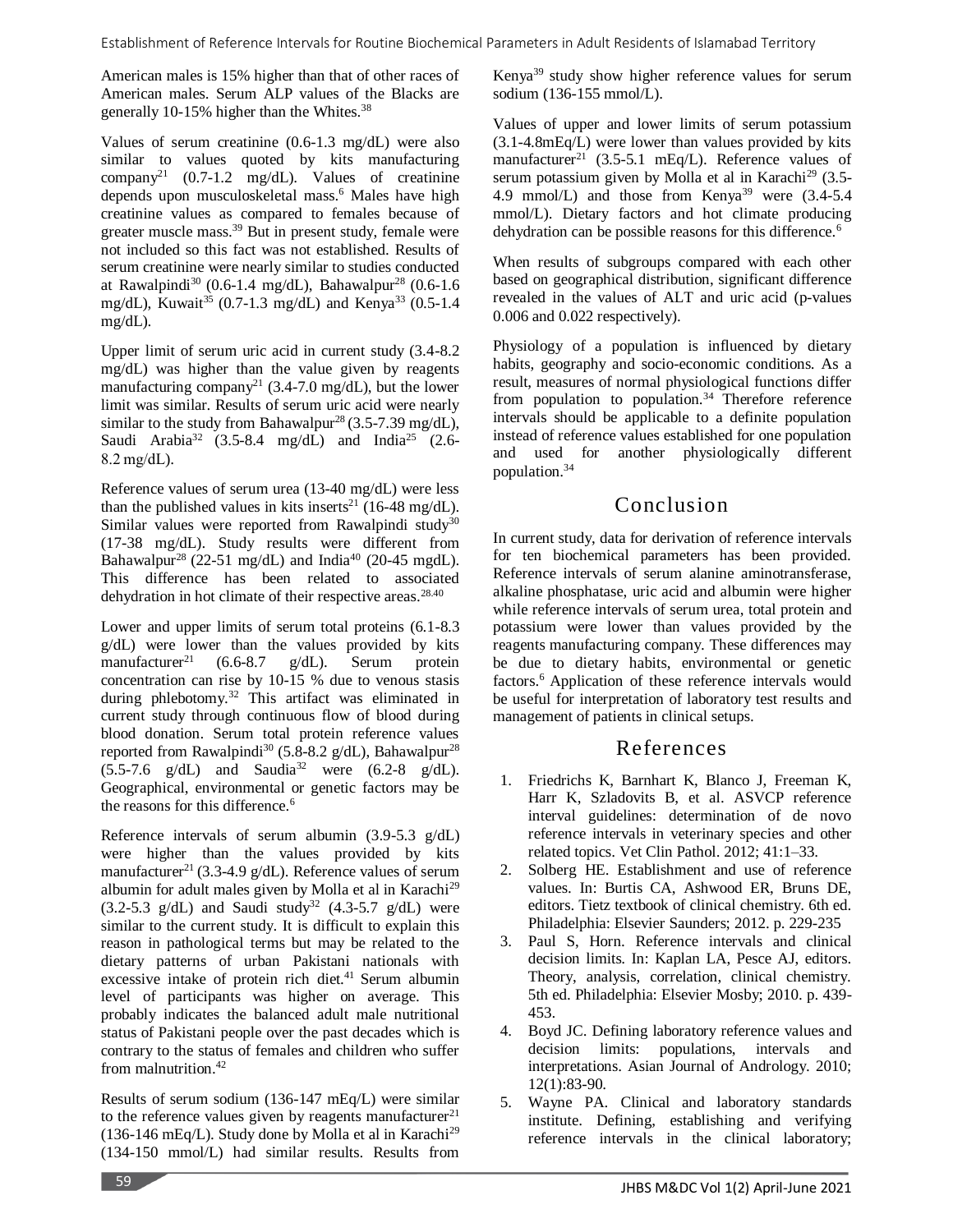approved guideline. 3rd ed. CLSI Document C28- A3; 2008.

- 6. Youngs DS, Bermes EW, Haverstick DM. Specimen collection and other pre-analytical variables. In: Burtis CA, Ashwood ER, Bruns DE, editors. Tietz textbook of clinical chemistry. 6th ed. Philadelphia: Elsevier Saunders; 2012. p. 42-62
- 7. Mohsen AFE, Arjumand SW. Normal reference values for hematological parameters, red cell indices, HbA2 and HbF from early childhood through adolescence in Saudis. Annals of Saudi Med. 2001; 21(3-4):159-65.
- 8. Horn PS. Pesce AJ. Effect of ethnicity on reference intervals. Clin Chem. 2002; 48(10):1802-4.
- 9. Yadav D, Mishra S, Gupta M, John PJ, Sharma P. Establishment of reference interval for liver specific biochemical parameters in apparently healthy North Indian population. Indian J Clin Biochem. 2013; 28(1):30–37.
- 10. Schumann G, Bonora R, Ceriotti F. IFCC primary reference procedures for the measurements of catalytic activity concentration of enzymes at 37 C – Part 4. Reference procedure for the measurement of catalytic activity concentration of alanine aminotransferase. Clin Chem Lab Med. 2002; 40(7):718-724.
- 11. Teitz NW, Rinker AD, Shaw LM. IFCC method for alkaline phosphatase. J Clin Chem Clin Biochem. 1983; 21:731-748.
- 12. Wahlefeld AW, Herz G, Bemt E. Modification of the Malloy-Evelyn method for a simple, reliable determination of total bilirubin in serum. Scand J Clin Lab Invest. 1972; 29:126.
- 13. Talke H, Schubert GE. Enzymatic determination of urea in the blood and serum in the optical test according to Warburg. Lancet. 1965; 43:174-175.
- 14. Jaffe M. Over the precipitation, what picric acid in normal pig's meat created through a new reaction of creatinine? J Physiol Chem. 1886; 10:391-400.
- 15. Fabiny DL, Ertingshausen G. Automated reactionrate method for determination of serum creatinine with CentrifiChem. Clin Chem. 1971; 17:696-700.
- 16. Bartels H, Bohmer M. Micro-determination of creatinine. Clin Chem Acta. 1971; 17:696-700.
- 17. Weichseibaum TE. Am J Clin Pathol. 1946; 10:40- 9.
- 18. Doumas BT, Watson WA, Biggs HG. Albumin standards and the measurements of serum albumin with bromocresol green. Clin Chem Acta. 1971; 31:87-96.
- 19. Seidel J. (Roche) personal communication.
- 20. Orazio PD, Meyerhoff ME. Electrochemistry and chemical sensors. In: Burtis CA, Ashwood ER, Bruns DE, editors. Tietz textbook of clinical chemistry. 6th ed. Philadelphia: Elsevier Saunders; 2012. p. 87–89.
- 21. Roche Diagnostics GmbH Sandhofer Strasse 116, D–68305 Mannheim, Germany [Internet]. 2015 [Cited Nov.2015]. Available from: [www.roche.com](http://www.roche.com/)
- 22. Dixon WJ. Processing data for outliers. Biometrics. 1983; 9:74-89
- 23. Linnet K. Two-stage transformation systems for normalization of reference distributions evaluated. Clin Chem. 1987; 33:381–386.
- 24. McCudden CR, Rogers M, Erickson J, Erickson R, Willis MS. Method evaluation and quality management. In: clinical chemistry techniques, principles, correlations. 6th ed. Philadelphia: Wolters Kluwer/Lippincott Williams & Wilkins; 2010. p. 88–129
- 25. Das M, Borah NC, Ghose M, Choudhury N. Reference ranges for serum uric acid among healthy Assamese people. Biochemistry Research International. 2014; 20(1-4):1-7.
- 26. Katayev A, Balciza C, Secombe DW. Establishing reference intervals for clinical laboratory test results. Is there a better way? Am J Clin Path. 2010; 133:180-6.
- 27. Solberg HE. International Federation of Clinical Chemistry (IFCC), scientific committee, clinical section, expert panel on theory of reference values, and International Committee for Standardization in Haematology (ICSH), standing committee on reference values. Approved recommendation (1986) on the theory of reference values. Part 1. The concept of reference values. J Clin Chem Clin Biochem. 1987; 25:337-342.
- 28. Reference intervals for the adult population of Bahawalpur, Pakistan [Internet]. Jun 2013 [Cited Dec 2014]. Available from; pjmhsonline.com/apriltojune2013/reference\_interv als\_for\_the\_adul.htm
- 29. Molla A, Khurahid M, Manser WT. Suggested reference ranges in clinical chemistry for apparently healthy males and females of Pakistan. J Pak Med Assoc. 1993; 43:113-5.
- 30. Khan F, Dilawer M, Khan D. Reference values of common blood chemistry analytes in healthy population of Rawalpindi–Islamabad area. J Pak Med Assoc. 1997; 47:156-59
- 31. Horn PS, Feng L, Li Y, Pesce AJ. Effect of outliers and non-healthy individuals on reference interval estimation. Clin Chem. 2001; 47:2137–2145.
- 32. Scott TG. A pilot study of reference values for the commoner haematological and biochemical parameters in Saudi nationals. J Clin Pathol. 1982; 35:69-73.
- 33. Zeh C, Amornkul PN, Inzaule S, Ondoa P, Oyaro B, Mwaengo DM, et al. Population-based biochemistry, immunologic and hematological reference values for adolescents and young adults in a rural population in Western Kenya. PLoS ONE. 2011; 6(6):e21040.
- 34. Koram KA, Addae MM, Ocran JC, Adu-Amankwah S, Rogers WO, Nkrumah FK. Population based reference intervals for common blood hematological and biochemical parameters in the Akuapem, North District. Ghana Medical Journal. 2007; 41(4):160–166.
- 35. Olusi SO, Al-Awodhi AM. Ageand sexspecific reference intervals for blood chemistry analytes in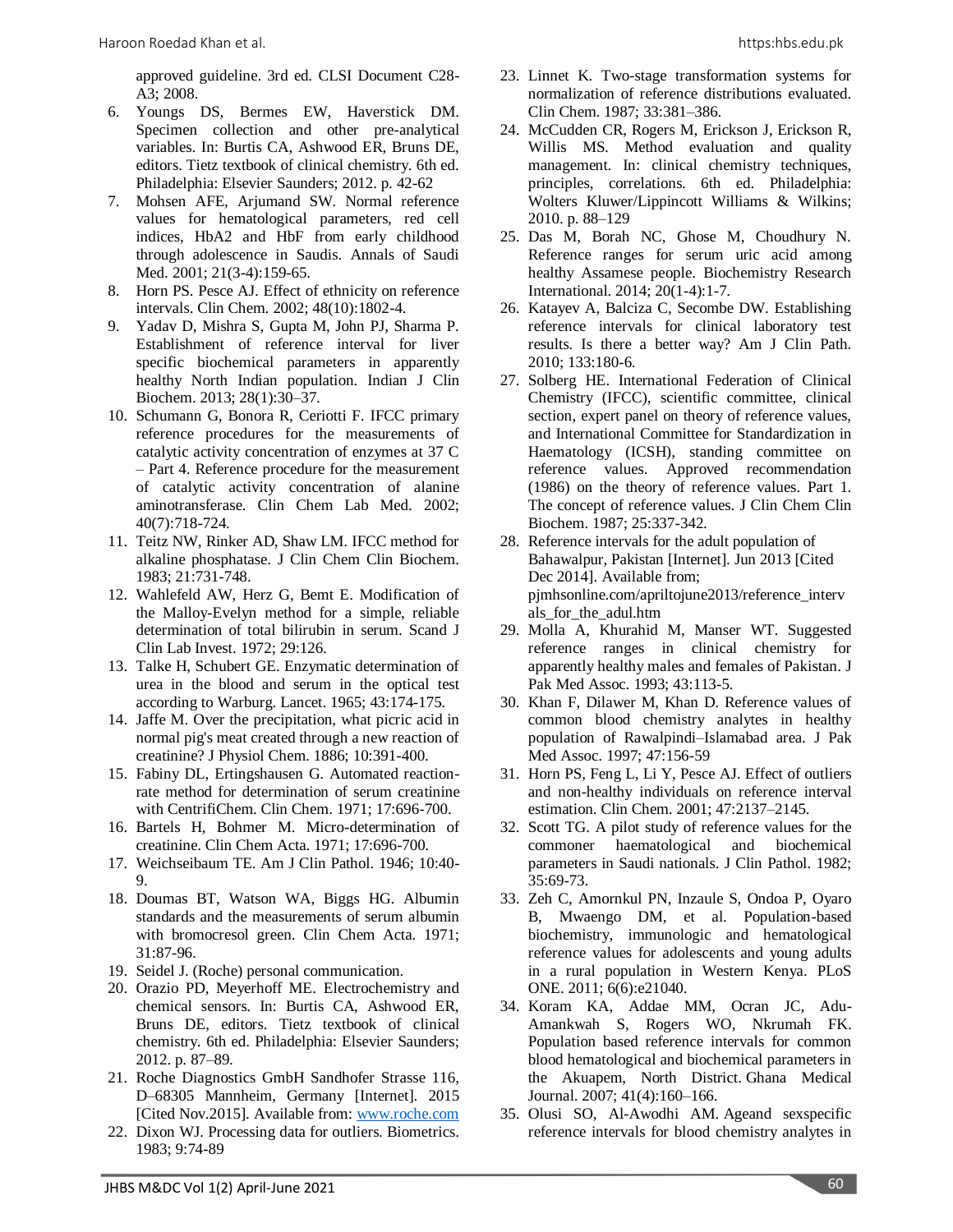Kuwaitis aged 15 years and older. KMJ. 2002; 34:14-27.

- 36. Molla A, Khurshid M, Lalani R. Serum alkaline phosphatase in apparently healthy Karachi population. J Pak Med Assoc. 1990; 40:182-4.
- 37. Langman MJS, Leuthold E, Robson EB, Harris J, Luffman IE, Harris H. Influence of diet on the "intestinal" component of serum alkaline phosphatase in people of different ABO blood groups and secretor status. Nature London. 1966; 212:41.
- 38. Dufour DR, Lott JA, Nolte FS, Gretch DR, Koff RS. Diagnosis and monitoring of hepatic injury: performance characteristics of laboratory tests. Clin Chem. 2000; 46:2027–2049.
- 39. Juma AA, Jeremiah J, Ngeranwa N, Nyaga E, Njagi M. Reference values for some renal function

parameters for adult population in North-Rift valley, Kenya. Ind J Clin Biochem. 2012; 27(1):40–45.

- 40. Wangkheimayum S. Determination of reference values of some routine clinical biochemistry parameters of apparently healthy North Indian subjects. Journal of Biochemistry Research. 2013;  $1(1):1-6.$
- 41. Hakeem R, Thomas J, Badruddin SH. Rural-urban differences in food and nutrient intake of Pakistani children. J Pak Med Assoc. 1999; 49:288-94.
- 42. Pakistan Medical Research Council (PMRC), Nutrition Wing. National Nutrition Survey. Aga Khan University: Ministry of Health; supported by UNICEF 2012.

### **Authors Contribution:**

<sup>1,3</sup>Substantial contributions to the conception or design of the work; or the acquisition, analysis, or

interpretation of data for the work & Final approval of the version to be published

<sup>2,5,6</sup> Drafting the work or revising it critically for important intellectual content;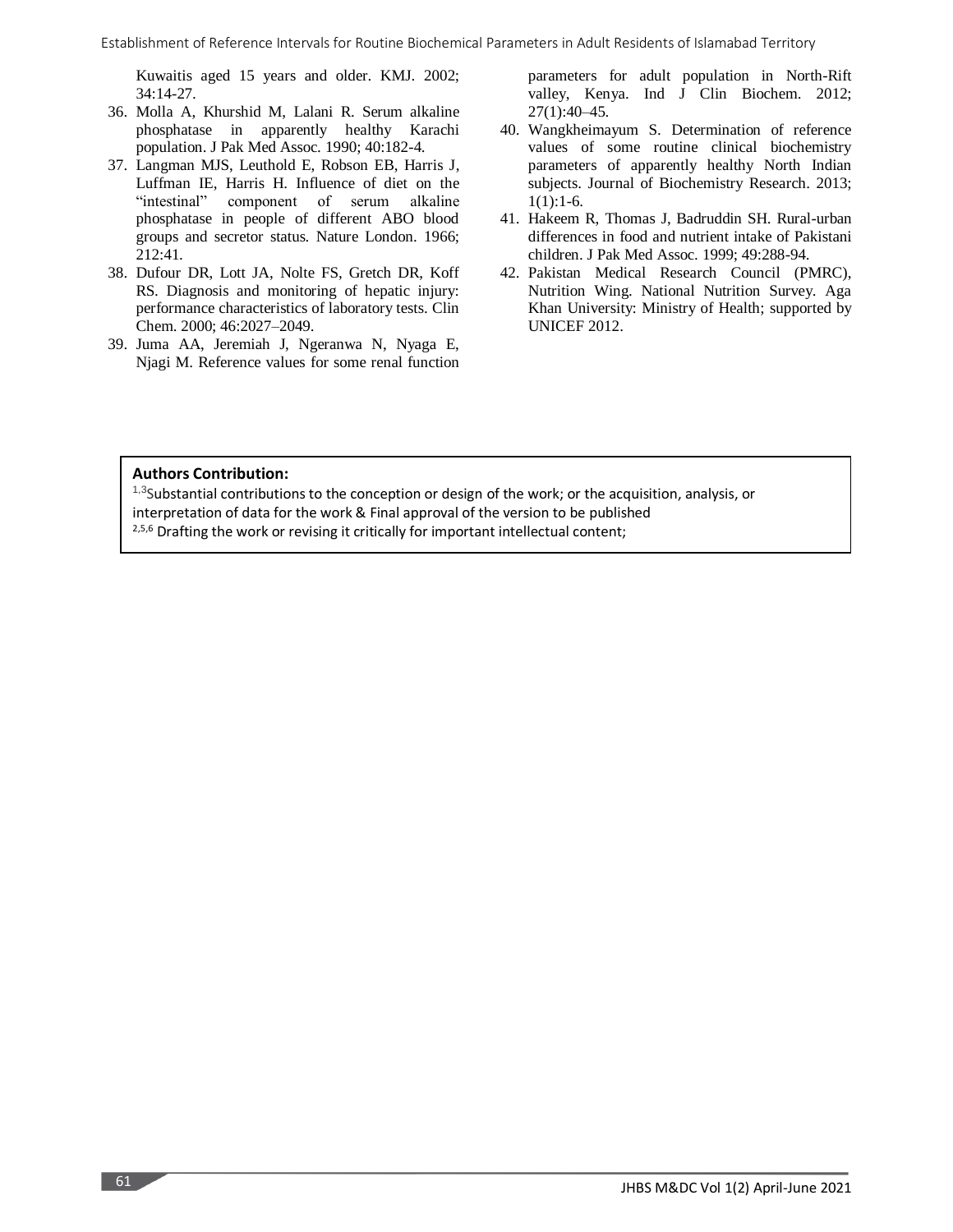### ORIGINAL ARTICLE

OPEN CACCESS

# Effect of Nicotine and Camellia Sinensis on Epiphyseal Plate of Developing Chick Embryo

About the Author(s)

### **Maryam Shan1\* , Shaista Ali<sup>2</sup> , Siara Jawed<sup>3</sup> , Shazia Muazam<sup>4</sup> , Sabiha. M.Haq<sup>5</sup>**

<sup>1, 4</sup> Associate Professor of Anatomy, HBS Medical & Dental College, Islamabad.

<sup>2, 5</sup> Professor of Anatomy, HBS Medical & Dental College, Islamabad.

<sup>3</sup> Assistant Professor of Anatomy, HBS Medical & Dental College, Islamabad.

\*Correspondence: drmaryamshan@gmail.com Received: Sept 13, 2020. Accepted: Nov 16, 2020

Dr.Maryam Shan Associate professor of Anatomy, HBS Medical & Dental College, Islamabad.

### Abstract

**Objective:** To observe the effect of nicotine and camellia sinensis on the developing epihyseal plate of chick embryo. **Methodology:** The randomized controlled trial study was conducted at Department of Anatomy, Army Medical College (NUST) Rawalpindi in collaboration with Poultry Research Institute, Rawalpindi. The study sample was consisting of four groups each group having ten numbers of eggs. At 48 hrs of incubation, with the help of egg driller a hole was made on blunt end of each egg to inject relevant solutions. After injecting the solutions holes were sealed with paraffin wax. The control group labeled as G1 was given normal saline. Experimental groups, G2 was given green tea extract, G3 was administered with 0.0001% nicotine solution and G4 was administered both 0.0001% nicotine solution and green tea extract.After incubating the eggs for 17 days, the ten eggs from each group were selected. The blunt ends of eggs were opened with the help of forceps and embryos were collected. The embryos were separated from the yolk sac stored in the formalin filled jars for 48 hours. After fixing, samples were placed into decalcifying solution that is 5% Nitric acid for 18 -24 hrs 1. The bone tissue of right and left sides were placed in the duly labelled Tissue cassettes and processed in Leica TP 1020 automatic tissue processor. Paraffin wax was used with melting point range from 40-70℃ for embedding. The block was allowed to cool on cold plate.

**Results**" The observations were done using 40X objective. Control group G1 in comparison to G3 and G4 with mean number of proliferative cells showed p values (0.043) and (0.000) respectively. Experimental groups when compared with each other such as G2 in comparison with G3 and G4 showed result with p value (0.043) and (0.000) respectively. Comparison of G3 and G4 with each other showed significant result with p value (0.000) (Table 1).

**Conclusion:** From the study it was concluded that green tea tried to neutralize the affect of nicotine but cannot undo the toxicity.

**Keywords:** Nicotine, Proliferative zone, Camellia sinensis.

**Conflict of Interest:** None **Funding Source**: None **Funding Source**: None

# Introduction

The human being skeleton can be related easily with Avian species, it is the most reasonable to look for the teratogenic effect caused by the administration of different chemicals. The bony skeleton are considered to be strong without the corresponding being very heavy.<sup>2</sup>

Developing Limb morphology occurs from fifteen till thirty fifth by series of normal stages in the development of the chick embryo. <sup>3</sup> Chick Thigh bone ossification starts with endochondral calcification which starts at its centre and extends towards the ends, which remain cartilaginous area and are termed as growth plates. Thigh bone calcification starts at the fifth day of embryonic period<sup>4</sup>. The active alkaloid Nicotine is a component found in tobacco, it is related with many diseases reason of increasing oxidative stress. Smoke caused by cigarette is related with many free radicals.<sup>1</sup> Epiphyseal growth plate is a highly organized structure, epiphyseal end is located between epiphysis and diaphysis of long bone. According to developing stages in chick wing and leg, three distinctive cell regions can be morphologically identified. There are three stages, first an outer grouping of loose mesenchymal and myogenic cells, second an osteoprogenitor layer which will later divide to maintain this progenitor layer in a stacked configuration and to produce tightly packed rounded osteoblast. Third region is a core of cartilage where bone is laid down; initially it appears as a layer of Type I collagen-rich osteoid which is mineralized later. 3

Cigarette smoking and the presence of its different constituents of smoke are significantly responsible for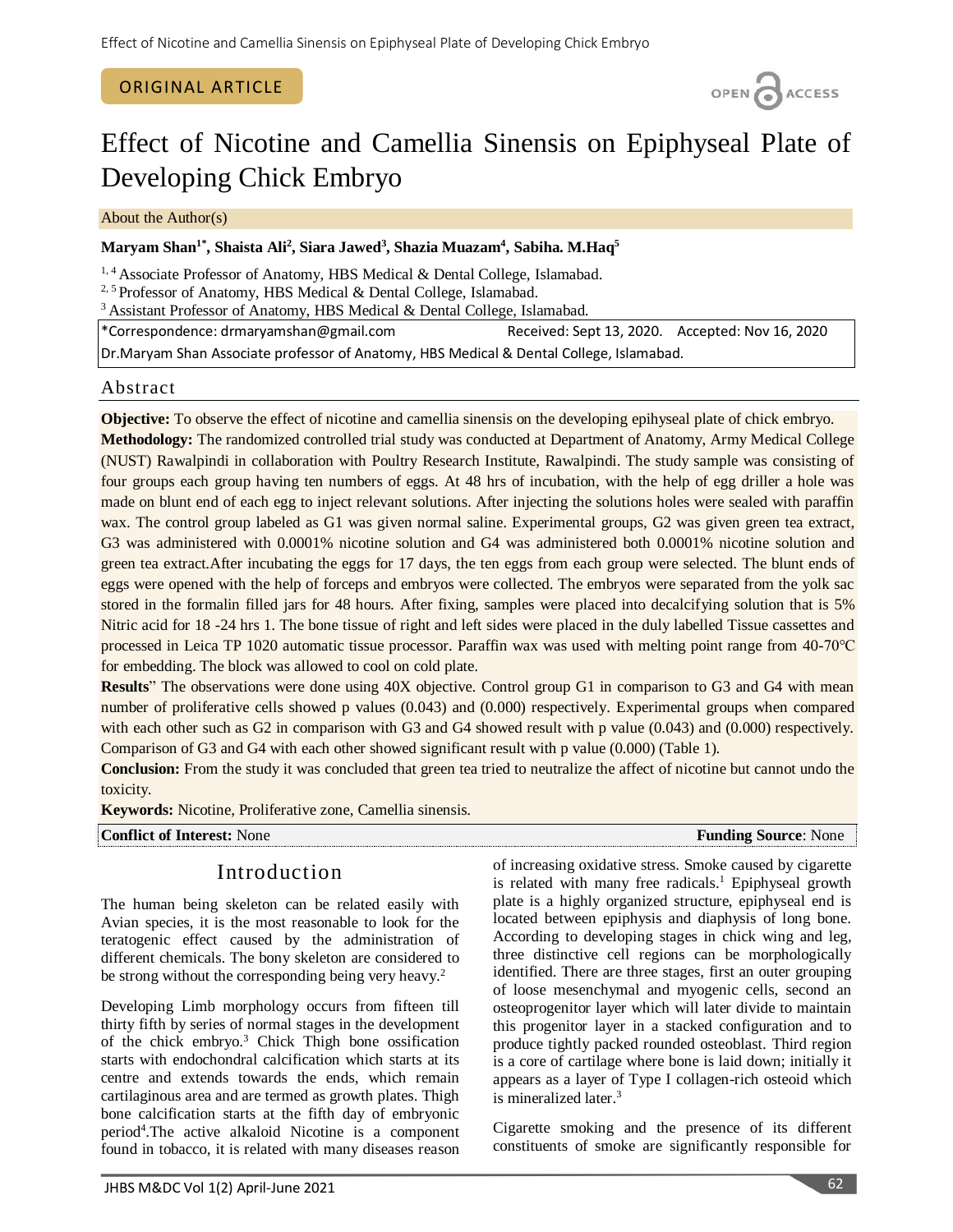decreasing the foetal weight at  $20<sup>th</sup>$  gestational day in mice. 5

Camellia sinensis is known as a dietary antioxidant that help in reducing oxidative damage caused by macromolecules such as lipids, DNA and other body proteins. Epigallocatechin gallate (EGCG), also known as epigallocatechin 3-gallate, is the [ester](http://en.wikipedia.org/wiki/Ester) of [epigallocatechin](http://en.wikipedia.org/wiki/Epigallocatechin) and [gallic acid,](http://en.wikipedia.org/wiki/Gallic_acid) and is a type of [catechin.](http://en.wikipedia.org/wiki/Flavan-3ol) Catechin is present in green tea but not occur in black tea. During black tea production, the catechins are transformed to theaflavins and thearubigins<sup>6</sup>. In this research the effect of oxidative injury caused by nicotine and how the green tea reverses the toxicity of nicotine is studied.

# Methodology

The experiment work was carried out with approval of ethical committee of Army medical college, Rawalpindi. Forty freshly laid fertilized eggs of Fayoumi species were selected at zero hour of incubation. Eggs with unknown time of laying, broken shell, abnormal shape, colour, texture or eggs stored in refrigerator were excluded from study. Simple random sampling technique was used. The study design comprised of four groups, G1, G2, G3 & G4, each comprising of ten eggs. After properly fumigating and clearing of the hatchery, eggs were placed in it. Temperature was maintained at 37.5℃, the relative humidity was kept between 75% and proper ventilation was maintained. Rotation of eggs was done four hourly. After 48 hrs of incubation, holes were made at the blunt end of eggs with the help of egg driller to inject solution.

Under laminar floweggs of each group were injected with their respective solutions in 0.1ml quantitywith the help of insulin gauge needle. In control group G1, 0.1ml normal saline was injected in each egg. For the experimental group G2, 0.1ml of camellia sinensis was injected, solution was prepared from 8 grams of dried leaves of *Camellia sinensis* which were obtained from locally manufactured (Lipton clear green pure) by Unilever Pakistan Limited. Dried tea leaves were soaked in 100 ml of hot distilled water for 15 minutes and then after filtering the solution, the filtrate was reconstituted as 8% solution. <sup>7</sup> For the experimental group G3, quantity of 0.1ml of nicotine solution was injected at 48 hours of incubation into the eggs. The nicotine solution of 0.0001% concentration was prepared from Nicotine stock solution from 1mg/ml Nicotine Vial (purchased from Sigma Aldrich)<sup>8</sup>. In the experimental group G4, two solutions were injected. 0.1ml of 0.0001% Nicotine stock solution was injected through one hole and the second hole was made for the injection of 0.1ml of 8% *camellia sinensis* extract. After injecting the solutions all holes were sealed with paraffin wax, and again eggs were placed in hatchery for incubation. After incubation for 17 days, femur bones were collected. All the samples were fixed by placing it into decalcifying solution that is 5% Nitric acid for 18 -24 hrs.<sup>3</sup> Slides were made which were stained with haematoxylin and eosin for

observations at 10X as well as 40X. The numbers of proliferative cells were counted. An ocular micrometer provided with a scale, was used to measure the size of structure under the microscope. Observations were made using objective 10X and 40X. Epiphyseal plates of distal end of femurs were selected, highly organized structure which is present between epiphysis and diaphysis of long bone. In longitudinal section of distal epiphyseal end of femurs, endochondral ossification can be appreciated by precise sequence of events that is proliferation and hypertrophy of chondrocyte (Anderson, 1995).<sup>9</sup> Cell arrangements defined different zones present in epiphyseal plate. Growth plate orienting factor is responsible of orienting cells present in different zones to be arranged either irregularly or in a column wise orientation (Vandereerden *et al*., 2003). <sup>10</sup> One slide per specimen was made which was stained with haematoxylin and eosin for observations at 10X as well as 40X. At 10X alignment of cells, height of proliferative zone can be observed. At 40X mean numbers of cells of proliferative zone were calculated in approximately 15 intact columns per growth plate, and the counts for each cell type were averaged for individual growth plates. Numbers of proliferative cells were counted in approximately 15 intact columns per growth plate, and the counts for each cell type were averaged for individual growth plates. The observations were done using 40X objective. (Figure 2)

SPSS 16 was used for statistical analysis. Mean values and standard deviations were calculated for quantitative variables. One-way analysis of variance (ANOVA) was used to compare mean number of cells in proliferative zone of chick embryo. P value  $< 0.05$  was considered significant.



**Figure 1. Eggs being injected with the intervention solutions**

63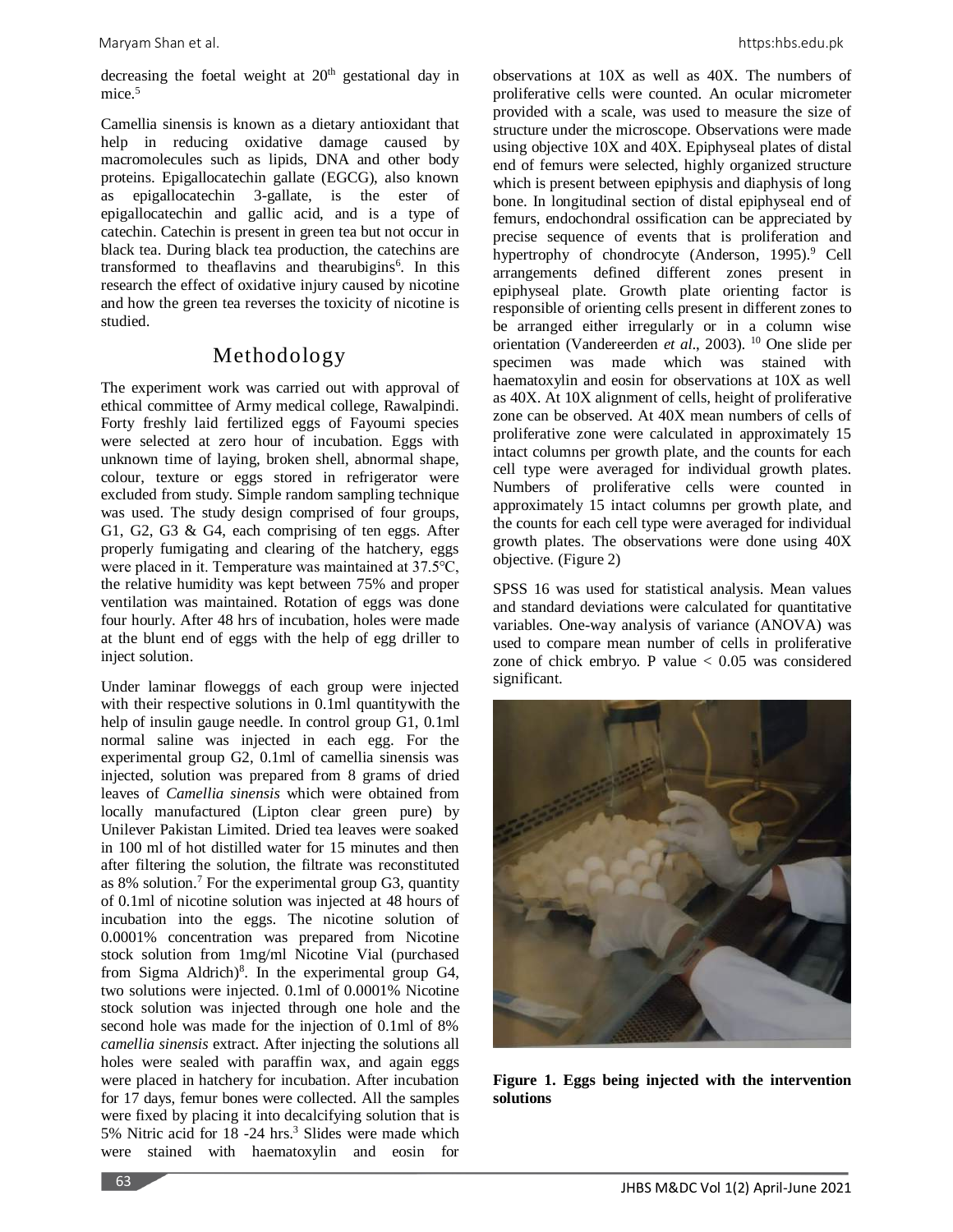

**Figure 2. Photomicrograph showing 17 days old epiphyseal plate of control group. '1' is flat shaped cells arranged in columns of proliferative zone. H&E stain. X40.** 

### Results

The p value of control group G1 in comparison to G2 was (1.000). Control group G1 in comparison to G3 and G4 showed results with p values (0.043) and (0.000) respectively. Experimental groups when compared with each other such as G2 in comparison with G3 and G4 showed result with p value (0.043) and (0.000) respectively. Comparison of G3 and G4 with each other showed statistically significant result with p value (0.000) (Table I). Mean number of cells of proliferative zone among different groups of  $17<sup>th</sup>$  day old embryo showing mean value with **±** SEM (Table II). Mean number of cells of proliferative zone in control group G1 and experimental group G2 showed mean value  $27.800 \pm 0.132$  and  $27.592 \pm 0.302$  respectively. Whereas mean number of cells of G3and G4 15.340±0.381 and G4 15.542±0.2958 respectively (Table II).

**Table 1:Comparison of mean number of cells of proliferative zone among different groups of 17th day old chick embryo.**

|                                                            | Comparison            |                |         |  |  |  |
|------------------------------------------------------------|-----------------------|----------------|---------|--|--|--|
| Dependent Variable                                         | <b>Between Groups</b> |                | p value |  |  |  |
|                                                            | Group                 | Group          |         |  |  |  |
|                                                            |                       | G2             | 1.000   |  |  |  |
|                                                            | G1                    | G <sub>3</sub> | 0.043   |  |  |  |
|                                                            |                       | G4             | 0.000   |  |  |  |
|                                                            | G2                    | G1             | 1.000   |  |  |  |
| Mean number                                                |                       | G <sub>3</sub> | 0.043   |  |  |  |
| Of cells of                                                |                       | G <sub>4</sub> | 0.000   |  |  |  |
| Proliferative                                              |                       | G1             | 0.043   |  |  |  |
| Zone                                                       | G <sub>3</sub>        | G <sub>2</sub> | 0.043   |  |  |  |
|                                                            |                       | G <sub>4</sub> | 0.000   |  |  |  |
|                                                            |                       | G1             | 0.000   |  |  |  |
|                                                            | G <sub>4</sub>        | G <sub>2</sub> | 0.000   |  |  |  |
|                                                            |                       | G <sub>3</sub> | 0.000   |  |  |  |
| $p$ value $\langle 0.05 \rangle$ statistically significant |                       |                |         |  |  |  |

| Table II: Mean number of cells of proliferative zone |
|------------------------------------------------------|
| among different groups of $17th$ day of incubation   |

| Dependent<br>Variable                            |          | Groups         | $Mean \pm SEM$        |
|--------------------------------------------------|----------|----------------|-----------------------|
| Mean number<br>cells of<br>Proliferative<br>Zone | $\alpha$ | Gl             | $27.8000 \pm 0.13250$ |
|                                                  |          | G <sub>2</sub> | $27.5922 \pm 0.30231$ |
|                                                  |          | G <sub>3</sub> | $15.3400 \pm 0.38158$ |
|                                                  |          | G <sub>4</sub> | $15.5429 \pm 0.29589$ |
|                                                  |          |                |                       |

### Discussion

Smoking is considered to be the one of the possible environmental hazards. In different regions of Asia and Africa it was found nicotine exposure in forms of tobacco consumption is the main risk factors for, lung cancer becoming one of the leading cause of death. <sup>10</sup> In this study effect of nicotine one of the constituent of tobacco seen on the developing femur of chick embryo by looking at the mean number of cells of proliferative zone. Mean number of cells of proliferative zone showed insignificant difference when G1 was compared with G2, as green tea did not significantly affect the growth of skeletal system of chick embryo as compared to the control group. There was statistically significant result when all experimental groups were compared with each other  $(p<0.05)$ .

In the recent study the developing fetus bone mass is related with maternal smoking. The study showed a lower birth weight is related with maternal smoking.<sup>11</sup> As smoking leads to adverse intrauterine conditions as tobacco smoke is related with many toxic substances responsible in destroying the lung parenchyma and causing respiratory distress. 12

Another study on chick embryonic development showed that abnormal axial rotation was observed in nicotine treated groups. <sup>13</sup> Tobacco exposure has got has got important impact on the damage to the cochlear structure and indicate possible cause of hearing loss and hearing ability development. <sup>14</sup> This idea is supported by another study that is the maturation of glutamatergic inputs in the auditory brain stem impaired by the exposure of nicotine. 15

During different studies showed that the antioxidant properties of green tea extract on different tissues. Researchers concluded that tea catechins were absorbed from the small intestine and the main component of tea catechin, epigallocatechin gallate, was widely distributed in several tissues including the liver and kidney. <sup>16</sup> It has been proved that antioxidant properties of catechins are related to decreasing growth of free radical, free radical toxic nature, and metal ion chelating properties. <sup>17</sup> The protective effects of green tea extract against nicotine toxicity are due to combination of several different mechanisms, including modulation of expressions of anti-oxidative systems, direct scavenging of free radicals<sup>18</sup>, reduction of the levels of several markers of oxidative stress; reduce lipid peroxidation and reduce DNA strand breakage induced by cigarette smoke in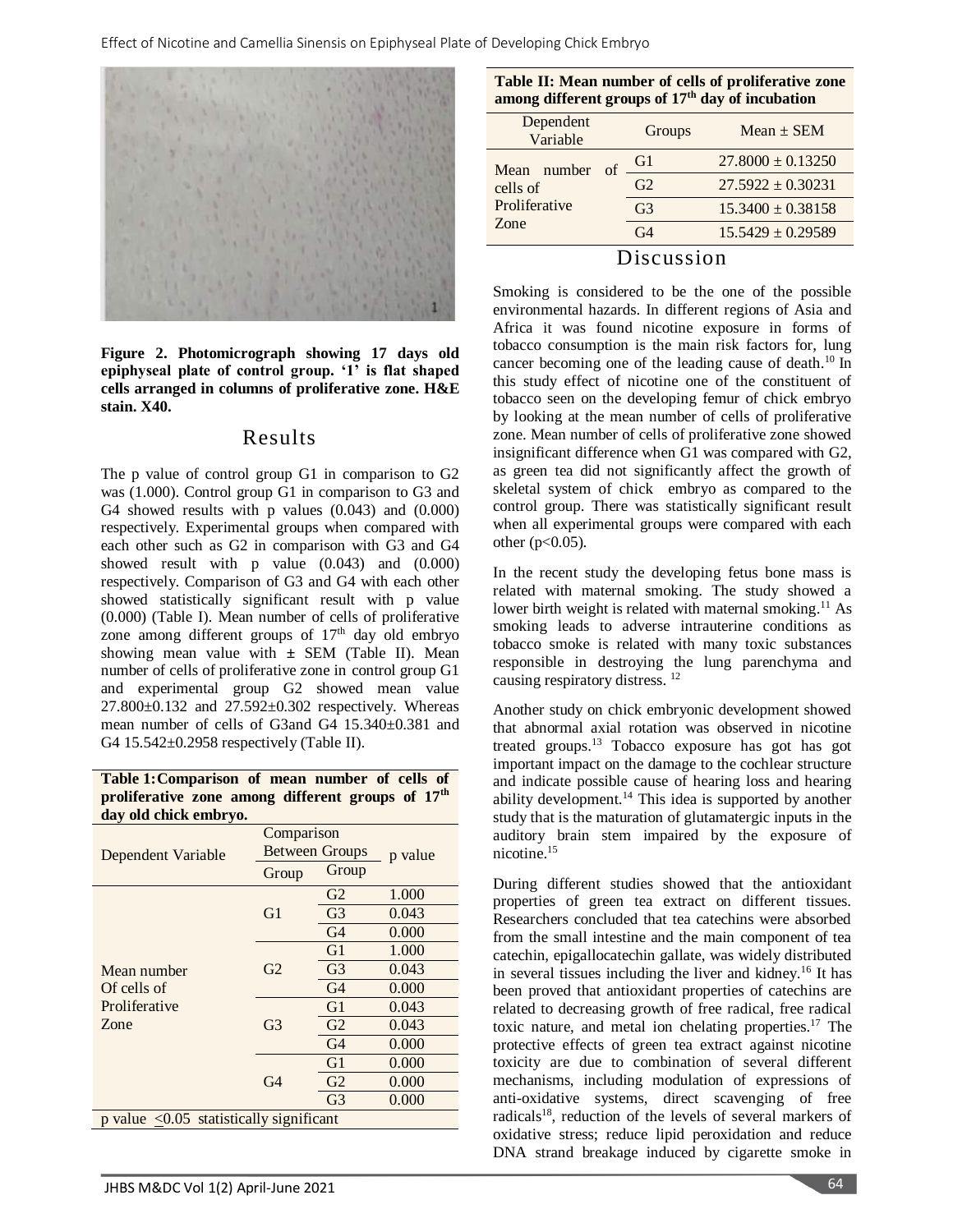cultured human bronchial cells. <sup>19</sup> The ability of green tea to act as radical scavenger and chelated transitional metals such as iron may be of major significance for the treatment of nicotine-induced pulmonary injury. Another results obtained from the work done on the lung tissue that the injury can be caused by nicotine toxicity and protection of tissues against reactive oxygen species caused by green tea. 20

### Conclusion

So in this study it was concluded that the adverse effect of nicotine on the developing chick embryo tried to overcome with camellia sinensis but the green tea could not undo the oxidative stress caused by the induction of nicotine.

Disclosure: This paper is retrieved from M.Phil. Thesis submitted in National University of Science and Technology (NUST) in 2013.

# References

- 1. Sawad, A. A., Balsam, A., Hana. and Anwar, N. Morphological study of the skeleton development in chick embryo (Gallus domesticus). Department of College ofVeteerinaryMedicine,University of Basra Iraq. J. Poult. Scien.2009; 8 (7): 710- 714
- Schepelmann, K. (1990). Erythropoietic bone marrow in the pigeon development of its distribution. Compar. Haematology.1990;9: 193-197.
- 3. Hamburger, V. and Hamilton, H.L. A series of normal stages in the development of the chick embryo. J. Morphol. 1951; 88 (1) P 49–92
- 4. Flicker, T. M. and Green, S. A. Comparison of Gas –phase Free Radical population in tobacco smoke and model systems by HPLC Department of chemistry technological university,Haughton, Michigan U. S. A. Environ Health. Perspect.2001; (109):765-71.
- 5. Carmine, E. L., Gaworski, C.L., Faqi, A.S. and Rajendran, N. In utero exposure to 1R4F reference cigarette smoke. Evaluation of developmental toxicity. J. Toxicol. Sci.2003;75: 134-47.
- Lorenzo, M. Urban, J., Engelnardt, U., Baumann, G., Stangl, k. and Stangl, V. Green and Black Tea are Equally Potent Stimuli of NO Production and Vasodilation New Insights into Tea Ingredients involved. Research in Cardiology.2009; 104 (1): 100-110.
- 7. Shaukat TM., Ashraf M, Omer MO, Rasheed, MA, Muhammad K, Younus M. and Shahzad MK.

Comparitive efficacy of various antiviral against avian influenza virus (type H7N3/Pakistan). Zool.J.2003;43: 849- 854.

- 8. Hamamachi, S.andNishigori, H. Establishment of a chick embryo shell less culture system and its use to observe changes in behaviour caused by nicotine and substance from cigarette smoke.J.Toxicol.Letters.2000;119:95- 102.
- 9. Anderson, H. C. Matrix vesicle calcification. Clin. Orthop. Relat. Res.1995;314: 266-280
- 10. Vandereerden, B. C. J, andKarperien, M, W. I. T. (2003). Systemic and local regulation of the growth plate. M. Endocr. (24): 782-801
- 11. Chiolero, A., Bovet, P., Paccaud, F. "Association between maternal smoking and low birth weight in Switzerland: the EDEN study." Swiss Med Wkly.2005; 135(3536): 525-30.
- 12. Barnes PJ. Cellular and molecular mechanisms of chronic obstructive pulmonary disease. Clin Chest Med.2014; 35:71-86.
- 13. Bohn, N., Humphrey, V., Omelchenko N. Effects of Nicotine on Chicken Embryonic Development. West Virginia Academy of Science 89th Annual Meeting Shepherd University, Shepherdstown, WV.2014: 54.
- 14. Durante A, Pucci B, Gudayol N, Massa B, Gameiro M and Lopes C. Tobacco Smoke Exposure during Childhood: Effect on Cochlear Physiology, International Journal of Environmental Research and Public Health.2013; 10.3390/ijerph10115257, 10:11, (5257-5265)
- 15. [Veronika J. Baumann](https://www.researchgate.net/profile/Veronika_Baumann) and [UrsulaKoch.](https://www.researchgate.net/scientific-contributions/2122526490_Ursula_Koch) Perinatal nicotine exposure impairs the maturation of glutamatergic inputs in the auditory brainstem Journal of Physiolog[y.J](https://www.researchgate.net/journal/1469-7793_The_Journal_of_Physiology) [Physiol.](https://www.researchgate.net/journal/1469-7793_The_Journal_of_Physiology)2017
- 16. Zhen M, Wang O, Huang X, Cao L, Chen X, Sun K, Liu Y, Li W, Zhang L Green tea polyphenol epigallocatechin-3-gallate inhibits oxidative damage and preventive effects on carbon tetrachloride induced hepatic fibrosis. J. Nutr. Bioch.2002;18: 795–805
- 17. Chen L, Yang X, Jiao H, Zhao B. Tea catechins protect against lead induced cytotoxicity, lipid peroxidation, and membrane fluidity in HepG2 cells. Toxicol. Sci.2002; 69: 149-156
- 18. Cemeli E, Baumgartner A, Anderson D. Antioxidants and the Comet assay. Mutat. Res.2009; 681: 51–67.
- 19. Sriram N, Kalayarasan S, Sudhandiran G. Enhancement of antioxidant defense system by epigallocatechin-3-gallate during bleomycin induced experimental pulmonary fibrosis. Biol. Pharm. Bull.2008; 31(7): 1306-1311.
- 20. Knekt P, Kumpulainen J, Jrvinen R, Rissanem H, Helifvaara M, Reunanen A, Kovacic P, Cooksy A. I minimum metabolite mechanism for nicotine toxicity and addiction: oxidative stress and electron transfer. Med. Hypoth.2005; 64: 104–11

### **Authors Contribution:**

<sup>1,3</sup>Substantial contributions to the conception or design of the work; or the acquisition, analysis, or interpretation of data for the work & Final approval of the version to be published  $2,4,5$  Drafting the work or revising it critically for important intellectual content;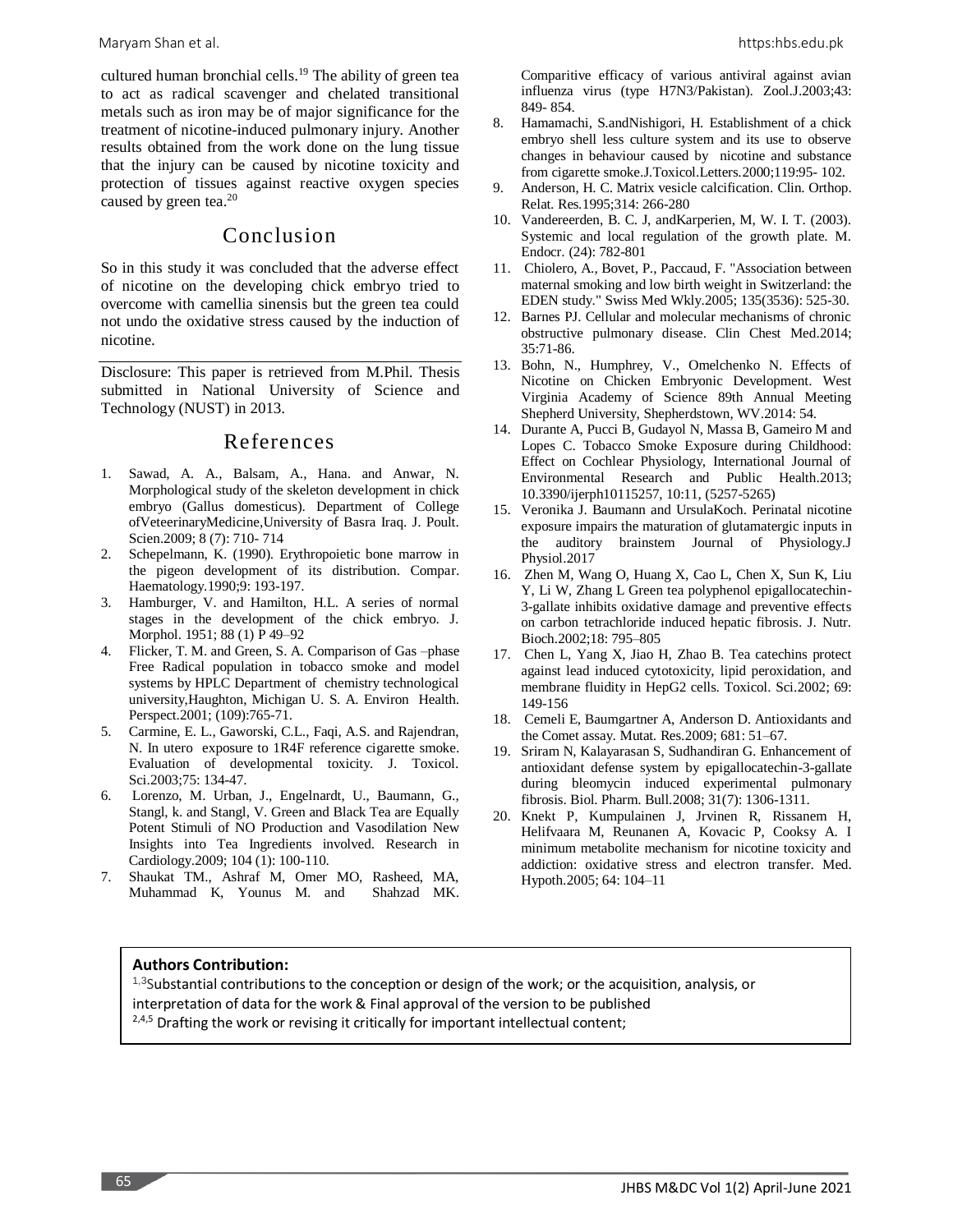### ORIGINAL ARTICLE



# Risk Factors for Osteoarthritis of Knee Joint among Pakistani Population

About the Author(s)

### **Nadeem Islam Sheikh<sup>1</sup>**\* **, Farida Tahir<sup>1</sup> , Ambreen Zahoor<sup>2</sup>**

<sup>1</sup>Professor of Medicine, HBS Medical and Dental College, Islamabad <sup>2</sup>Associate Professor of Medicine, HBS Medical and Dental College Islamabad

| *Correspondence: nadeem.islam@hotmail.com                                                  | Received: Aug 21, 2020. Accepted: Oct 06, 2020 |  |  |  |  |
|--------------------------------------------------------------------------------------------|------------------------------------------------|--|--|--|--|
| Dr. Nadeem Islam Sheikh, Professor of Medicine, HBS Medical and Dental College, Islamabad. |                                                |  |  |  |  |

### Abstract

**Objective:** The aim of the current study was to ascertain the factors associated with knee osteoarthritis in patients presenting to a tertiary care hospital in Islamabad with complaint of knee pain.

**Methodology:** This was a cross sectional descriptive study conducted at HBS General Hospital, Islamabad from January to September 2019. All patients presenting to the OPD with complaint of knee pain meeting the inclusion and exclusion criteria were enrolled in the study. Demographic and clinical details were recorded and data was analyzed in SPSS.

**Results:** A total of 110 patients of knee osteoarthritis were included in the study. 74.5% (n=82) were females and 25.5% (n=28) were males. The mean age of the sample was 56.7 years. More than half of the study sample (n=65, 59.1%) were farmers or field workers. The average duration of disease was 6.4 years. A majority of the patients (n=82, 74.5%) had grade-3 and grade-4 radiological changes at time of presentation.

**Conclusion** Osteoarthritis of the knee is more common in females belonging to rural areas. Patients generally consult doctors when disease has reached an advanced stage.

**Keywords:** Osteoarthritis; Risk factors.

#### **Conflict of Interest:** None **Funding Source**: None

# Introduction

Osteoarthritis (OA) of the knee is a joint disorder that results in progressive loss of function, pain, and stiffness. <sup>1</sup> Frequent knee pain affects approximately 25% of adults, and OA is the most common cause of knee pain in people older than  $50 \text{ years}^2$  According to the 2010 Global Burden of Diseases study, the burden of OA is increasing most rapidly among musculoskeletal disorders in terms of disability-adjusted life years. <sup>3</sup> Over the coming decades it will impose new challenges on health systems. According to the European League Against Rheumatism's recommendations, plain radiography is used as the gold standard for the assessment of knees with clinical evidence of OA. 4 Previous studies have reported various risk factors associated with knee OA such as older age, female sex, hypertension, raised glucose, obesity, history of knee injury, varus/valgus misalignment, quadriceps muscle strength, and physical workload. 5-8 However most of these studies for risk factors of knee OA have been performed in persons of European origin, so the results cannot be extrapolated to local population. There have been limited studies in Pakistan which have looked at this pertinent area. To reduce the social burden of knee OA it needs to be diagnosed and managed at an early stage for which the epidemiology of the disease needs to

JHBS M&DC Vol 1(2) April-June 2021 66

be understood and associated demographic factors need to be identified. The current study looked at the factors associated with knee osteoarthritis in patients presenting to a tertiary care hospital in Islamabad.

# Methodology

This descriptive cross sectional study was conducted at HBS General Hospital Islamabad from January to September 2019 after ethical approval from the Institutional Review Board. A convenience based sampling technique was used. Patients of both gender, older than 18 years, with non-inflammatory knee pain and no other joint involvement were included in the study. Patients with pregnancy, malignancy, and on steroids were excluded from the study. Furthermore, patients with hyperuricemia, rheumatoid arthritis, SLE, hyperparathyroidism, joint replacement surgery and congenitally deformed joints were also excluded. The participants were informed about the design and aims of the study and consent was taken individually. Demographic and clinical details including age, gender, residence, occupation, BMI, limb length, height, and daily activities were recorded on a pre-designed proforma. Lab investigations comprising blood complete picture, uric acid, lipid profile and blood sugar levels were performed on all patients. Radiographs of both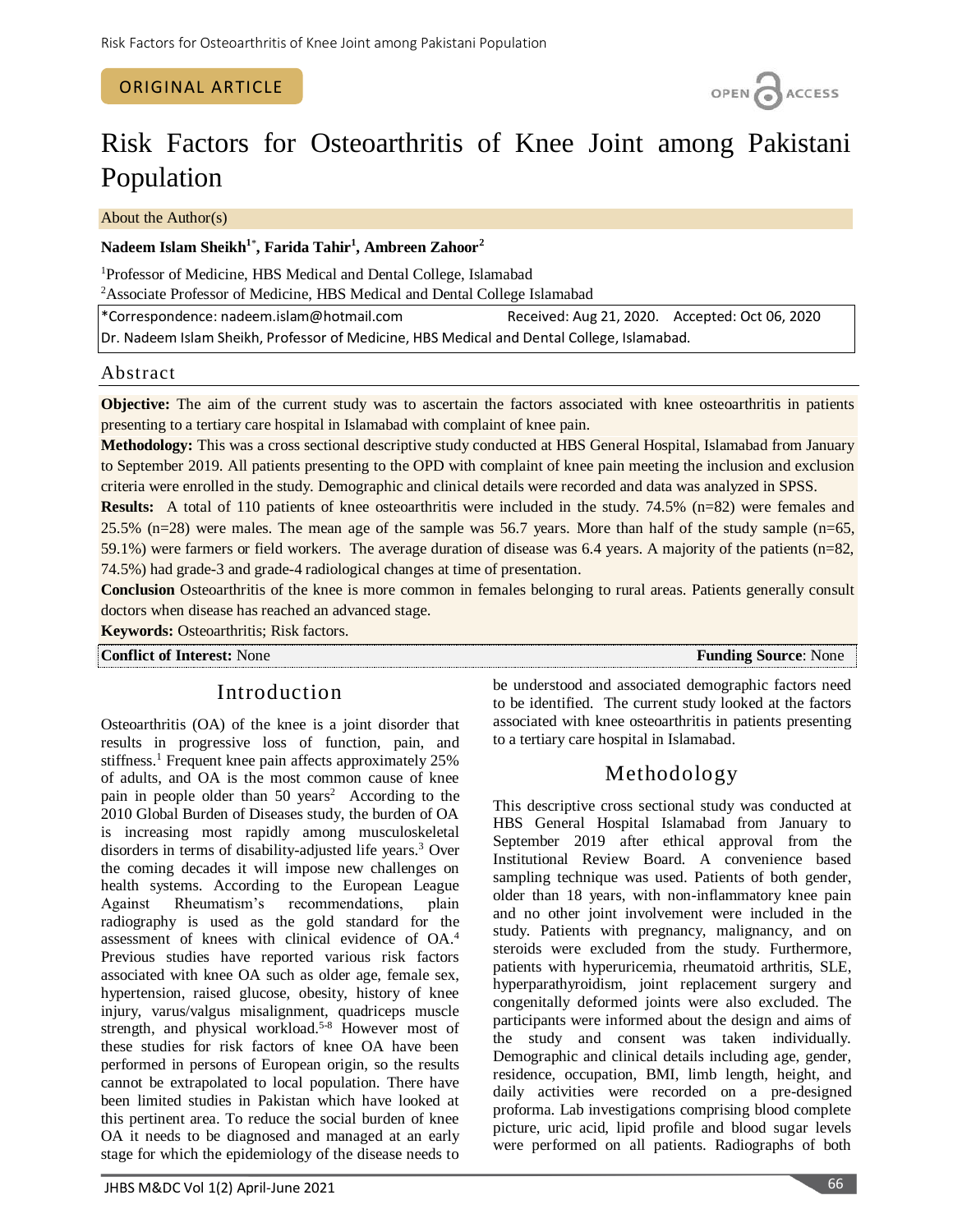Nadeem Islam Sheikh al. https:hbs.edu.pk

knees of the patients were done. The severity of the disease was ascertained through radiographs using the following criteria.<sup>9</sup>

Grade 1: Doubtful narrowing of joint space and possible of osteophytic lipping; Grade 2: Definite osteophytes and possible narrowing of joint space; Grade3: Multiple osteophytes, definite narrowing of joint space and some sclerosis and possible deformity of bone ends; Grade 4: large osteophytes marked narrowing of joint space severe sclerosis and definite deformity of bone ends.

The data was entered into SPSS version 20 and analyzed. The categorical variables were described as frequencies and percentages while the continuous variables were described as means and standard deviations.

### Results

110 patients with knee osteoarthritis were included in the study out of which 82 (74.5%) were females while 28 (25.5%) were males (Figure-A). The mean age of the patients was 56.7 years with a standard deviation of 4.2 years. Maximum female patients (41.25%) presented between 40-50 years and 35% of male patients presented between the ages of 50-60 years (Figure-B). The average duration of symptoms in the patients was 6.4 years. 49.1% patients (n=54) belonged to rural areas. 31.8% (n=35) of patients lived on the ground floor while the remaining resided on the first floor or higher. More than half of the study sample (n=65, 59.1%) were farmers or field workers.

The average waist and hip diameter in males was 0.96 while in a female it was 1.05. The average BMI in males was  $23.3 \text{ kg/m}^2$  whereas in females average BMI was  $26.9 \text{ kg/m}^2$ . The right knee was involved in 39 (35.5%), left knee in 47 (42.7%) and both knees in 24 patients (21.8%). Radiological examination of knee joints indicated that 59% of patients (70% of males and 56.3% of females) had grade 3 disease. The most common symptoms included difficulty in standing from squatting position, climbing stairs and offering prayer in standing posture (normal prayer posture). Average blood pressure in males was 153/99 mm Hg while in females was 142/94 mm Hg.



**Figure A. Pie chart showing gender distribution of sample**



**Figure B. Bar chart showing age distribution of sample**



**Figure C. Bar chart showing grades of osteoarthritis in the study sample based on radiographic findings**

# Discussion

Knee osteoarthritis (OA) is a chronic, degenerative disease that increases with age. Knee OA is becoming a great public health problem around the world due to increasing life expectancy, and it is considered the leading cause of disability in the general population in people older than 65. The current study aimed to ascertain the factors associated with osteoarthritis of the knee joint in the local population.

Out of the 110 patients with knee osteoarthritis included in the study, the majority were females (n=82, 74.5%). Increased prevalence of knee osteoarthritis in females as compared to males has been reported in previous literature; internationally as well as locally. A study conducted by Ghaznavi et al in 2017 looked at the pattern of symptomatic and radiographic osteoarthritis in the urban population of Karachi. Their results also showed a predominance of females among OA patients  $(63.5\%$  vs  $26.5\%$ ).<sup>10</sup> A number of reasons have been cited in literature as to why females are more prone to osteoarthritis. These include differences in the immune response as well as mechanical burden on knees due to wider hips.<sup>11</sup> The mean age of the patients of our sample was 56.7 years which is again in range with previous studies conducted on the topic. In a study conducted by Lawrence et al to determine the prevalence of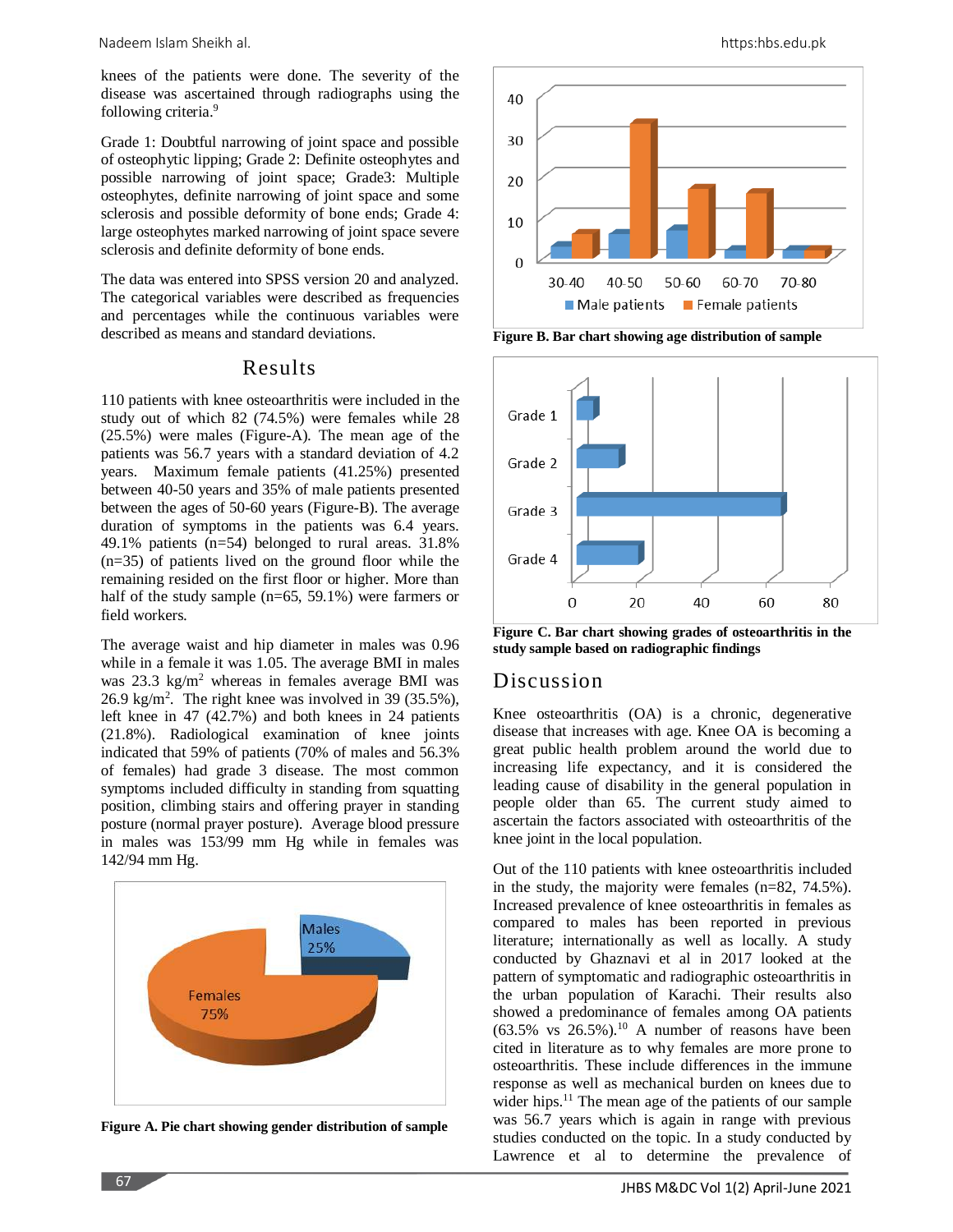osteoarthritis in the US population, it was seen that the risk of OA almost doubled from the age of 30 to 60 years. <sup>12</sup> Another point to note here is the duration of symptoms before these patients consult health services. On average patients reported having these complaints for more than 6 years before they sought professional help. This was even worse in case of females where this duration increased to 7 years. It has been shown in previous studies that a delay in seeking treatment for OA leads to greater disability and functional loss in later years. <sup>13</sup> Another finding of the study was that people belonging to rural backgrounds and working in fields are more likely to develop OA (59.1% vs. 40.9%). This can be explained by the physical strain their work puts on the knees especially the constant bending and standing up. In a study by Nikolic et al looking at the rural population living in Serbian enclaves in Kosovo found the prevalence to be as high as 84%. <sup>13</sup> The study also showed that 59% patients (70% of males and 56.3% of females) had grade 3 disease on radiographic diagnosis. This again shows a general apathy towards personal health as well as lack of medical facilities at grass root levels due to which early symptoms are ignored by patients and they seek professional help only when disease is significantly advanced and prognosis has significantly deteriorated. In reality, many of these patients were already beyond the conservative management stage and would require major replacement surgery to maintain quality of life in coming years.<sup>14</sup>

Another incidental finding of the study was high blood pressure in a significant number of the patients (n=42, 38.1%). This may be attributed to the prolonged use of NSAIDs in most of these patients; future studies may look at this area in more details.

One of the limitations of the study was that the entire sample was taken from a single institution hence the results may not be generalized broadly.

# Conclusion

Osteoarthritis of the knee joint is common in the local female population. Most patients have advanced disease by the time they seek professional help. Rural background and increasing age are other factors associated with knee osteoarthritis in our country.

# References

- 1. Musumeci G., Aiello F.C., Szychlinska M.A., Di Rosa M., Castrogiovanni P., Mobasheri A. Osteoarthritis in the XXIst century: risk factors and behaviours that influence disease onset and progression. *Int J Mol Sci*. 2015;16(3):6093–6112
- 2. Cruz-Almeida Y., Sibille K.T., Goodin B.R. Racial and ethnic differences in older adults with knee

osteoarthritis. *Arthritis* 

*Rheumatol*. 2014;66(7):1800–1810

- 3. Arden N, Nevitt MC. Osteoarthritis: Epidemiology. *Best Pract Res Clin Rheumatol*. 2006 Feb;20(1):3– 25. DOI: [https://doi.org/10.1016/j.berh.2005.09.00](https://doi.org/10.1016/j.berh.2005.09.007) [7.](https://doi.org/10.1016/j.berh.2005.09.007)
- 4. Wluka AE, Lombard CB, Cicuttini FM. Tackling obesity in knee osteoarthritis. *Nat Rev Rheumatol*. 2013 Apr;9(4):225– 35. DOI: <https://doi.org/10.1038/nrrheum.2012.224>
- 5. Duivenvoorden T, Brouwer RW, van Raaij TM, Verhagen AP, Verhaar JA, Bierma-Zeinstra SM. Braces and orthoses for treating osteoarthritis of the knee. *Cochrane Database Syst Rev*. 2015 Mar 16;(3):CD004020. DOI:

https://doi.org/10.1002/14651858.

- 6. Riboh JC, Saltzman BM, Yanke AB, Fortier L, Cole BJ. Effect of leukocyte concentration on the efficacy of platelet-rich plasma in the treatment of knee osteoarthritis. *Am J Sports Med*. 2016 Mar;44(3):792– 800. DOI: [https://doi.org/10.1177/03635465155807](https://doi.org/10.1177/0363546515580787) [87.](https://doi.org/10.1177/0363546515580787)
- 7. Kellgren J.H., Lawrence J.S., Bier F. Genetic factors in generalized osteo-arthrosis. *Ann Rheum Dis*. 1963;22:237–255.
- 8. Kamper S.J., Henschke N., Hestbaek L., Dunn K.M., Williams C.M. Musculoskeletal pain in children and adolescents. *Braz J Phys Ther*. 2016;20(3):275–284.
- 9. Giwnewer U, Rubin G, Orbach H, Rozen N. Treatment for osteoarthritis of the knee. *Harefuah*. 2016;155(7):403-406.
- 10. [Ghaznavi](https://www.pakmedinet.com/author/Samina+Ghaznavi) S, [Kidwai](https://www.pakmedinet.com/author/Aneela+Altaf+Kidwai) A, [Bashir](https://www.pakmedinet.com/author/Farhat+Bashir) F, [Alam](https://www.pakmedinet.com/author/Mahfooz+Alam) M. Osteoarthritis; Pattern Of Symptomatic And Radiographic In The Urban Population Of Karachi. *[Professional Med J](https://www.pakmedinet.com/Professional)*. Oct 2017;24(10):1579-83.
- 11. Neogi T, Zhang Y. Epidemiology of osteoarthritis. *Rheum Dis Clin North Am*. 2013;39(1):1-19. doi:10.1016/j.rdc.2012.10.004.
- 12. Lawrence RC, Felson DT, Helmick CG, et al. Estimates of the prevalence of arthritis and other rheumatic conditions in the United States. Part II. *Arthritis Rheum*. 2008;58(1):26-35. doi:10.1002/art.23176
- 13. Nikolic G, Nedeljkovic B, Trajkovic G, et al. Pain, Physical Function, Radiographic Features, and Quality of Life in Knee Osteoarthritis Agricultural Workers Living in Rural Population. *Pain Res Manag*. 2019;2019:7684762. Published 2019 Sep 29. doi:10.1155/2019/7684762.
- 14. Redondo ML, Naveen NB, Liu JN, Tauro TM, Southworth TM, Cole BJ. Preservation of Knee Articular Cartilage. *Sports Med Arthrosc Rev*. 2018;26(4):e23-e30. doi:10.1097/JSA.0000000000000226

# **Authors Contribution:**

<sup>1,2,</sup>Substantial contributions to the conception or design of the work; or the acquisition analysis and Analysis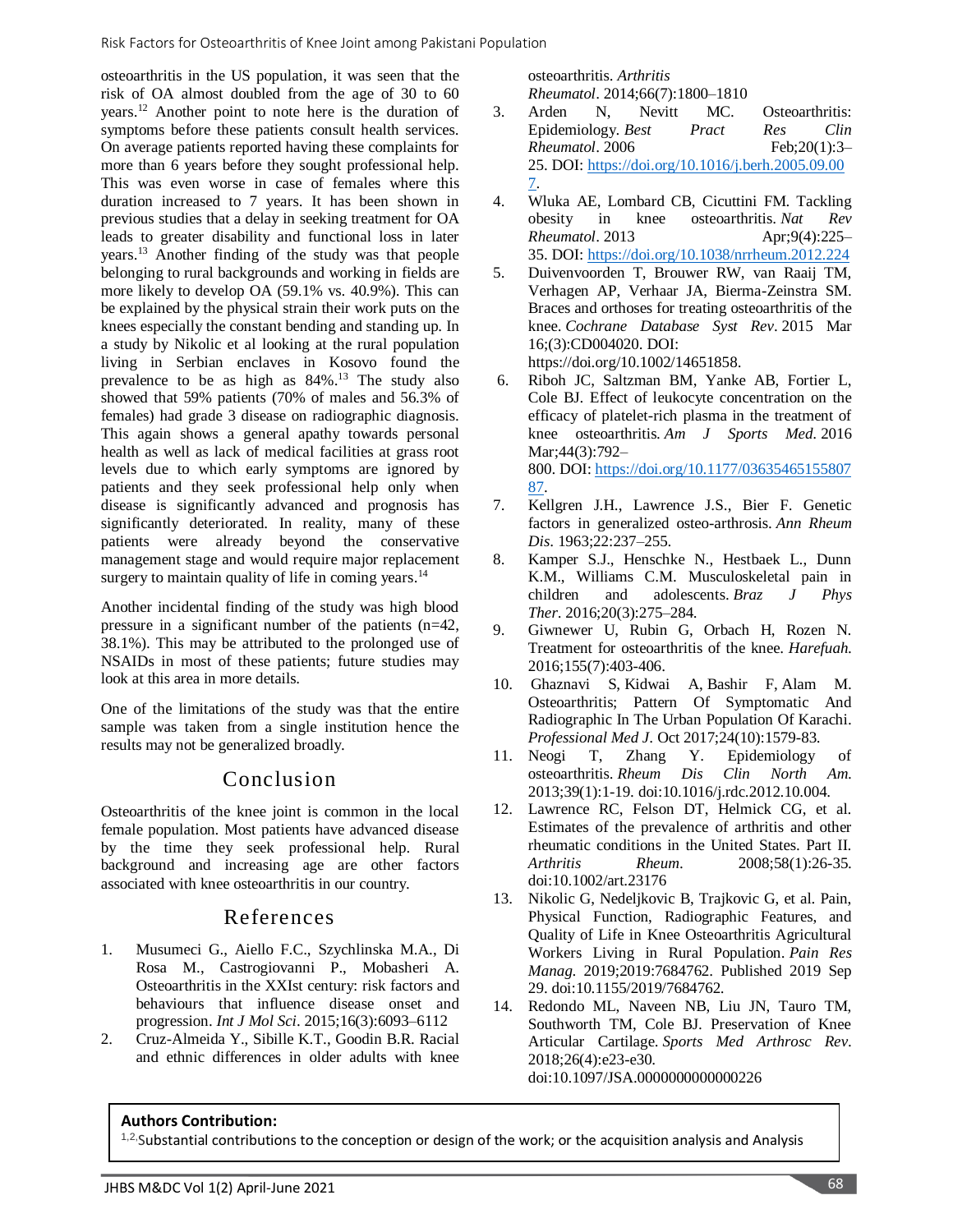# Alveolar Osteitis: A Latest Review

#### About the Author(s)

### **Arshad Mahmood Malik<sup>1</sup> Rizwan Arshad,<sup>2</sup> and Nauman Arshad<sup>3</sup>**

<sup>1</sup> Professor of Oral and Maxillo-facial Surgery, HBS Dental College, Islamabad.

<sup>2</sup> Lt. Consultant, Oral and Maxillo-facial Surgery, PNS Shifa, Karachi.

<sup>3</sup> PGT, Islamic Dental College/Riphah Int. University, Islamabad

\*Correspondence: drarshadmalik56@gmail.com Received: Nov 11, 2020. Accepted: Dec 18, 2020 Dr Arshad Mahmood Malik, Department of Oral and Maxillo-facial Surgery, HBS Dental College, Islamabad.

### Abstract

Dry socket, also known as fibrinolytic osteitis or Alveolar Osteitis (AO), is amongst the most common complications following tooth exodontia in dentistry. A substantial proportion of research literature is available to alveolar osteitis with reference to its etiology and pathophysiology. Many studies are available for techniques to prevent AO but controversy still exists regarding the actual cause, pathophysiology, methods of prevention and treatment. Review of the concepts and controversies surrounding AO is an aim of this article

**Conflict of Interest:** None **Funding Source**: None **Funding Source**: None

# Introduction

"Dry socket" was first described in 1896 by Crawford<sup>1</sup>. Many other terms also been referred to this complication, such as septic socket", "localized osteitis "alveolalgia", alveolar osteitis", necrotic socket", "alveolitis sicca dolorosa", "alveolitis", "localized alveolar osteitis" and "fibrinolytic alveolitis". In spite of acceptance of Birn's theory by many authors, the term fibrinolytic osteitis is no commonly used. 2,3 The "alveolar osteitis" are more commonly used while "Dry socket" is referred as general public term.Approximately there are more than eighteen definitions of AO. The most accepted defines AO as "postoperative pain inside and around the extraction site, which increases in severity at any time between the first and third day after the extraction, accompanied by a partial or total disintegrated blood clot within the alveolar socket with or without halitosis". 2 Sever postoperative pain results in excessive use of medications, repeated hospital visits hence increase financial, psychological and physical burden to the patient while delayed recovery period increased cost to the surgeon as well.<sup>1,2</sup> The previous studies regarding pathogenesis of dry socket are yet not well understood. The studied on AO are still subject to controversies regarding pathophysiology of risk factors and contributing factors. Birn, labeled it as fibrinolytic alveolitis with reference to understanding of the pathophysiology. 6–7

The pain in empty alveolus is commonly present in all patients with AO  $6,8-9$ . The other signs and symptoms some time may exaggerate the intensity of AO like radiating pain towards the ear and temporal region $10, 11$ , maxilla, frontal and ocular regions, infrequent low-grade fever $10$ ,  $11$ , inflammation of the gingival margins, grayish

discharge, bare alveolar bone<sup>12,13</sup>, ipsilateral regional lymphadenopathy<sup>11</sup>, and halitosis.<sup>10, 14</sup> Simple dental extractions reported the incidence of AO has been in the range  $0.5\%$  to  $5\%$ <sup>15, 16, 17, 18</sup>. In mandibular third molars extraction it varies from  $1\%$  to  $37.5\%$ .<sup>19, 20</sup> While surgical extractions about 10 times higher incidence are reported. About 95–100% of all cases of AO appear within a week<sup>15</sup> generally AO onset is considered to occur 1–3 day after tooth extraction. 10, 21, 22

### **Etiology**

Birn suggested that the etiology of AO is an increase in local fibrinolysis leading to disintegration of the clot. 6 The fibrinolysis is the result of plasminogen pathway activation. The activator substances in AO are direct (physiologic) or indirect (non-physiologic). <sup>7</sup> Due to trauma to the alveolar bone cells the direct activators are released while bacterial streptokinase release indirect activators. The fibrinolytic activity is limited to local area because initial absorption of plasminogen into the clot limits the activity of plasmin. The active plasmin is inactivated in the general circulation by antiplasmins. 23

Birn and many researchers revealed the local differences in the fibrinolytic activity between different body tissues. Higher fibrinolytic activity was observed with bone and uterine tissues, in comparison to, thyroid tissues, heart, kidney, brain, spleen, liver, lung, and skeletal muscle.<sup>24,</sup> <sup>25</sup> The factors responsible of triggering fibrinolysis are found to be more ambiguous. The risk factors and contributing factors for development of dry socket has been reviewed by many researchers.

69

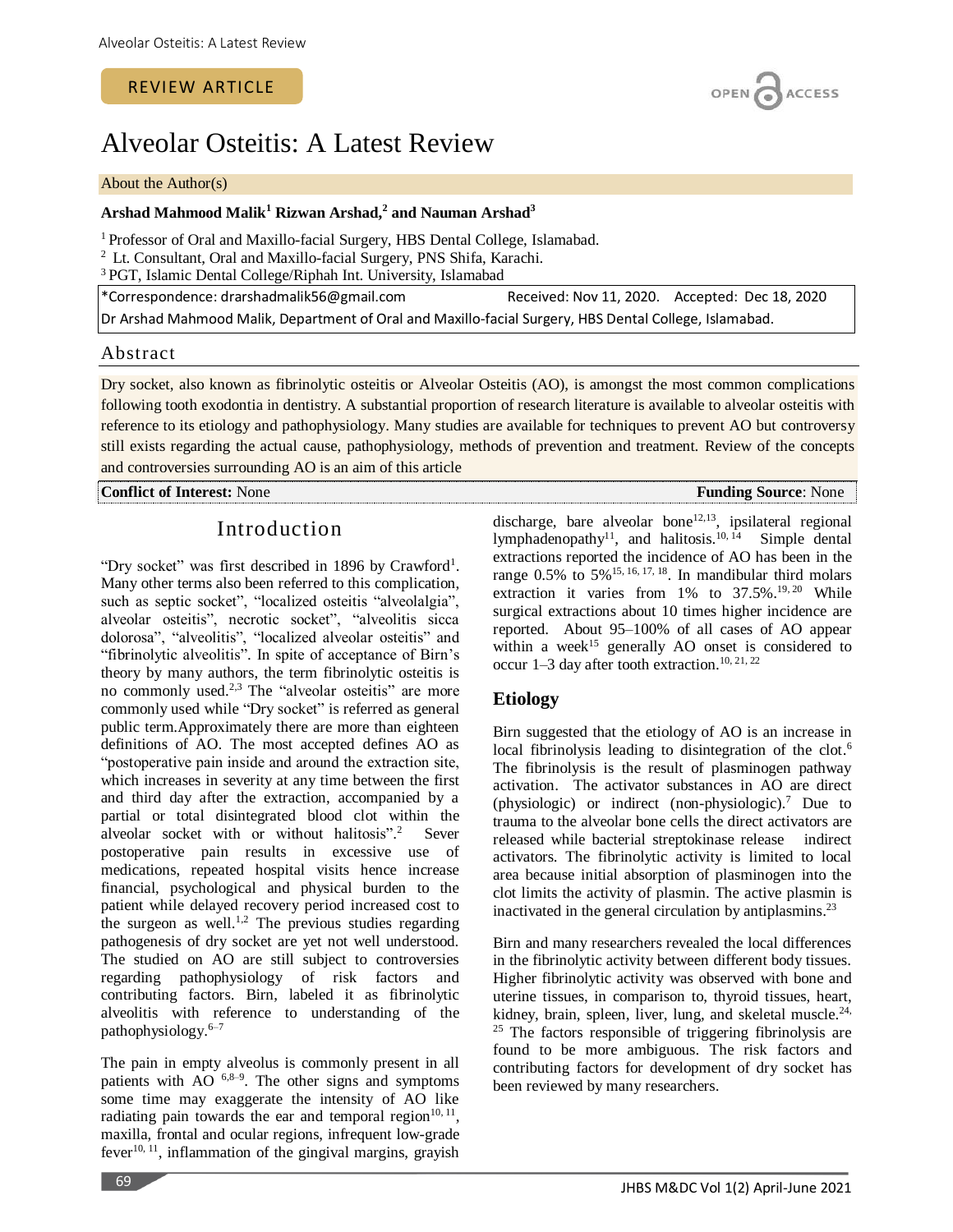# **Risk Factors**

The risk factors reported are, Systemic Disease, Oral Contraceptives, Smoking, Bacterial Infection, Excessive Irrigation or Curettage of Alveolus, Local Anesthetic with Vasoconstrictors, Bone/Root Fragments Remaining in the Wound and different Flap Design/Use of Suture.

### **Systemic Disease**

AO is linked with many systemic diseases, diabetic and immunocompromised patients are prone to develop AO due to altered healing. <sup>26</sup> The occurrence of AO is controversial in the diseases with pre-existing hypovascularity such as osteonecrosis induced by radiotherapy, cemento-osseous dysplasia, osteopetrosis, paget's disease and other vascular or heamtological disorders.

# **Oral Contraceptives**

Dry socket is commonly associated with oral contraceptives. Therefore, higher incidence of AO is seen in females.<sup>27, 28, 29</sup> Estrogen plays an important role in the fibrinolytic process, Sweet and Butler<sup>30</sup> suggested that higher incidence of AO directly correlates with the increase use of oral contraceptives. It has been reported that indirect activation of fibrinolytic activity cause by oral contraceptives leads to increase in factors II, VII, VIII, X, plasminogen which increases the lysis of blood clot in AO. <sup>31</sup> It has been also found that occurrence of AO enhanced with the increase of estrogen dose in oral contraceptives Catellani et al.<sup>32</sup> To prevent the risk of hormonal cycle's involvement in AO it is suggested for scheduling the elective surgical exodontia.<sup>29</sup>

# **Smoking**

The occurrence of AO has been studied having a dose dependent relationship with the smoking. 4000 surgically removed mandibular third molars, patients who smoked a half-pack of cigarettes a day had developed four- to five-fold increase incidence of AO (12% versus 2.6%) as compared to nonsmokers. AO increased to 40% who smoked on the surgery day as compare to those who smoked a pack per day having more than  $20\%$  increase<sup>33</sup>. However the exact mechanism like direct local affect including heat or suction for the increase of AO incidence is not very clear<sup>34</sup>. The introduction of foreign substance by means of smoke fumes could act as a contaminant in the extraction wound<sup>35</sup>.

# **Microbial Manifestation**

It has been documented in most studies that bacterial infections are a major risk factor for the generation and growth of AO. The recurrence of AO increases in patients with risk factors such as poor OH<sup>36</sup>, preexisting local infections such as pericoronitis as well as periodontitis. <sup>37</sup> The isolation of the causative organisms has been made via cultures. Rozantis et al<sup>38</sup> demonstrated delayed healing of extraction sites after the inoculation

of specific microorganisms such as Actinomyces viscosus and Streptococcus mutans, in animal models. Cultures of Treponema denticola, a periodontal disease microorganism, exhibited high plasmin like fibrinolytic projections, according to Nitzan et  $al^{39}$  Catenalli<sup>40</sup> studied bacterial pyrogens *in vivo* and proposed that they are indirect activators of fibrinolysis.

### **Excessive Cleansing or Curettage of Socket**

Studies have hypothesized that repeated and excessive irrigation of alveolus might hinder the clot formation and that aggressive curettage might also be injurious to the alveolar bone, both of which may lead to the formation of dry socket, however, the literature lacks evidence to certify these claims put forth in the development of AO.

### **Vasoconstrictors with Local Infiltration**

The use of local anesthesia with vasoconstrictors increases the risk of AO. Lehner $41$  studied that because of the poor blood supply due to infiltration anesthesia, a temporary ischemia is induced which increases the frequency of AO. However, followed studies suggested that ischemia lasts for one to two hours and is followed by reactive hyperemia, which is a negligible factor in the disintegration of blood clot. 6, 42 Moreover, in a study it was documented that there is no significant difference in the AO of a tooth extracted with infiltration anesthesia versus regional block anesthesia with vasoconstrictor.<sup>34</sup> Therefore, it is currently accepted that local anesthesia with vasoconstrictor has no role in the development of local ischemia which can lead to the formation of AO.

# **Bony Fragment Remnants in the Wound Site**

Chow O and H. Birn have suggested in their studies that bone/root fragments and debris can lead to delayed wound healing, and, consequently aid in the development of AO  $2.6$ . Simpson, on the other hand, in his study, showed that small bone/root fragments are commonly present after extractions and these fragments do not necessarily cause complications as the epithelium is able to form an external barrier <sup>43</sup>.

# **Design of the Flap and Suture Usage**

Some previous literature claims that flap design and the use of sutures affect the development of AO.<sup>27</sup> However, little evidence is found to authenticate such relationship in studies that have recently been conducted.<sup>84</sup> In the absence of any significant evidence, it is practical to assume that these are not major contributing factors.

### **Contributing Factors**

The contributing factors in pathophysiology of AO are, Lack of Operator Experience, Mandibular Third Molars, Patient's Gender, Age, Physical Dislodgement of the Clot, Single Extraction versus Multiple Extractions, Saliva, Surgical Trauma and Difficulty of Surgery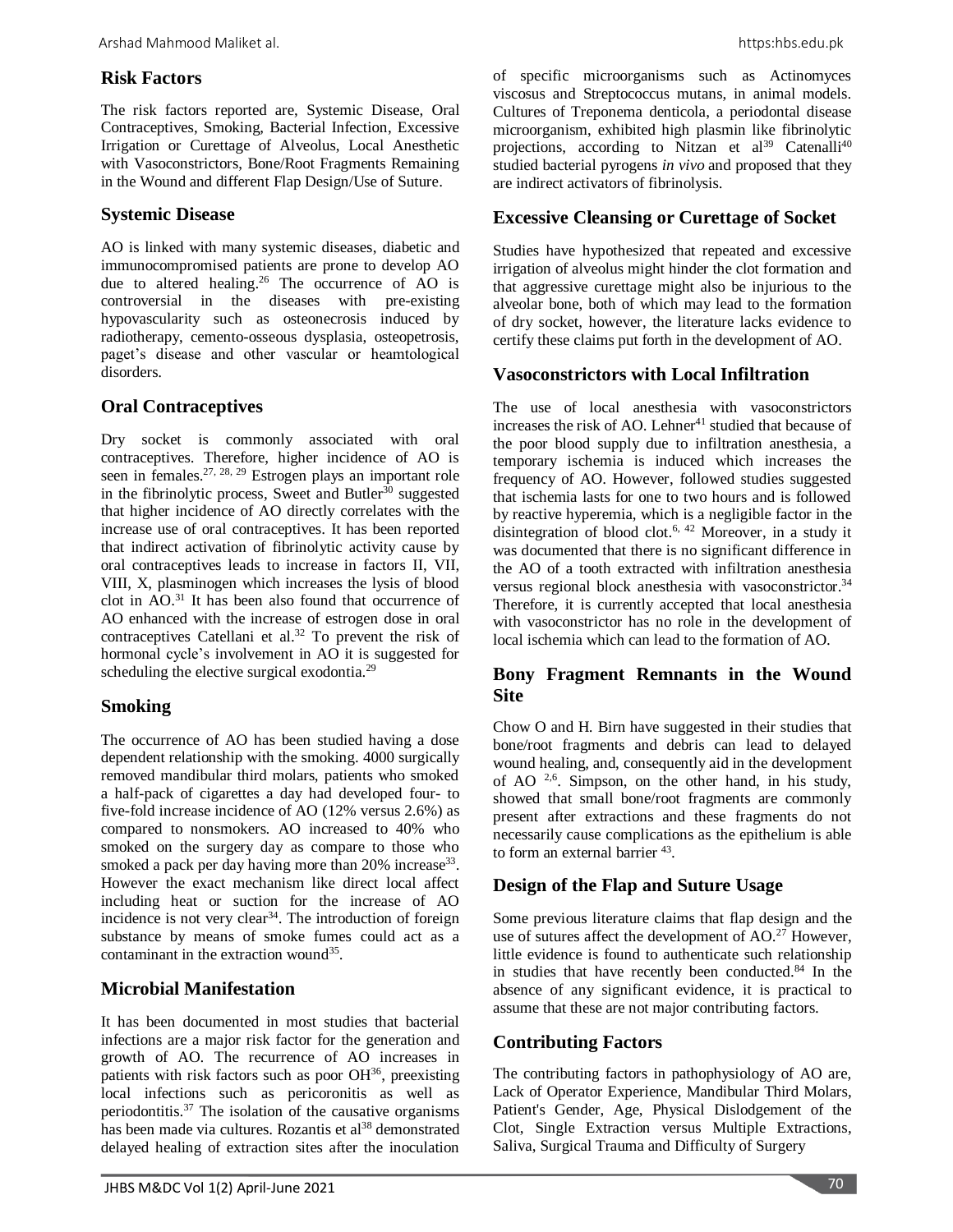# **Operator's Inexperience**

Operator's inexperience is also considered as a major risk factor for the development of AO. A study carried out by Larsen<sup>44</sup> stated that surgeon's lack of experience during the surgical extraction of third molars can lead to deleterious consequences. Alexander<sup>3</sup> and Oginni et al.<sup>45</sup> have reported an increased incidence in AO carried out by inexperienced surgeons. Henceforth operator's skills and experience should be considered.

# **Extraction of Mandibular Wisdom Teeth**

Many studies have shown the same pattern of increased AO after extraction of third molar. 46, <sup>47</sup> It is a common belief among some authors that increased density of the bone, decreased vascularity and reduced capacity of formation of granulation tissue can lead to formation of  $AO^{46}$ . However, no evidence could provide a nexus between AO and reduced blood supply. The reason why surgically extracted third molar are prone for the development of AO is due to surgical trauma, and not for their anatomic location. 34

# **Patient's Gender**

In many studies, it has been stated that female gender is more susceptible for the development of AO, despite the use of oral contraceptive pills. MacGregor<sup>16</sup> reported an increase of 50% occurrence of AO in females as compared to men in his study of 4000 extractions, whereas, Colby had no difference to show in the same scenario and stated that there is no gender association with the development of AO.

# **Patient's Age**

There is little evidence to prove the association of incidence of AO with age. The literature supports the general principle of greater risk associated with old age. Blondeau et al.<sup>49</sup> concluded that surgical removal of impacted mandibular third molars should be carried out well before age of 24 years.

# **Clot Dislodgement**

In a contemporary opinion, there is no corroboration that dislodgement of blood clot caused by manipulation or negative pressure is created by sucking a straw as a major contributor AO.<sup>34</sup>

# **Single Extraction Compared to Multiple Extractions**

Limited data exists indicating a higher prevalence of AO after single extractions as compared to multiple extractions. In one study, AO prevalence was 7.3% following single extractions and 3.4% following multiple extractions. <sup>34</sup> This difference could be a possibility due to the fact that patients with single extractions have less pain as compared to the patients with multiple extractions, whose teeth are damaged drastically.<sup>50</sup>

Moreover, multiple extractions involving periodontally diseased teeth may be less traumatic.

### **Saliva**

A few authors have argued that saliva is a risk factor in the development of AO. However, no firm scientific evidence exists to support this claim. Birn found no evidence that saliva plays a role in AO.<sup>51,52</sup>

# **Trauma Due to Surgery and Difficulty of Surgery**

Many authors agree on the same point that trauma and difficulty while performing surgery can play a significant role in the development of AO. <sup>48</sup> This is because traumatic extractions lead to the production of direct tissue activators following bone marrow inflammation. 34 An increase in incidence of AO is seen by 10-folds in surgical extraction as compared to non-surgical extractions.<sup>26</sup> Lilly et al.<sup>8</sup> stated that surgical extraction inclusive of a flap design and bone removal are more prone towards the development of AO.

# **Prevention**

Numerous techniques are proposed in existing literature for its prevention. However, not a single method has been accepted in law. The most common techniques are discussed as under

### **Systemic Antibiotics**

Systemic antibiotics including penicillins<sup>54, 57</sup>, clindamycin<sup>54, 55</sup>, erythromycin, and metronidazole<sup>21, 58</sup> are used systemically pre/postoperative, however, the prophylactical use of these antibiotics is debatable due to the emerging strains of resistant bacterias, the occurrence of hypersensitivity associated with these drugs and mainly, the killing of host commensals. 56

# **Topical Antibiotics**

The use of topical tetracycline has shown to be an auspicious drug amongst other local antibiotics.<sup>59, 60, 62, 64</sup> Foreign body reactions, such as Myospehrulosis, have been reported with the application of petroleum-based tetracycline-hydrocortisone combination. 61, 63, 65 A study reported a nerve dysesthesia six months after mandibular third molar extraction by the use of medications in the socket $63$ . The delivery method included powder, suspensions, gauze drain and Gelfoam sponges. It has been also suggested that practically anything into the alveolus, including plain Gelfoam, will result in the improvement in AO symptoms.<sup>10</sup>

# **Para-Hydroxybenzoic Acid**

The prevention of AO by the use of PHBA (parahydrobenzoic acid), an antifibrinolytic acid has been documented. 66, <sup>68</sup> Alveolar cone has PHBA which includes acetylsalicylic acid and PHBA. A pernyl

71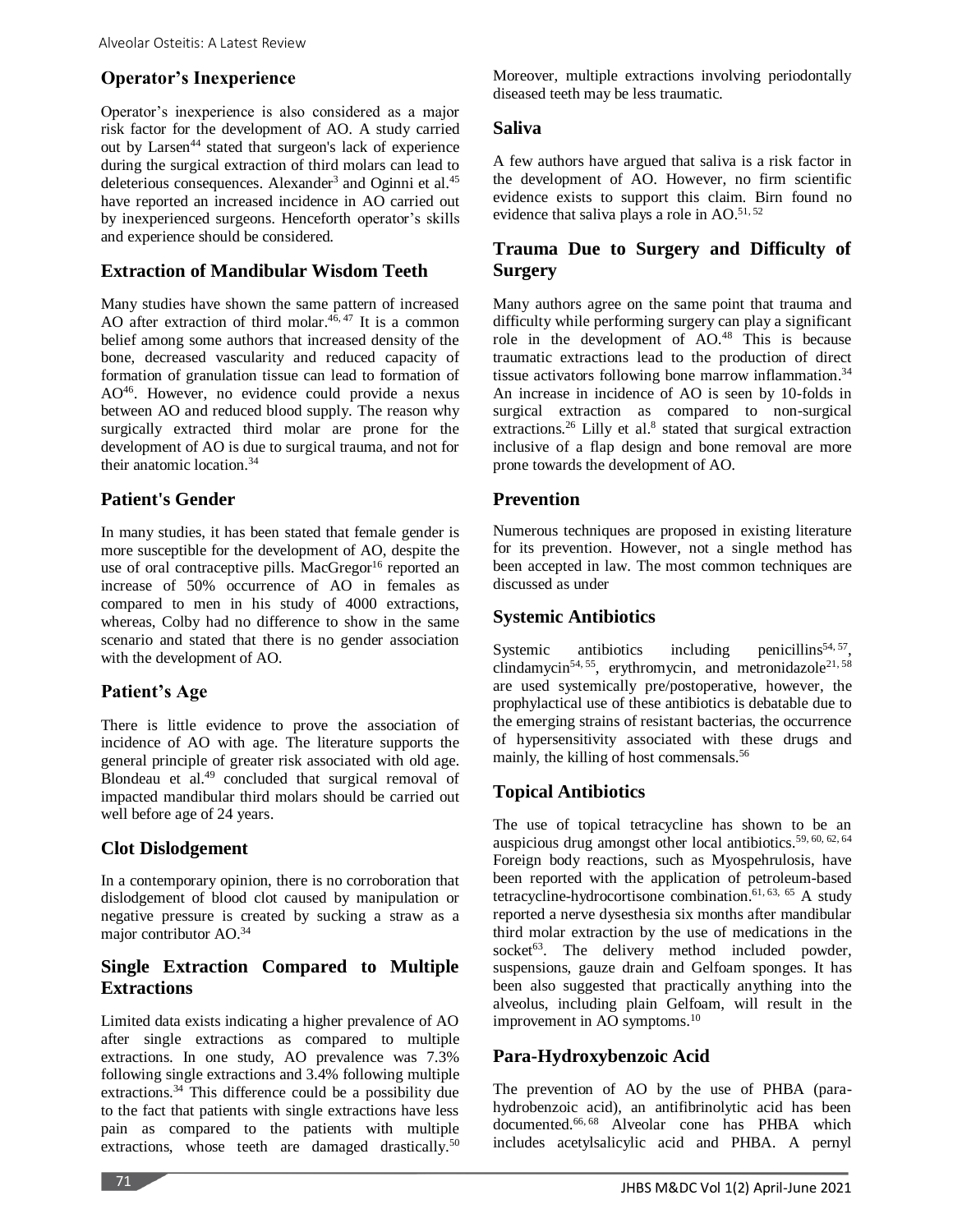success in AO proved good  $69, 67$ , but it is found that it inhibited the bone healing. PHBA has een shown to have satisfactory antimicrobial effects. Local irritation and acute inflammation of the socket is reported with the use of aspirin. 70

# **Chlorhexidine**

Its stated that use of 0.12% chlorhexidine rinses pre and peri operatively reduces the incidence of AO after third molar extraction.<sup>73, 74</sup> It has been reported that rinsing with chlorhexidine solution before extraction there is 50% reduction of AO. <sup>76</sup> Promising results have been seen with the use of 0.12% chlorhexidine rinses on the day of extraction. 71

# **Polylactic Acid**

The polylactic acid (PLA), is a biodegradable ester (a clot assisting agent), has been advocated in prevention of AO. PLA helps in the formation of blood clot, granulation and osteoid tissue<sup>53</sup>, but few follow-up studies could not support the PLA role in AO rather Complications and incidence of AO were higher with the use of PLA. 77, 78

# **Tranexamic Acid**

Tranexamic acid (transamin), an antifibrinolytic agent, has been recommended to prevent AO when applied topically or IV after in the extraction.<sup>77</sup> But when compared to a placebo group it did not show a significant reduction in the incidence of AO and local plasminogen inactivation found to be insufficient to cease the appearance of AO.<sup>78</sup>

### **Steroids**

Corticosteroid remained in use to decrease postoperative complications but to prevent development of dry socket no promising results found<sup>79</sup>. Topical application of hydrocortisone and antibiotics remarkably lessens AO especially following the extraction of wisdom molar removal<sup>80</sup>. It is observed the use of steroids alone without any antibiotic combination is not promising.

# **Eugenol Containing Dressing**

Dressings containing eugenol has been very popular for the prevention of AO development. <sup>81</sup> Eugenol causes delay in wound healing and local irritant effect which have made it difficult to conclude if for prevention in dry socket. 83, 82

# **Lavage**

Butler and  $Sweet^{84}$  reported that that copious preoperative and intraoperative lavage reduce the incidence of dry socket reported significant reduction in AO, however they found that increase or decrease in the lavage volume do not affect its efficacy.

### **Aminoacrinide**

9-aminoacridine is an antiseptic agent; its effectiveness in reducing the incidence of AO is found to be less effective . 85

# **Use of Sterile Gloves**

The effect of sterile gloves use instead of clean nonsterile gloves to decrease in the incidence of AO found to be very insignificant.<sup>86, 87</sup>

# Management

The most important aim for dry socket management, is to minimize the pain and promote normal healing process. In some cases, where necessary, the systemic use of pain relievers or antibiotics may be used. Intra-alveolar dressings are widely available and used, but with the reference that it might cause delayed healing following extraction.<sup>82</sup> A mixture of 18 different ingredients combines to form a variety of medicaments that are used all around the globe. Alveogyl, a medicament that has been frequently found in the literature, is a combination of butamen (anesthetic), iodophorm (antibacterial) and eugenol (analgesic). The use of alveogyl is reported to have shown results of delayed healing and increased gingival inflammation. The use of ZnO eugenol, fibrin substitutes, whitehead varnish and BIPP are also been shown to be effective in management of AO

# Conclusions

Clinically, the post-operative condition of alveolar osteitis is fluctuating and is of debate. The poorly designed previous studies, lack of ideal analysis, statistically biased consists of separate opinions. The etiology being unknown, AO results in varying controversial descriptive definitions and criterions. The initiation of fibrinolytic process appears to be interfacing multiple independent factors in wound healing of AO. There is no single universally accepted method to prevent this complication. Multitude of intra-alveolar medicaments are available on the market however their complications/severe reactions from placed in the socket are rare. The management of this complication should begin with patient education and identifiable risk factors should be informed in detail about this anticipated complication of exodontia. Further well-designed studies based on latest investigations methodologies are necessary to draw firm conclusions of AO treatments.

# References

- 1. Alexander B. Alveolar Osteitis: A review of current concepts and management protocols. IOSR JDMS. 2018;17(9):7-10.
- 2. Chow O, Wang R, Ku D, Huang WJ. Alveolar osteitis: A Review of Current Concepts. J Oral Maxillofac Surg. 2020;78(8):1288-96.
- 3. Alexander RE. Dental extraction wound management: a case against medicating post extraction sockets. J Oral Maxillofac Surg. 2000;58(5):538-51.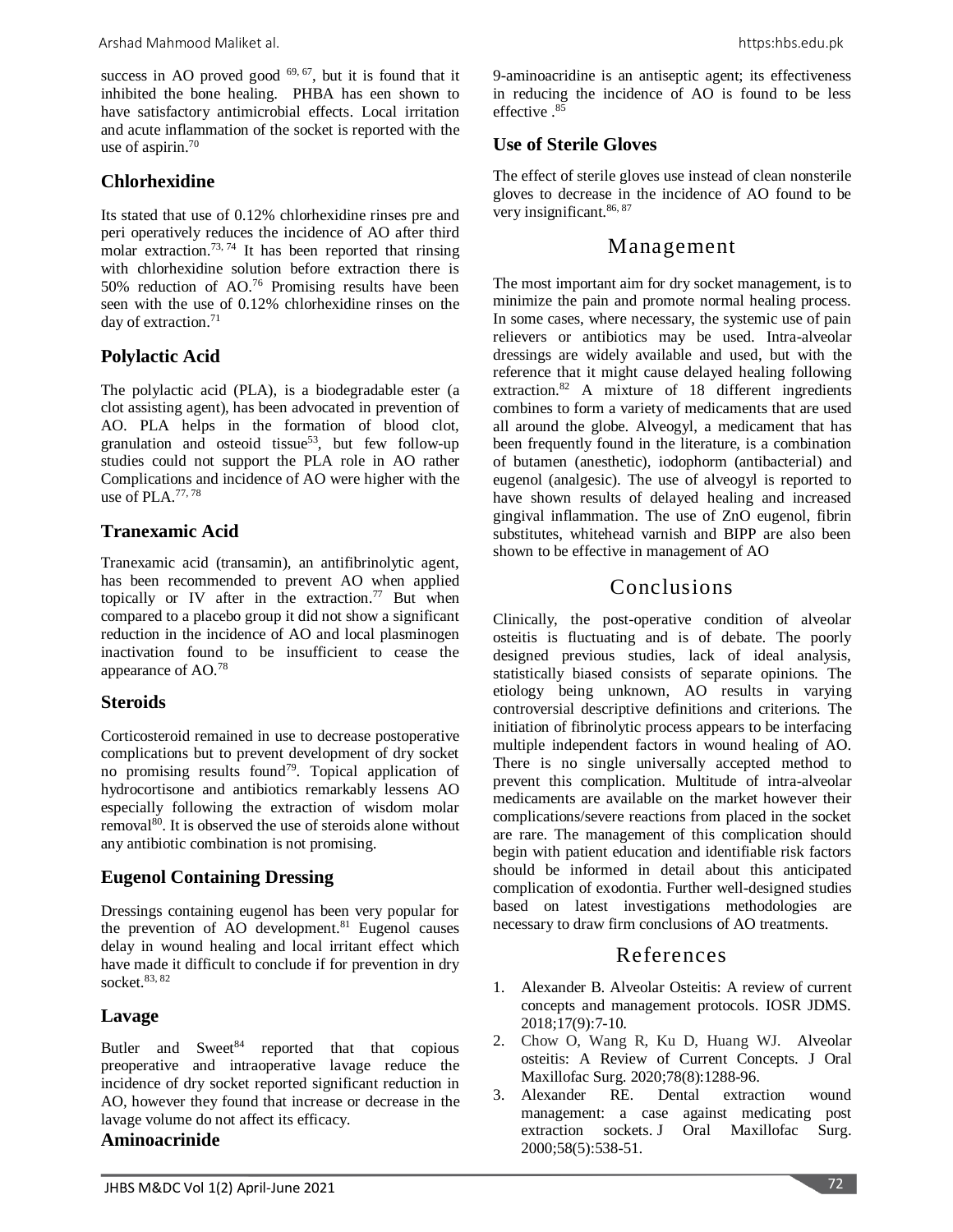- 4. Sharif MO, Dawoud BE, Tsichlaki A, Yates JM. Interventions for the prevention of dry socket: an evidence-based update. Br Dent J. 2014;217(1):27- 30.
- 5. Saghiri MA, Asatourian A, Sheibani NJ. Angiogenesis and the prevention of alveolar osteitis: a review study. Korean Assoc Oral Maxillofac Surg. 2018;44(3):93-102.
- 6. Birn H. Bacteria and fibrinolytic activity in dry socket. Acta Odontol Scand. 1970;28(6):773–83.
- 7. Birn H. Etiology and pathogenesis of fibrinolytic alveolitis dry socket. Int J Oral Maxillofac Surg. 1973;2(5):211–63.
- 8. Lilly GE, Osbon DB, Rael EM, Samuels HS, Jones JC. Alveolar osteitis associated with mandibular third molar extractions. J Am Dent Assoc. 1974;88(4);802–6.
- 9. Fernandes GJ, Hatton MN. Prevention of alveolar osteitis a case report and review of literature. N Y State Dent J. 2016;82(1):21-5.
- 10. Vezeau PJ. Dental extraction wound management: medicating post extraction sockets." J Oral Maxillofac Surg. 2000;58(5):531–7.
- 11. Taberner-Vallverdú M, Nazir M, Sánchez-Garcés MÁ, Gay-Escoda C. Efficacy of different methods used for dry socket management: a systematic review. Med Oral Pathol Oral Cir Bucal. 2015;20(5):633-9.
- 12. Rakhshan V.J. Common risk factors of dry socket (alveolitis osteitis) following dental extraction: a brief narrative review. Oral Maxillofac Surg. 2018;119(5):407-11.
- 13. Laraki M, Chbicheb S, El Wady W. Alveolitis: review of the literature. Odontostomatol Trop. 2012;35(139):19-25.
- 14. Field EA, Speechley JA, Rotter E, Scott J. Dry socket incidence compared after a 12 year interval. Br J Oral Maxillofac Surg. 1985;23(6):419- 27.
- 15. MacGregor AJ. Aetiology of dry socket: a clinical investigation. Br J Oral Surg. 1968;6(1):49–58
- 16. A. J. MacGregor, "Aetiology of dry socket: a clinical investigation," British Journal of Oral Surgery, vol. 6, no. 1, pp. 49–58, 1968.
- 17. Alburayk A, Bindakhil M, Alkhunaizan AR, Alghamdi F, Alshshrani S, Moosa Z. Prevalence of dry socket after extraction of permanent teeth at riyadh elm university, riyadh, Saudi. J Appl Dent Med Sci. 2018;4(1):36-42.
- 18. Heasman PA, Jacobs DJ. A clinical investigation into the incidence of dry socket. Br J Oral Maxillofac Surg. 1984;22(2):115–22.
- 19. Cardoso CL, Rodrigues MT, Ferreira Júnior O, Garlet GP, de Carvalho PS. Clinical concepts of dry socket. .J Oral Maxillofac Surg. 2010;68(8):1922-32.
- 20. Isiordia-Espinoza MA, Aragon-Martinez OH, Bollogna-Molina RE, Alonso-Castro Infection. Alveolar osteitis, and adverse effects using metronidazole in healthy patients undergoing

third molar surgery: a meta-analysis. J Maxillofac Oral Surg. 2018;17(2):142-9.

- 21. Nitzan DW. On the genesis of dry socket. J Oral Maxillofac Surg. 1983;41(11)706–10.
- 22. Lucas MA, Fretto LJ, McKee PA. The binding of human plasminogen to fibrin and fibrinogen. J Biol Chem. 1983;258(7):4249–56.
- 23. Birn H. Fibrinolytic activity of normal alveolar bone. Acta Odontol Scand. 1971;29(2):141–53.
- 24. Southam JC, Moody GH. The fibrinolytic activity of human and rat dental pulps. Arch Oral Biol. 1975;20(12):783–6.
- 25. Torres-Lagares D, Serrera-Figallo MA, Romero-Ruíz MM, Infante-Cossío P, García-Calderón M, Gutiérrez-Pérez JL. Update on dry socket: a review of the literature. Medicina Oral Patologia Oral y Cirugia Bucal. 2005;10(1):77–85.
- 26. Schow SR. Evaluation of postoperative localized osteitis in mandibular third molar surgery. Oral Surg Oral Med Oral Pathol. 1974;38(3):352–8.
- 27. Sweet JB, Butler DP. Increased incidence of postoperative localized osteitis in mandibular third molar surgery associated with patients using oral contraceptives. Am J Obstet Gynecol.1977;127(5):518–9.
- 28. Rakhshan VJ. Common risk factors of dry socket (alveolitis osteitis) following dental extraction: a brief narrative review. Stomatol Oral Maxillofac Surg. 2018;119(5):407-11.
- 29. Ogata Y, Hur YA. Higher incidence of dry socket may be related to the use of oral contraceptives after impacted mandibular third-molar extraction. J Am Dent Assoc. 2016;147(10):840-2.
- 30. Sweet JB, Butler DP. Predisposing and operative factors: effect on the incidence of localized osteitis in mandibular third-molar surgery. Oral Surg Oral Med Oral Pathol. 1978;46(2):206–15.
- 31. Sweet JB, Butler DP. The relationship of smoking to localized osteitis. J Oral Surg. 1979;37(10):732–5.
- 32. Catellani JE, Harvey S, Erickson SH, Cherkin D. Effect of oral contraceptive cycle on dry socket (localized alveolar osteitis). J Am Dent Assoc. 1980;101(5):777–80.
- 33. Nusair YM, Abu Younis MH. Prevalence, clinical picture, and risk factors of dry socket in a Jordanian Dental Teaching Center. J Contemp Dent Pract. 2007;8(3):53–63.
- 34. Blondeau F, Daniel NG. Extraction of impacted mandibular third molars: postoperative complications and their risk factors. J Can Dent Assoc. 2007;73(4):325.
- 35. Peñarrocha-Diago M, Sanchis JM, Sáez U, Gay C, Bagán JV. Oral hygiene and postoperative pain after mandibular third molar surgery. Oral Surg Oral Med Oral Pathol Oral Radiol Endodont. 2001;92(3):260– 4.
- 36. Kaposvári I, Körmöczi K, Horváth F, Buglyó A, Turai AR, Joób-Fancsaly Á. Incidence and casecontrol study of delayed-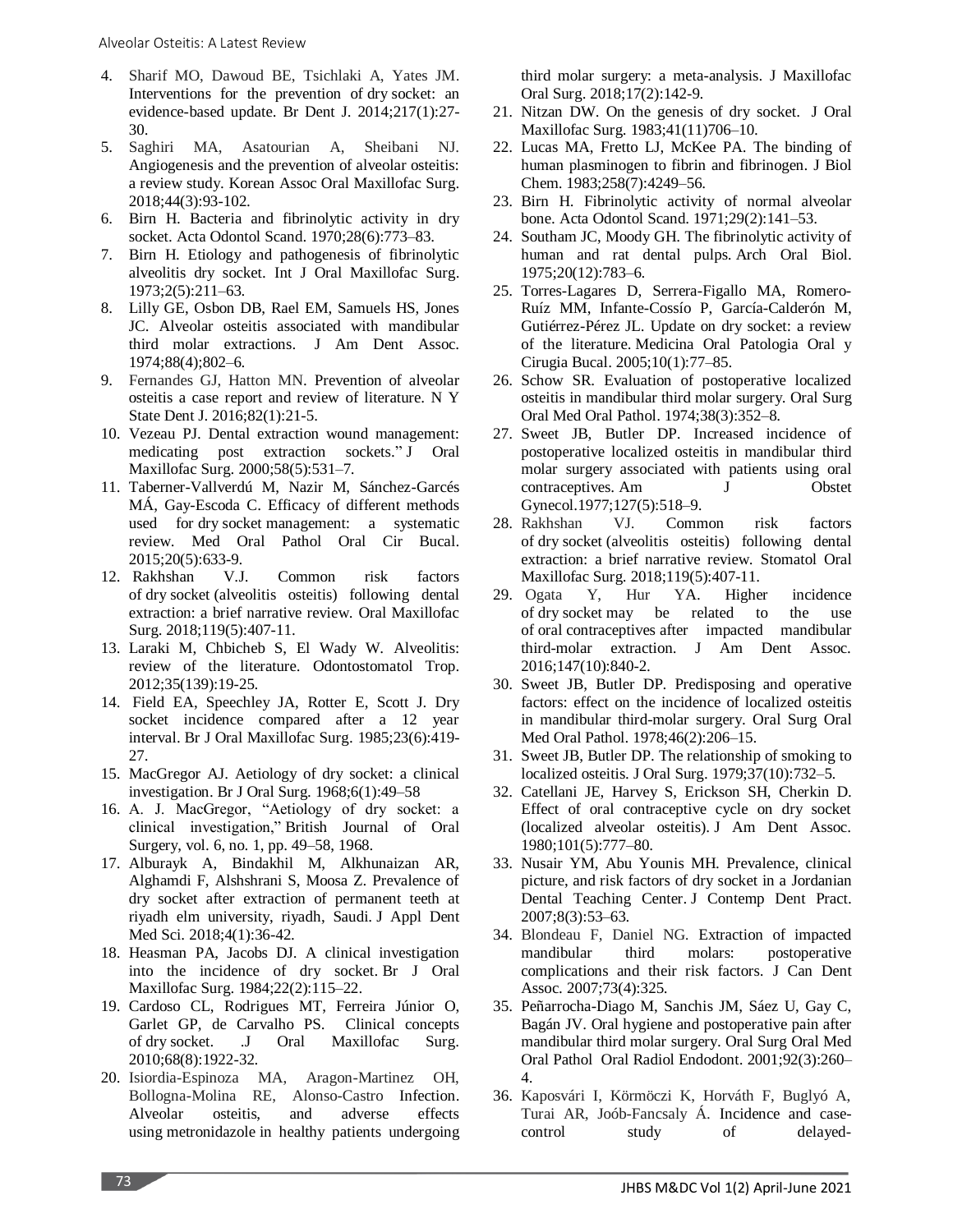onset infection after lower third molar surgery. Orv Hetil. 2018;159(31):1278-83.

- 37. Haraji A, Motamedi MH, Rezvani F. Can flap design influence the incidence *of* alveolar osteitis following removal of impacted mandibular third molars? Gen Dent. 2010;58:187–9.
- 38. Rozanis J, Schofield ID, Warren BA. Is dry socket preventable? Dent J. 1977;43(5):233–6.
- 39. Nitzan D, Sperry JF, Wilkins TD. Fibrinolytic activity of oral anaerobic bacteria. Arch Oral Biol. 1978;23(6)465–70.
- 40. Catellani JE. Review of factors contributing to dry socket through enhanced fibrinolysis. J Oral Surg. 1979;37(1):42–6.
- 41. Lehner T. Analysis of one hundred cases of dry socket. Dent Pract Dent Rec. 1958;8:275–9.
- 42. De França AJB, Costa RTF, Monteiro JLGC, Rocha NS, do Egito Vasconcelos BC, de Moraes SLD. Comparison of three anesthetic techniques for the removal of posterior mandibular teeth with 2% lidocaine: a systematic review. Clin Oral Investig. 2020;24(12):4143-52.
- 43. Simpson HE. The healing of extraction wounds. Br Dent J. 1969;126(12):550–57.
- 44. Canellas JVDS, Fraga SRG, Santoro MF, Netto JNS, Tinoco EMB. Intrasocket interventions to prevent alveolar osteitis after mandibular third molar surgery: a systematic review and network metaanalysis. J Craniomaxillofac Surg. 2020;48(9):902- 13.
- 45. Oginni FO, Fatusi OA, Alagbe AO. A clinical evaluation of dry socket in a Nigerian teaching hospital. J Oral Maxillofac Surg. 2003;61(8):871–6.
- 46. Alsaleh MK, Alajlan SS, Alateeq NF, Alamer NS, Alshammary F, Alhobeira HA, Khan S. Alveolar osteitis: patient's compliance with post-extraction instructions following permanent teeth extraction. J Contemp Dent Pract. 2018;19(12):1517-24.
- 47. Jaafar N, Nor GM. The prevalence of postextraction complications in an outpatient dental clinic in Kuala Lumpur Malaysia–a retrospective survey. Singapore Dent J. 2000;23(1):24–8.
- 48. Colby RC. The general practitioner's perspective of the etiology, prevention, and treatment of dry socket. Gen Dent. 1997;45(5):461–72.
- 49. Blondeau F, Daniel NG. Extraction of impacted mandibular third molars: postoperative complications and their risk factors. J Can Dent Assoc. 2007;73(4)325.
- 50. Birn H. Fibrinolytic activity of alveolar bone in "dry socket". Acta Odontol Scand. 1972;30(1):23–32.
- 51. Riba-Terés N, Jorba-García A, Toledano-Serrabona J, Aguilar-Durán L, Figueiredo R, Valmaseda-Castellón E.J. Microbiota of alveolar osteitis after permanent tooth extractions: a systematic review. Clin oral Investig. 2019;23(11):4163-72.
- 52. Krakowiak PA. Alveolar osteitis and osteomyelitis of the jaws. Oral Maxillofac Surg Clin North Am. 2011;23(3):401-13.
- 53. Brekke JH, Bresner M, Reitman MJ. Effect of surgical trauma and polylactate cubes and granules

on the incidence of alveolar osteitis in mandibular third molar extraction wounds. J Can Dent Assoc. 1986;52(4):315–9.

Çebi AT. Evaluation of the effects of intra-alveolar irrigation with clindamycin, rifampicin and sterile saline in alveolar osteitis treatment. J Stomatol Oral Maxillofac Surg. 2020;121(6):680-3.

- 54. Bystedt H, Nord CE, Nordenram A. Effect of azidocillin, erythromycin, clindamycin and doxycycline on postoperative complications after surgical removal of impacted mandibular third molars. Int J Oral Surg. 1980;9(3):157–65.
- 55. Ataoǧlu H, Öz GY, Çandirli C, Kiziloǧlu D. Routine antibiotic prophylaxis is not necessary during operations to remove third molars. Br J Oral Maxillofac Surg. 2008;46(2):133–5.
- 56. Krekmanov L, Nordenram A. Postoperative complications after surgical removal of mandibular third molars, effects of penicillin V and chlorhexidine. Int J Oral Maxillofac Surg. 1986;15(1):25–9.
- 57. Isiordia-Espinoza MA, Aragon-Martinez OH, Bollogna-Molina RE, Alonso-Castro ÁJ. Infection, alveolar osteitis and adverse effects using metronidazole in healthy patients undergoing third molar surgery: a meta-analysis. J Maxillofac Oral Surg. 2018;17(2):142-9.
- 58. Øyri H, Jonsdottir O, Jensen JL, Bjørnland T, The use of a tetracycline drain reduces alveolar osteitis: a randomized prospective trial of third molar surgery under local anesthetics and without the use of systemic antibiotics. Oral Surg Oral Med Oral Pathol Oral Radiol. 2019;128(3):205- 12.
- 59. Davis Jr. W, Buchs AU, Davis W. The use of granular gelatin-tetracycline compound after third molar removal. J Oral Surg. 1981;39(6):466–7.
- 60. Sanchis JM, Sáez U, Peñarrocha M, Gay C, Tetracycline compound placement to prevent dry socket: a postoperative study of 200 impacted mandibular third molars. J Oral Maxillofac Surg. 2004;62(5):587-91.
- 61. Gelesko S, Long L, Faulk J, Phillips C, Dicus C, White RP Jr. Cryotherapy and topical minocycline as adjunctive measures to control pain after third molar surgery: an exploratory study. J Oral Maxillofac Surg. 2011;69(11):324-33.
- 62. Zuniga JR, Leist JC. Topical tetracycline-induced neuritis: a case report. J Oral Maxillofac Surg. 1995;53(2):196–9.
- 63. Akota I, Alvsaker B, Bjørnland T. The effect of locally applied gauze drain impregnated with chlortetracycline ointment in mandibular third-molar surgery. Acta Odontol Scand. 1998;56(1):25–9.
- 64. Fisher SC, Horning GM, Hellstein JW. Myospherulosis complicating cortical block grafting: a case report. .J Periodontol. 2001;72(12):1755-9.
- 65. Birn H. Antifibrinolytic effect of Apernyl in "dry socket. Int J Oral Surg. 1972;1(4):190–4.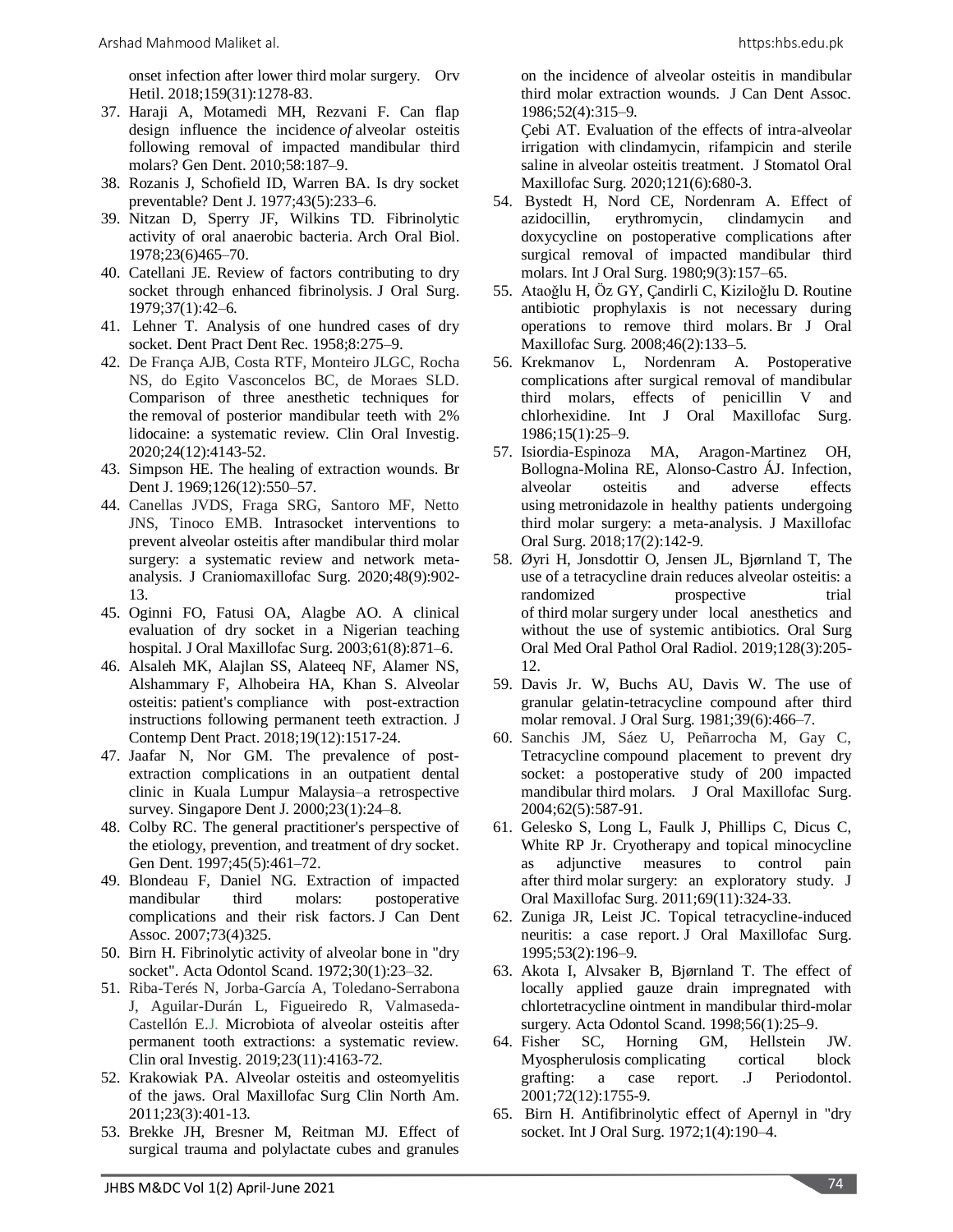- 66. Kjellman O, Apernyl as alveolar inlay in connection with the removal of impacted third molars of the lower jaw a clinical double blind investigation in 100 patients. Swed Dent J. 1973;66(2) 197–201.
- 67. Puidokas T, Kubilius M, Nomeika D, Januzis G, Skrodeniene E, Comparative analysis of blood clot, plasma rich in growth factors and platelet-rich fibrin resistance to bacteria-induced fibrinolysis. Microorganisms. 2019;7(9):328-36.
- 68. Ritzau M, Swangsilpa K. The prophylactic use of propylic ester of p hydrobenzoic acid on alveolitis sicca dolorosa. a preliminary report. Oral Surg Oral Med Oral Pathol.1977;43(1):32–7.
- 69. Pankhurst CL, Lewis DA, Clark DT. Prophylactic application of an intra-alveolar socket medicament to reduce post extraction complications in HIVseropositive patients. Oral Surg Oral Med Oral Pathol. 1994;77(4):331-4.
- 70. Abu-Mostafa N, Al-Daghamin S, [Al-Anazi](https://pubmed.ncbi.nlm.nih.gov/?term=Al-Anazi+A&cauthor_id=31636855) A, Al-Jumaah N, Amenah Alnesafi A. The influence of intra-alveolar application of honey versus Chlorhexidine rinse on the incidence of alveolar osteitis following molar teeth extraction, a randomized clinical parallel trial. J Clin Exp Dent. 2019;11(10):871-6.
- 71. Hermesch CB, Hilton TJ, Biesbrock AR, Baker RA, Cain-Hamlin J, McClanahan SF, Gerlach RW. Perioperative use of 0.12% chlorhexidine gluconate for the prevention of alveolar osteitis: efficacy and risk factor analysis. Oral Surg Oral Med Oral Patho Oral Radiol Endod.1998;85(4):381–7.
- 72. Tjernberg A. Influence of oral hygiene measures on the development of alveolitis sicca dolorosa after surgical removal of mandibular third molars. Intl J Oral Surg.1979;8(6):430–4.
- 73. Cho H, David MC, Lynham AJ, Hsu E. Effectiveness of irrigation with chlorhexidine after removal of mandibular third molars: a randomised controlled trial. Br J Oral Maxillofac Surg. 2018;56(1):54-9.
- 74. Caso A, Hung LK, Beirne OR. Prevention of alveolar osteitis with chlorhexidine: a meta-analytic review. Oral Surg Oral Med Oral Pathol Oral Radiol Endod. 2005;99(2):155–9.
- 75. Hooley JR, Golden DP. The effect of polylactic acid granules on the incidence of alveolar osteitis after mandibular third molar surgery. a prospective randomized study. Oral Surg Oral Med Oral Pathol Oral Radiol. 1995;80(3):279–83.
- 76. Moore JW, Brekke JH. Foreign body giant cell reaction related to placement of tetracycline-treated polylactic acid: report of 18 cases. J Oral Maxillofac Surg. 1990;48(8):808–12.
- 77. Chen YW, Chi LY, Lee OK. Revisit incidence of complications after impacted mandibular third molar extraction: a nationwide population-based cohort study. PLoS One. 2021;16(2):1371-82.
- 78. Rutledge JL, Marcoot RM. Terra-Cortril/Gelfoam for reduction of the incidence of localized osteitis following mandibular third molar removal. J Oral Med. 1984;39(1):51–3.
- 79. Bloomer CR. Alveolar osteitis prevention by immediate placement of medicated packing. Oral Surg Oral Med Oral Pathol Oral Radiol Endod. 2000;90(3):282–4.
- 80. Schatz JP, Fiore-Donno G, Henning G. Fibrinolytic alveolitis and its prevention. Int J Oral Maxillofac Surg. 1987;16(2):175–83.
- 81. Riba-Terés N, Jorba-García A, Toledano-Serrabona J, Aguilar-Durán L, Figueiredo R, Valmaseda-Castellón E. Microbiota of alveolar osteitis after permanent tooth extractions: A systematic review. J Stomatol Oral Maxillofac Surg. 2020;122(2):173-81.
- 82. Butler DP, Sweet JB. Effect of lavage on the incidence of localized osteitis in mandibular third molar extraction sites. Oral Surg Oral Med Oral Pathol. 1977;44(1):14-20.
- 83. Johnson WS, Blanton EE. An evaluation of 9 aminoacridine/Gelfoam to reduce dry socked formation. Oral Surg Oral Med Oral Pathol. 1988;66(2):167–70.
- 84. Cheung LK, Chow LK, Tsang MH, Tung LK. An evaluation of complications following dental extractions using either sterile or clean gloves. Int Journal Oral Maxillofac Surg. 2001;30(6):550–4.
- 85. Adeyemo WL, Ogunlewe MO, Ladeinde AL, Bamgbose BO. Are sterile gloves necessary in nonsurgical dental extractions. J Oral Maxillofac Surg. 2005;63(7):936–40.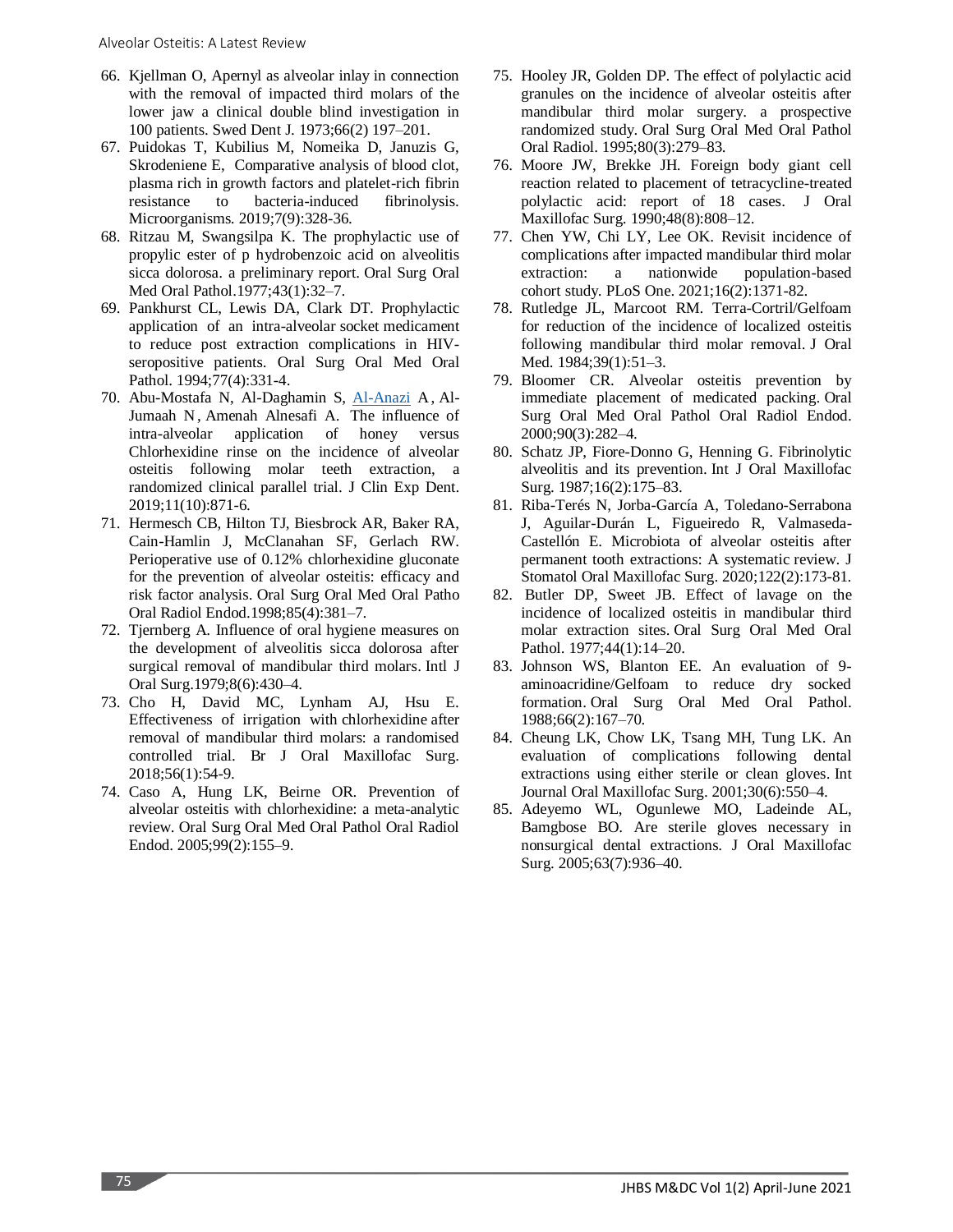# CASE REPORT



# Meckel's Diverticulum Presenting as Small Intestinal Obstruction

#### About the Author(s)

### **Nauman Mustafa<sup>1</sup> , Asma Bibi2\* , Iftikhar Soomro<sup>3</sup>**

<sup>1</sup>Professor of General Surgery, HBS Medical and Dental College, Islamabad <sup>2,3</sup> Assistant Professor, Department of Surgery, HBS Medical and Dental College, Islamabad

\*Correspondence: docasma27@yahoo.com Received: Nov 17, 2020. Accepted: Dec 22, 2020 Asma Bibi, Assistant Professor, Department of Surgery, HBS Medical and Dental College, Islamabad

### Abstract

Meckel's Diverticulum is seen in 2% of the population. It can present variably with hemorrhage, gangrene, perforation, intussusception, ulceration and intestinal obstruction. Sometimes patients present with pain right iliac fossa mimicking acute appendicitis. In those patients with bleeding abnormal gastric mucosal ulcer should be ruled out.

Here we report a 49 yr old lady with pain abdomen. She had persistent vomiting and no stool passage. On examination there were absent bowel sounds and exploratory laparotomy revealed gangrenous perforated Meckel's Diverticulum. So it was excised and intestinal repair was performed. Intestinal obstruction is commonest cause of Meckel's diverticulum in adults. 1

**Keywords:** Meckel's Diverticulum, Small bowel obstruction, Gangrene, Perforation.

# Introduction

2% of the general population has Meckel's diverticulum since birth as an anomaly. The vitelline or omphalomesenteric duct in its most proximal portion having obliteration leads to its formation. <sup>2</sup> There are multiple complications of Meckel's diverticulum such as blood in stool, absolute constipation, ulcer inflammation and black discoloration. <sup>3</sup> Our report is of gangrene and perforation of Meckel's diverticulum that is a rare complication.

# Case Presentation

A 49 years lady landed in the emergency department with severe pain abdomen, swelling, vomiting and absolute constipation for 3 days. On clinical examination abdomen was tense, distended with generalized tenderness abdomen. Bowel sounds were hyper-dynamic. Guarding was present in right hemi-abdomen. Her abdominal erect x rays had air fluid levels showing small bowel obstruction. On ultrasound abdomen dilated fluid filled gut loops with inter-loop fluid was seen. Digital rectal examination was unremarkable. All labs were normal except raised leucocytes. Emergency exploratory laparotomy was performed. At laparotomy, there was a loop of ileum stuck due to gangrenous perforated Meckel's diverticulum at the tip leading to small bowel obstruction. Simple diverticulum excision was performed. Its length was 8cm and it was 2.5cm wide. Post op smooth recovery occurred. Inflammation of diverticulum was proved on histology with small area of dead tissue.



**Figure A & B:-Black gangrenous patches on Meckel's Diverticulum with small perforation at broad top marked with broad arrows in figures A & B. There is proximal distended gut marked with small arrow on right side in Figure A.**

# Discussion

Meckel's diverticulum was discovered by Fabricius Hildanus in 1598 was renamed after Johann Friedrich Meckel in 1809. <sup>6</sup> Shape is like a pouch with all the layers of the intestinal wall. It is usually seen on the border of intestine away from mesentery. Location is around 2 feet proximal to valve of ileum with caecum. They become symptomatic when bigger than 5cm and categorized as giant. Most of patients have them without any symptoms and some have incidental diagnosis during some other procedure. Overall incidence in literature is around  $9.2\%$ <sup>3</sup>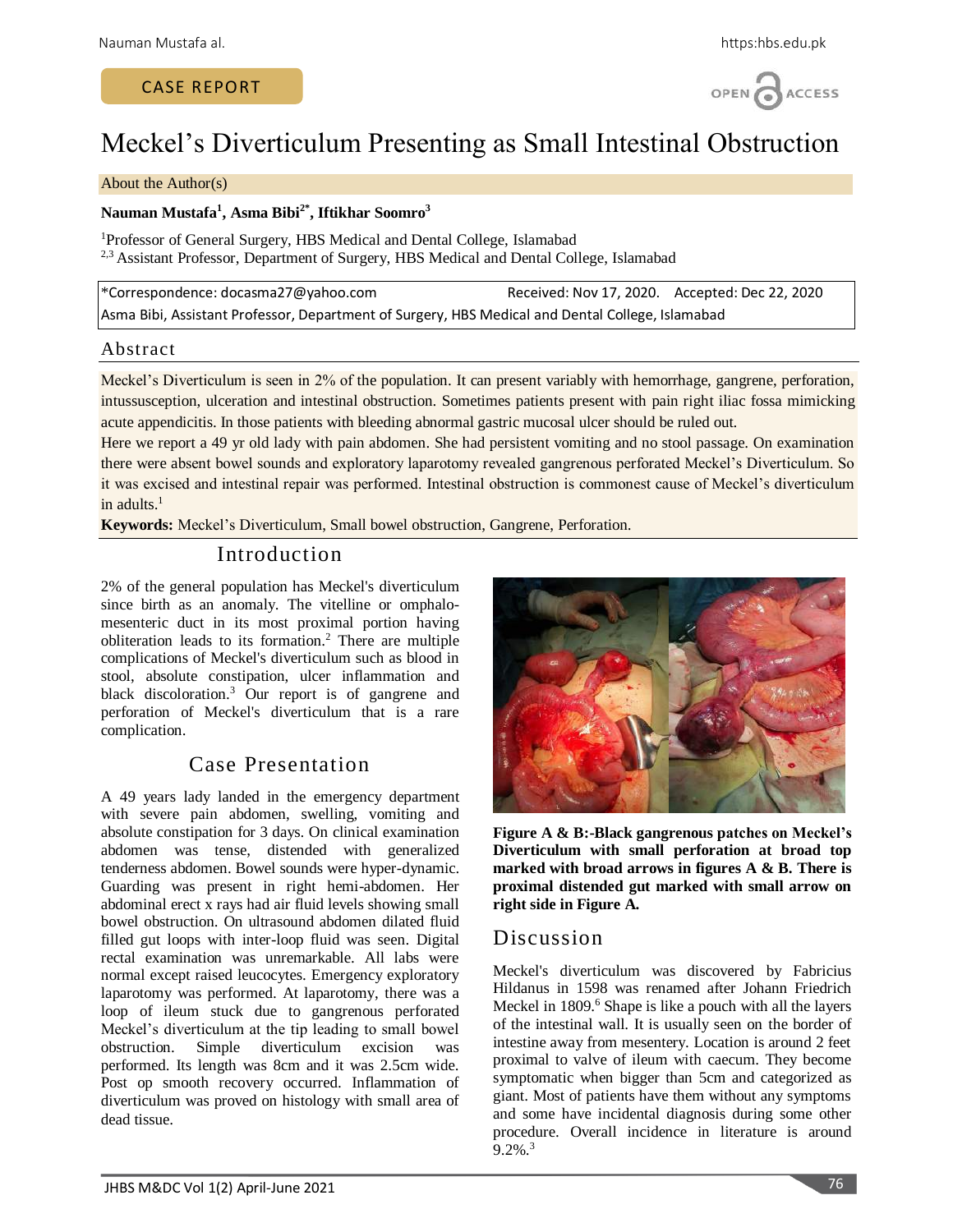There is 4% chance for a person with this disease to have related complications. One of rarest in children is black discolored diverticulum. 6, 16 Twist around the axis of diverticula is due to bands adherent at the tip, small attachment at intestinal end, malignancy or swelling with redness of area with long pedicle of diverticulum. 6

Sometimes the patient can be picked as a case of diverticulum because it mimics as other emergency conditions like appendicitis etc. Radiographs and CT scan cannot fully diagnose a case with this disease.<sup>9</sup>

In children perforation is seen in 10% cases<sup>8</sup>. During infection there is pain right iliac fossa, temperature is raised, nausea and features of acute appendicitis.<sup>2</sup> Obstruction of its lumen causes stasis with superadded infection.

Bands at the tip cause adhesions and gut gets stuck in loops<sup>1</sup>. In another study an adhesion was the cause of intestinal obstruction but it was strange that it was presented as partial intestinal obstruction. <sup>10</sup> Perforation of a Meckel's diverticulum leads to peritoneal infection<sup>8</sup>. The author of this study had 7 patients with peritonitis, 4 had inflamed diverticulum and 1 had a leak from small rupture. The appendix had features of swelling, redness in 1 patient out of all in the study. $8,17$ 

A rare presentation of Meckel's diverticulum with painless rectal bleeding was noted in an adult. <sup>12</sup> Another heterotopic pancreatic mucosa found in a report in China. <sup>14</sup> Instant rupture of Meckel's diverticulum was seen in 6 patients operated for acute appendicitis for which re explored.<sup>13</sup> Foreign body as melon seeds obstructing Meckel's diverticulum found in a patient of Turkey. 15

Surgical options for management are considered in severe cases with manifestations of other disorders. 5 Excision of dead and diseased diverticulum laparoscopically or through laparotomy is needed. Sometimes gut removal along with malignancy is required.

# Conclusion

Meckel's Diverticulum is difficult to diagnose at first place. A patient who presents with gut obstruction at late 40s may be suspected to have malignancy until proved. Sometimes strong clue may be obtained through radiological investigations. However, we have to takeMeckels as differential diagnosis on strong clinical suspicion. Rare clinical features should be kept in mind according to presentations.

# References

- 1. Amit Kumar C J, Viswanath S. Acute Intestinal Obstruction Due to Meckel's Diverticulum: A Case Report. IJCRM 2013; ID 820966, DOI: 10.5171/2013.820966.
- 2. Latif A, Ansar A, Butt MQ. Small bowel diverticular disease; how often we come across in exploratory laparotomy. P Med J 2013; 20(5): 776- 82.
- 3. Soomro BA, Kella N, Memon GA, Siddiqui MA. Pattern of intestinal obstruction in infants and children. Pak J Med Sci 2011; 27(5):1009-13.
- 4. Abezeid G A, Aref H. Case report: preoperatively diagnosed perforated Meckel's diverticulum containing gastric and pancreatic-type mucosa. BMC Surgery2017; 17:36. DOI 10.1186/s12893- 017-0236-8.
- 5. Deshmukh S N, Jadhav S P, Asole A G. Axial torsion and gangrene of a giant Meckel's diverticulum causing small bowel obstruction. Case Report.SL JS 2015; 33(1): 35-6.
- 6. Sagar J, Kumar V, Shah D K. Meckel's diverticulum: a systematic review. J R Soc Med 2006; 99:501–5.
- 7. Keese D, Rolle U, Gfroerer S and Fiegel H. Symptomatic Meckel's Diverticulum in Pediatric Patients—Case Reports and Systematic Review of the Literature. Front. Pediatr. 7:267. doi: 10.3389/fped.2019.00267.
- 8. Almalki N, Almalki T. A Rare Presentation of Meckel's Diverticulum: A Case Report. J Curr Surg. 2018; 8:22-4.
- 9. Arias C, Caro N, Rodriguez P, Taveras JM. Meckel's Diverticulum in 44 Years Old Female with Intestinal Obstruction: A Case Report. IJCRIMPH 2019; 11: 878-80.
- 10. O'Neill Y, Soler HM. Atypical Presentation of Meckel's Diverticulum in a Hispanic Man: A Case Report. JSCR 2018; 4: 1–3.
- 11. Fraser AA, Opie DD, Gnecco J, Nashed B, Johnson DC. Spontaneous perforation of Meckel's diverticulum in an adult female with literature review. SCR 2018; 4:129.
- 12. Rencuzogullari A, Dalci K, Yalav O. Unusual Presentation of Meckel's Diverticulum: Gangrene due to Axial Torsion. CREM 2015; ID 571847,http://dx.doi.org/10.1155/2015/571847.
- 13. Kumar KR, Rao BAR, Krishna DM, Raju KAK, Phaniteja P. Meckel's Diverticulum and its Presentations: A Case Series. Int J Sci Stud 2015; 3(9):173-176.